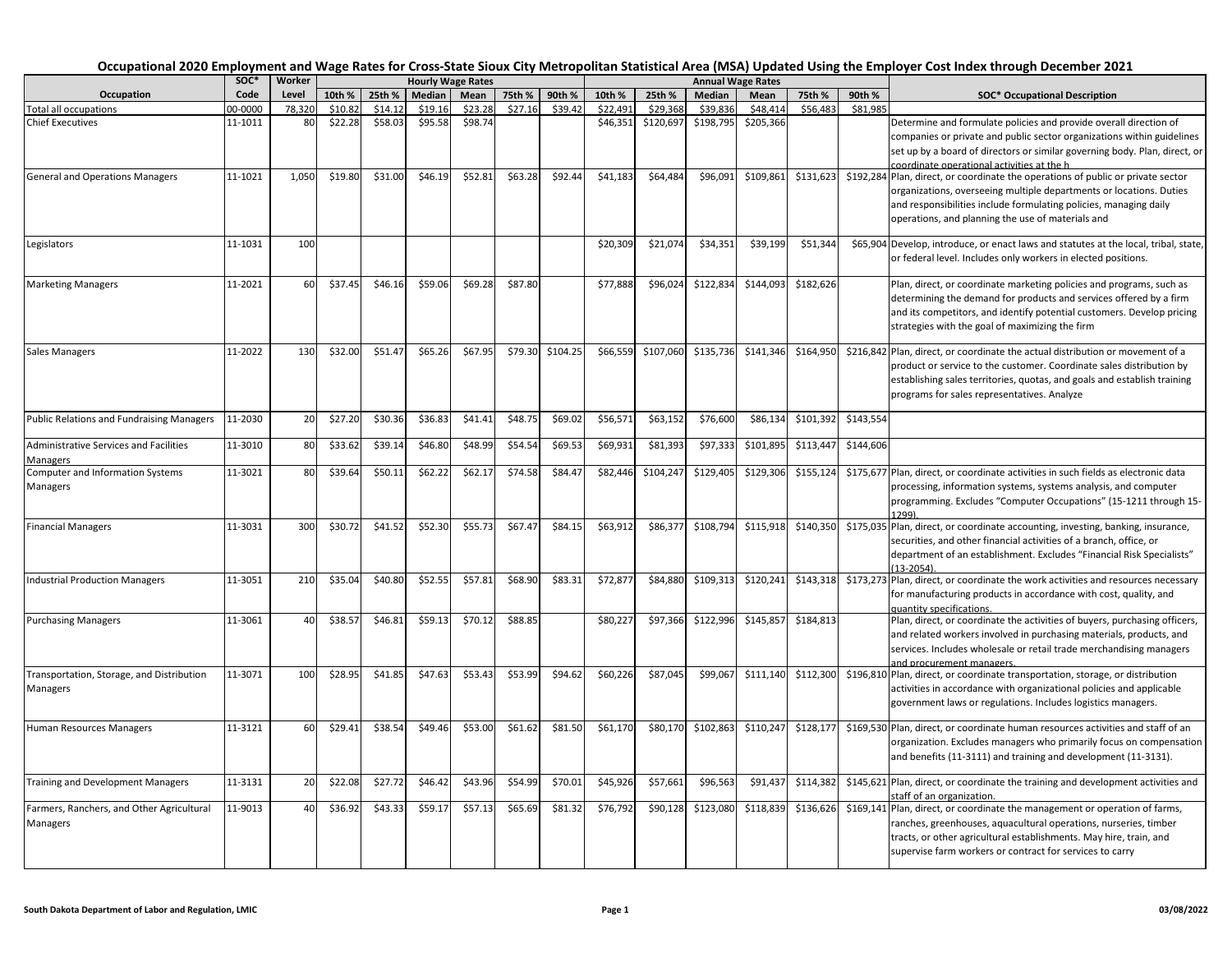|                                                                                                                                    | SOC*    | Worker |         |         |         | <b>Hourly Wage Rates</b> |         |          |           |           |               | <b>Annual Wage Rates</b>                                         |           |           |                                                                                                                                                                                                                                                                                   |
|------------------------------------------------------------------------------------------------------------------------------------|---------|--------|---------|---------|---------|--------------------------|---------|----------|-----------|-----------|---------------|------------------------------------------------------------------|-----------|-----------|-----------------------------------------------------------------------------------------------------------------------------------------------------------------------------------------------------------------------------------------------------------------------------------|
| Occupation                                                                                                                         | Code    | Level  | 10th %  | 25th %  | Median  | Mean                     | 75th %  | 90th %   | 10th %    | 25th %    | <b>Median</b> | 75th %<br>90th %<br>Mean<br><b>SOC* Occupational Description</b> |           |           |                                                                                                                                                                                                                                                                                   |
| <b>Construction Managers</b>                                                                                                       | 11-9021 |        | \$31.76 | \$39.48 | \$54.83 | \$61.46                  | \$91.51 | \$104.94 | \$66,053  | \$82,113  | \$114,031     | \$127,833                                                        | \$190,338 |           | \$218,272 Plan, direct, or coordinate, usually through subordinate supervisory<br>personnel, activities concerned with the construction and maintenance<br>of structures, facilities, and systems. Participate in the conceptual<br>development of a construction project and ove |
| Education and Childcare Administrators,<br>Preschool and Daycare                                                                   | 11-9031 | 40     | \$15.68 | \$19.84 | \$24.98 | \$28.80                  | \$33.64 | \$51.45  | \$32,612  | \$41,265  | \$51,950      | \$59,920                                                         | \$69,974  |           | \$107,014 Plan, direct, or coordinate academic or nonacademic activities of<br>preschools or childcare centers and programs, including before- and<br>after-school care. Excludes "Preschool Teachers, Except Special<br>Education" (25-2011) and "Childcare Workers" (39-9011).  |
| Education Administrators, Kindergarten<br>through Secondary                                                                        | 11-9032 | 140    |         |         |         |                          |         |          | \$70,248  | \$87,771  | \$102,957     | \$107,04                                                         | \$122,740 |           | \$143,507 Plan, direct, or coordinate the academic, administrative, or auxiliary<br>activities of kindergarten, elementary, or secondary schools.                                                                                                                                 |
| Education Administrators, Postsecondary                                                                                            | 11-9033 | 80     | \$22.56 | \$28.27 | \$39.15 | \$42.20                  | \$49.64 | \$65.71  | \$46,927  | \$58,811  | \$81,426      | \$87,785                                                         | \$103,262 |           | \$136,682 Plan, direct, or coordinate student instruction, administration, and<br>services, as well as other research and educational activities, at<br>postsecondary institutions, including universities, colleges, and junior<br>and community colleges.                       |
| Education Administrators, All Other                                                                                                | 11-9039 | 20     | \$19.29 | \$28.63 | \$39.07 | \$38.98                  | \$47.70 | \$52.19  | \$40,107  | \$59,553  | \$81,274      | \$81,08                                                          | \$99,211  |           | \$108,546 All education administrators not listed separately.                                                                                                                                                                                                                     |
| Architectural and Engineering Managers                                                                                             | 11-9041 | 50     | \$48.09 | \$57.20 | \$65.85 | \$67.02                  | \$79.86 | \$92.93  | \$100,037 | \$118,994 | \$136,963     | \$139,418                                                        | \$166,108 |           | \$193,286 Plan, direct, or coordinate activities in such fields as architecture and<br>engineering or research and development in these fields. Excludes<br>"Natural Sciences Managers" (11-9121).                                                                                |
| <b>Food Service Managers</b>                                                                                                       | 11-9051 | 140    | \$12.04 | \$17.22 | \$20.20 | \$22.63                  | \$26.65 | \$36.33  | \$25,037  | \$35,815  | \$42,03:      | \$47,07                                                          | \$55,435  |           | \$75,563 Plan, direct, or coordinate activities of an organization or department<br>that serves food and beverages. Excludes "Chefs and Head Cooks" (35-<br>1011)                                                                                                                 |
| <b>Lodging Managers</b>                                                                                                            | 11-9081 | 10     | \$21.55 | \$23.00 | \$25.42 | \$30.78                  | \$37.59 | \$43.36  | \$44,814  | \$47,831  | \$52,860      | \$64,00                                                          | \$78,202  |           | \$90,188 Plan, direct, or coordinate activities of an organization or department<br>that provides lodging and other accommodations. Excludes "Food<br>Service Managers" (11-9051) in lodging establishments.                                                                      |
| Medical and Health Services Managers                                                                                               | 11-9111 | 330    | \$22.96 | \$31.49 | \$40.21 | \$44.71                  | \$50.76 | \$69.47  | \$47,745  | \$65,508  | \$83,641      | \$92,998                                                         | \$105,591 |           | \$144,495 Plan, direct, or coordinate medical and health services in hospitals,<br>clinics, managed care organizations, public health agencies, or similar<br>organizations.                                                                                                      |
| <b>Natural Sciences Managers</b>                                                                                                   | 11-9121 | 20     | \$49.46 | \$53.95 | \$59.84 | \$64.83                  | \$66.01 | \$91.97  | \$102,879 | \$112,214 | \$124,462     | \$134,849                                                        | \$137,302 |           | \$191,302 Plan, direct, or coordinate activities in such fields as life sciences,<br>physical sciences, mathematics, statistics, and research and<br>development in these fields. Excludes "Computer and Information<br>Systems Managers" (11-3021) and "Architecture and Enginee |
| Postmasters and Mail Superintendents                                                                                               | 11-9131 | 20     | \$35.00 | \$36.22 | \$37.86 | \$38.70                  | \$41.39 | \$41.59  | \$72,806  | \$75,326  | \$78,747      | \$80,488                                                         | \$86,093  |           | \$86,511 Plan, direct, or coordinate operational, administrative, management,<br>and support services of a U.S. post office; or coordinate activities of<br>workers engaged in postal and related work in assigned post office.                                                   |
| Property, Real Estate, and Community<br><b>Association Managers</b>                                                                | 11-9141 | 100    | \$13.93 | \$18.20 | \$23.20 | \$23.89                  | \$26.62 | \$30.79  | \$28,970  | \$37,854  | \$48,244      | \$49,71                                                          | \$55,372  |           | \$64,029 Plan, direct, or coordinate the selling, buying, leasing, or governance<br>activities of commercial, industrial, or residential real estate<br>properties. Includes managers of homeowner and condominium<br>associations, rented or leased housing units, buildings, o  |
| Social and Community Service Managers                                                                                              | 11-9151 | 120    | \$20.98 | \$23.44 | \$28.26 | \$31.67                  | \$36.24 | \$42.73  | \$43,640  | \$48,741  | \$58,795      | \$65,88                                                          | \$75,378  |           | \$88,883 Plan, direct, or coordinate the activities of a social service program or<br>community outreach organization. Oversee the program or<br>organization's budget and policies regarding participant involvement,<br>program requirements, and benefits. Work may involve d  |
| Personal Service Managers, All Other;<br><b>Entertainment and Recreation Managers,</b><br>Except Gambling; and Managers, All Other | 11-9198 | 100    | \$23.34 | \$35.05 | \$47.41 | \$49.41                  | \$61.36 | \$76.85  | \$48,561  | \$72,893  | \$98,625      | \$102,769                                                        | \$127,631 | \$159,857 |                                                                                                                                                                                                                                                                                   |
| <b>Buyers and Purchasing Agents</b>                                                                                                | 13-1020 | 160    | \$20.30 | \$23.92 | \$29.61 | \$31.05                  | \$36.47 | \$44.96  | \$42.217  | \$49.750  | \$61.586      | \$64.567                                                         | \$75.844  | \$93.536  |                                                                                                                                                                                                                                                                                   |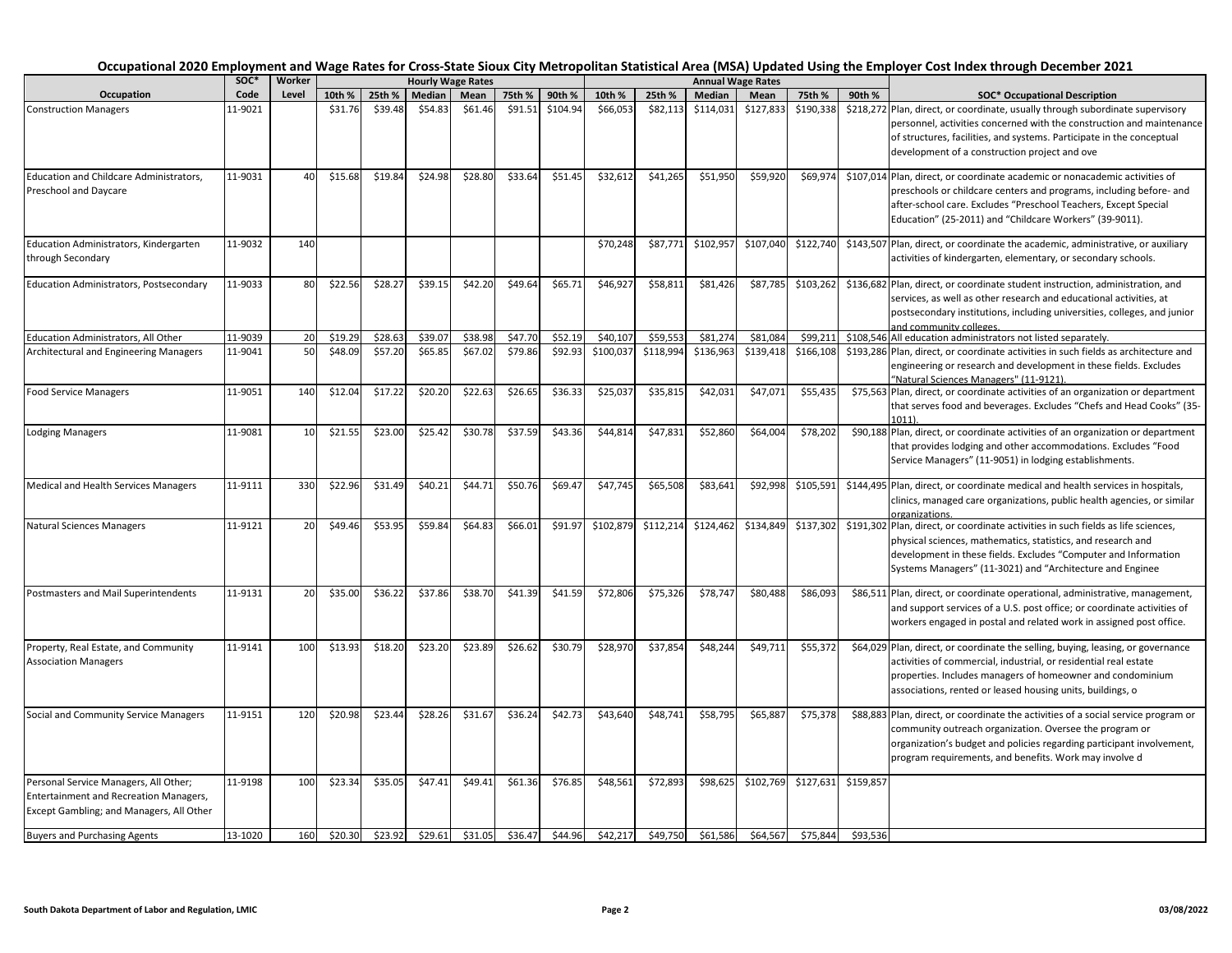|                                                                                  |              |                 |         |         |         |                                  |         |         |          |          |          |                                  |          |           | Occupational 2020 Employment and Wage Rates for Cross-State Sioux City Metropolitan Statistical Area (MSA) Updated Using the Employer Cost Index through December 2021                                                                                                            |
|----------------------------------------------------------------------------------|--------------|-----------------|---------|---------|---------|----------------------------------|---------|---------|----------|----------|----------|----------------------------------|----------|-----------|-----------------------------------------------------------------------------------------------------------------------------------------------------------------------------------------------------------------------------------------------------------------------------------|
| Occupation                                                                       | SOC*<br>Code | Worker<br>Level | 10th %  | 25th %  | Median  | <b>Hourly Wage Rates</b><br>Mean | 75th %  | 90th %  | 10th %   | 25th %   | Median   | <b>Annual Wage Rates</b><br>Mean | 75th %   | 90th %    | <b>SOC* Occupational Description</b>                                                                                                                                                                                                                                              |
| Claims Adjusters, Examiners, and<br>Investigators                                | 13-1031      | 190             |         |         |         |                                  |         |         |          |          |          |                                  |          |           | Review settled claims to determine that payments and settlements are<br>made in accordance with company practices and procedures. Confer<br>with legal counsel on claims requiring litigation. May also settle<br>insurance claims. Excludes "Fire Inspectors and Inves           |
| <b>Compliance Officers</b>                                                       | 13-1041      | 110             | \$21.55 | \$27.72 | \$31.52 | \$32.60                          | \$37.30 | \$46.98 | \$44,818 | \$57,665 | \$65,562 | \$67,807                         | \$77,585 |           | \$97,706 Examine, evaluate, and investigate eligibility for or conformity with<br>laws and regulations governing contract compliance of licenses and<br>permits, and perform other compliance and enforcement inspection<br>and analysis activities not classified elsewhere. Ex  |
| <b>Cost Estimators</b>                                                           | 13-1051      | 100             | \$18.43 | \$22.25 | \$28.04 | \$30.74                          | \$35.03 | \$49.84 | \$38,328 | \$46,266 | \$58,341 | \$63,946                         | \$72,867 |           | \$103,675 Prepare cost estimates for product manufacturing, construction<br>projects, or services to aid management in bidding on or determining<br>price of product or service. May specialize according to particular<br>service performed or type of product manufactured.     |
| Human Resources Specialists                                                      | 13-1071      | 230             | \$16.74 | \$20.15 | \$26.53 | \$28.61                          | \$32.50 | \$46.58 | \$34,816 | \$41,924 | \$55,182 | \$59,494                         | \$67,597 |           | \$96,887 Recruit, screen, interview, or place individuals within an organization.<br>May perform other activities in multiple human resources areas.<br>Excludes "Compensation, Benefits, and Job Analysis Specialists" (13-<br>1141) and "Training and Development Specialists"  |
| <b>Labor Relations Specialists</b>                                               | 13-1075      | 30              | \$8.52  | \$9.37  | \$34.14 | \$26.30                          | \$38.21 | \$40.64 | \$17,717 | \$19,496 | \$71,021 | \$54,708                         | \$79,466 |           | \$84,533 Resolve disputes between workers and managers, negotiate collective<br>bargaining agreements, or coordinate grievance procedures to handle<br>employee complaints. Excludes equal employment opportunity (EEO)<br>officers, who are included in "Compliance Officers" (  |
| Logisticians                                                                     | 13-1081      | 70              | \$18.85 | \$22.40 | \$27.81 | \$28.46                          | \$32.01 | \$40.07 | \$39,206 | \$46,606 | \$57,865 | \$59,191                         | \$66,580 |           | \$83,353 Analyze and coordinate the ongoing logistical functions of a firm or<br>organization. Responsible for the entire life cycle of a product,<br>including acquisition, distribution, internal allocation, delivery, and final<br>disposal of resources. Excludes "Transpor  |
| <b>Management Analysts</b>                                                       | 13-1111      | 140             | \$23.46 | \$31.03 | \$37.56 | \$41.14                          | \$46.65 | \$64.54 | \$48,783 | \$64,537 | \$78,123 | \$85,578                         | \$97,042 |           | \$134,253 Conduct organizational studies and evaluations, design systems and<br>procedures, conduct work simplification and measurement studies,<br>and prepare operations and procedures manuals to assist management<br>in operating more efficiently and effectively. Includes |
| Meeting, Convention, and Event Planners                                          | 13-1121      |                 | \$17.76 | \$22.02 | \$33.66 | \$30.04                          | \$37.47 | \$39.75 | \$36,950 | \$45,795 | \$70,011 | \$62,466                         | \$77,936 |           | \$82,677 Coordinate activities of staff, convention personnel, or clients to make<br>arrangements for group meetings, events, or conventions.                                                                                                                                     |
| Fundraisers                                                                      | 13-1131      | 20              | \$21.13 | \$26.65 | \$30.61 | \$30.30                          | \$35.24 | \$39.76 | \$43,944 | \$55,419 | \$63,655 | \$63,006                         | \$73,295 |           | \$82,715 Organize activities to raise funds or otherwise solicit and gather<br>monetary donations or other gifts for an organization. May design and<br>produce promotional materials. May also raise awareness of the<br>organization's work, goals, and financial needs.        |
| Compensation, Benefits, and Job Analysis<br><b>Specialists</b>                   | 13-1141      | 30              | \$22.13 | \$26.80 | \$30.72 | \$31.61                          | \$36.87 | \$42.68 | \$46,046 | \$55,747 | \$63,913 | \$65,748                         | \$76,688 |           | \$88,767 Conduct programs of compensation and benefits and job analysis for<br>employer. May specialize in specific areas, such as position<br>classification and pension programs.                                                                                               |
| Training and Development Specialists                                             | 13-1151      | 160             | \$14.45 | \$18.07 | \$24.96 | \$27.45                          | \$36.32 | \$42.27 | \$30,060 | \$37,578 | \$51,916 | \$57,086                         | \$75,554 |           | \$87,935 Design or conduct work-related training and development programs to<br>improve individual skills or organizational performance. May analyze<br>organizational training needs or evaluate training effectiveness.<br>Excludes "Career/Technical Education Teachers, Post  |
| Market Research Analysts and Marketing<br>Specialists                            | 13-1161      | 160             | \$19.10 | \$22.31 | \$26.04 | \$28.19                          | \$33.02 | \$40.09 | \$39,730 | \$46,413 | \$54,167 | \$58,635                         | \$68,665 |           | \$83,384 Research conditions in local, regional, national, or online markets.<br>Gather information to determine potential sales of a product or<br>service, or plan a marketing or advertising campaign. May gather<br>information on competitors, prices, sales, and methods o  |
| Project Management Specialists and<br>Business Operations Specialists, All Other | 13-1198      | 200             | \$23.97 | \$28.28 | \$34.72 | \$36.86                          | \$42.43 | \$53.51 | \$49,849 | \$58,838 | \$72,220 | \$76,674                         | \$88,265 | \$111,302 |                                                                                                                                                                                                                                                                                   |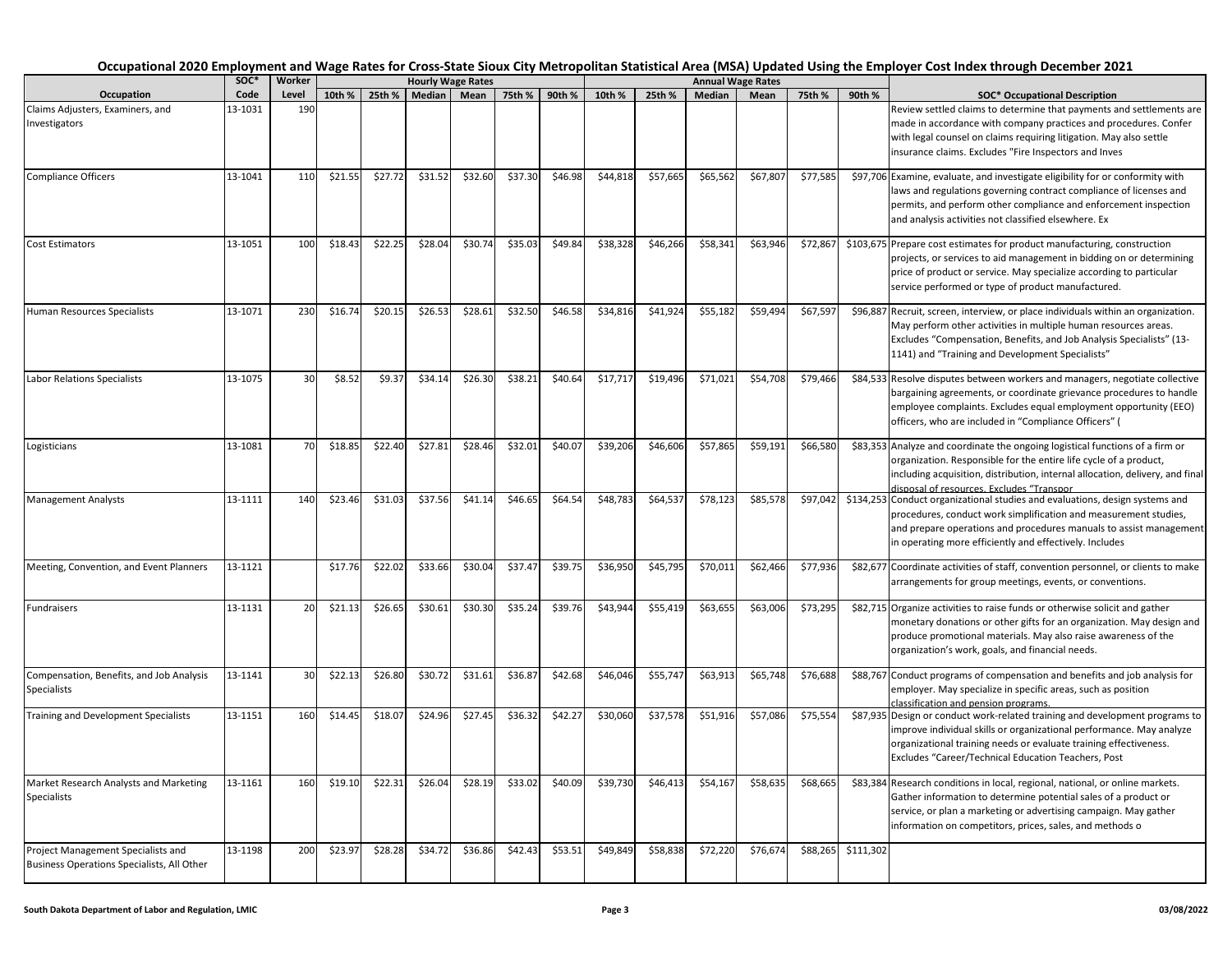|                                                                                                           |         |        |         |         |               |                          |         |         |          |          |          |                          |           |           | Occupational 2020 Employment and Wage Rates for Cross-State Sioux City Metropolitan Statistical Area (MSA) Updated Using the Employer Cost Index through December 2021                                                                                                            |
|-----------------------------------------------------------------------------------------------------------|---------|--------|---------|---------|---------------|--------------------------|---------|---------|----------|----------|----------|--------------------------|-----------|-----------|-----------------------------------------------------------------------------------------------------------------------------------------------------------------------------------------------------------------------------------------------------------------------------------|
|                                                                                                           | SOC*    | Worker |         |         |               | <b>Hourly Wage Rates</b> |         |         |          |          |          | <b>Annual Wage Rates</b> |           |           |                                                                                                                                                                                                                                                                                   |
| Occupation                                                                                                | Code    | Level  | 10th %  | 25th %  | <b>Median</b> | Mean                     | 75th %  | 90th %  | 10th %   | 25th %   | Median   | Mean                     | 75th %    | 90th %    | <b>SOC* Occupational Description</b>                                                                                                                                                                                                                                              |
| <b>Accountants and Auditors</b>                                                                           | 13-2011 | 440    | \$21.22 | \$26.19 | \$30.86       | \$33.01                  | \$39.16 | \$49.01 | \$44,126 | \$54,466 | \$64,191 | \$68,643                 | \$81,458  |           | \$101,947 Examine, analyze, and interpret accounting records to prepare financial<br>statements, give advice, or audit and evaluate statements prepared by<br>others. Install or advise on systems of recording costs or other financial<br>and budgetary data. Excludes "Tax Exa |
| Property Appraisers and Assessors                                                                         | 13-2020 | 20     | \$21.81 | \$23.94 | \$28.24       | \$30.76                  | \$33.37 | \$48.10 | \$45,370 | \$49,783 | \$58,755 | \$64,000                 | \$69,407  | \$100,053 |                                                                                                                                                                                                                                                                                   |
| <b>Credit Analysts</b>                                                                                    | 13-2041 |        | \$21.88 | \$26.25 | \$28.39       | \$28.29                  | \$30.51 | \$31.79 | \$45,524 | \$54,613 | \$59,046 | \$58,860                 | \$63,465  |           | \$66,115 Analyze credit data and financial statements of individuals or firms to<br>determine the degree of risk involved in extending credit or lending<br>money. Prepare reports with credit information for use in<br>decisionmaking. Excludes "Financial Risk Specialists" (  |
| <b>Personal Financial Advisors</b>                                                                        | 13-2052 | 70     | \$19.16 | \$30.46 | \$36.66       | \$46.99                  | \$45.19 | \$99.69 | \$39,849 | \$63,365 | \$76,251 | \$97,737                 | \$94,000  |           | \$207,337 Advise clients on financial plans using knowledge of tax and investment<br>strategies, securities, insurance, pension plans, and real estate. Duties<br>include assessing clients' assets, liabilities, cash flow, insurance<br>coverage, tax status, and financial obi |
| <b>Insurance Underwriters</b>                                                                             | 13-2053 | 50     | \$23.79 | \$28.30 | \$34.38       | \$35.73                  | \$43.10 | \$50.64 | \$49,494 | \$58,874 | \$71,511 | \$74,305                 | \$89,644  |           | \$105,329 Review individual applications for insurance to evaluate degree of risk<br>involved and determine acceptance of applications.                                                                                                                                           |
| <b>Financial Examiners</b>                                                                                | 13-2061 | 20     | \$24.00 | \$26.75 | \$36.71       | \$45.55                  | \$61.15 | \$75.59 | \$49,929 | \$55,635 | \$76,345 | \$94,736                 | \$127,195 |           | \$157,233 Enforce or ensure compliance with laws and regulations governing<br>financial and securities institutions and financial and real estate<br>transactions. May examine, verify, or authenticate records.                                                                  |
| <b>Credit Counselors</b>                                                                                  | 13-2071 | 10     | \$14.22 | \$16.34 | \$18.71       | \$19.82                  | \$22.90 | \$28.44 | \$29,586 | \$33,986 | \$38,931 | \$41,212                 | \$47,650  |           | \$59,149 Advise and educate individuals or organizations on acquiring and<br>managing debt. May provide guidance in determining the best type of<br>loan and explain loan requirements or restrictions. May help develop<br>debt management plans or student financial aid packa  |
| Loan Officers                                                                                             | 13-2072 | 200    | \$20.64 | \$26.15 | \$32.11       | \$35.49                  | \$42.95 | \$54.88 | \$42,946 | \$54,387 | \$66,794 | \$73,818                 | \$89,350  |           | \$114,142 Evaluate, authorize, or recommend approval of commercial, real<br>estate, or credit loans. Advise borrowers on financial status and<br>payment methods. Includes mortgage loan officers and agents,<br>collection analysts, loan servicing officers, and loan underwrit |
| Financial and Investment Analysts, Financial<br>Risk Specialists, and Financial Specialists, All<br>Other | 13-2098 | 60     | \$19.61 | \$23.86 | \$30.89       | \$33.54                  | \$40.86 | \$53.35 | \$40,785 | \$49,644 | \$64,259 | \$69,749                 | \$84,982  | \$110,965 |                                                                                                                                                                                                                                                                                   |
| <b>Computer Systems Analysts</b>                                                                          | 15-1211 | 110    | \$30.20 | \$36.29 | \$40.63       | \$41.94                  | \$46.61 | \$55.23 | \$62,810 | \$75,472 | \$84,512 | \$87,22                  | \$96,948  |           | \$114,875 Analyze science, engineering, business, and other data processing<br>problems to develop and implement solutions to complex applications<br>problems, system administration issues, or network concerns. Perform<br>systems management and integration functions, impro |
| <b>Information Security Analysts</b>                                                                      | 15-1212 | 20     | \$34.68 | \$42.73 | \$47.97       | \$49.06                  | \$53.26 | \$69.22 | \$72,144 | \$88,880 | \$99,793 | \$102,035                | \$110,767 |           | \$143,970 Plan, implement, upgrade, or monitor security measures for the<br>protection of computer networks and information. Assess system<br>vulnerabilities for security risks and propose and implement risk<br>mitigation strategies. May ensure appropriate security control |
| <b>Computer Network Support Specialists</b>                                                               | 15-1231 | 50     | \$20.58 | \$23.29 | \$28.06       | \$29.97                  | \$32.68 | \$45.17 | \$42,806 | \$48,440 | \$58,347 | \$62,333                 | \$67,961  |           | \$93,956 Analyze, test, troubleshoot, and evaluate existing network systems,<br>such as local area networks (LAN), wide area networks (WAN), cloud<br>networks, servers, and other data communications networks. Perform<br>network maintenance to ensure networks operate corre  |
| <b>Computer User Support Specialists</b>                                                                  | 15-1232 | 160    | \$16.22 | \$18.58 | \$22.43       | \$23.46                  | \$27.60 | \$32.55 | \$33,738 | \$38,655 | \$46,642 | \$48,783                 | \$57,422  |           | \$67,696 Provide technical assistance to computer users. Answer questions or<br>resolve computer problems for clients in person, via telephone, or<br>electronically. May provide assistance concerning the use of computer<br>hardware and software, including printing, instal  |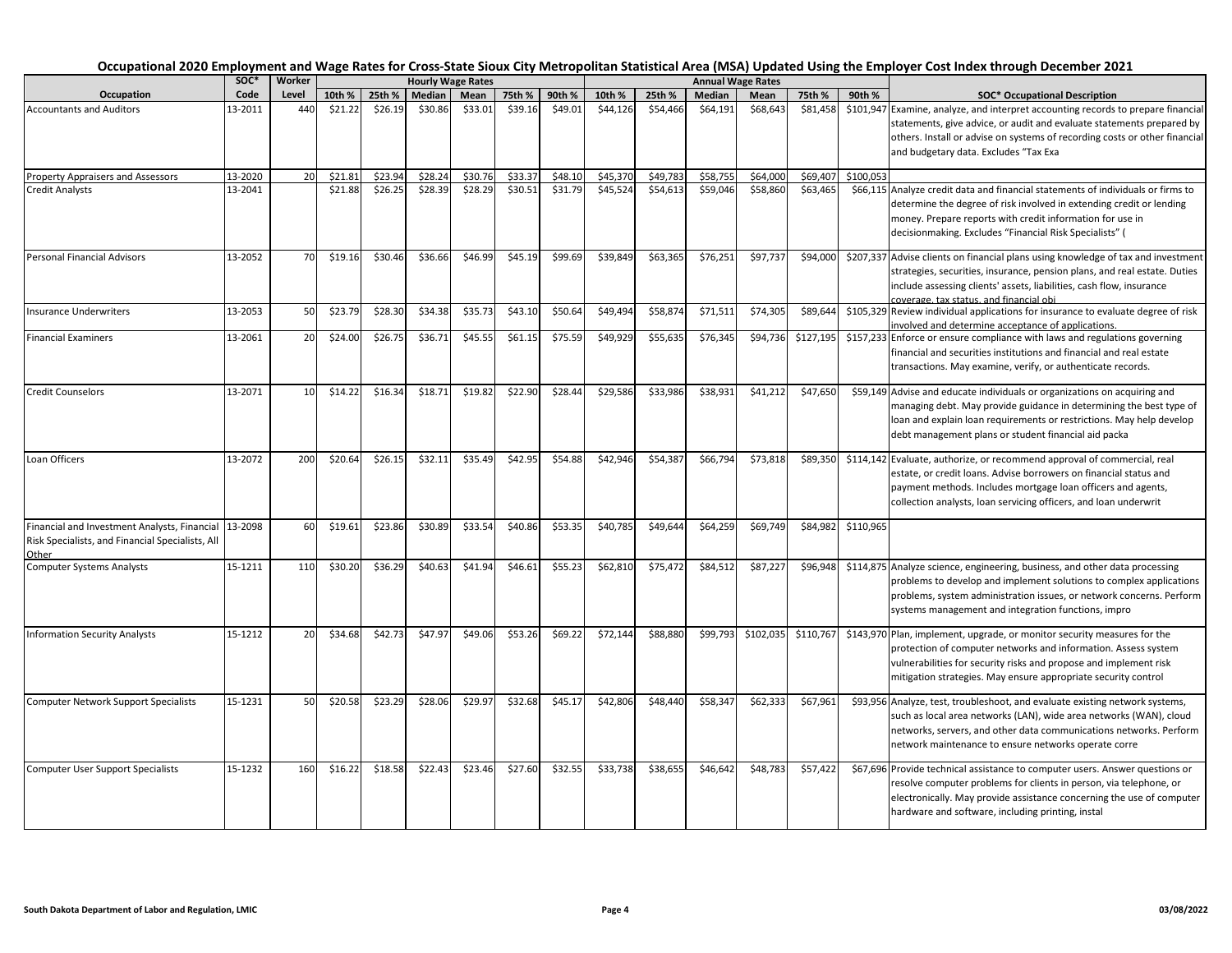|                                                                                   | SOC*    | Worker |         |         |         | <b>Hourly Wage Rates</b> |         |         |          |          |           | <b>Annual Wage Rates</b> |           |           |                                                                                                                                                                                                                                                                                   |
|-----------------------------------------------------------------------------------|---------|--------|---------|---------|---------|--------------------------|---------|---------|----------|----------|-----------|--------------------------|-----------|-----------|-----------------------------------------------------------------------------------------------------------------------------------------------------------------------------------------------------------------------------------------------------------------------------------|
| Occupation                                                                        | Code    | Level  | 10th %  | 25th %  | Median  | Mean                     | 75th %  | 90th %  | 10th %   | 25th %   | Median    | Mean                     | 75th %    | 90th %    | <b>SOC* Occupational Description</b>                                                                                                                                                                                                                                              |
| <b>Computer Network Architects</b>                                                | 15-1241 | 30     | \$35.41 | \$43.70 | \$52.96 | \$53.22                  | \$61.45 | \$69.93 | \$73,653 | \$90,908 | \$110,158 | \$110,698                | \$127,805 |           | \$145,464 Design and implement computer and information networks, such as<br>local area networks (LAN), wide area networks (WAN), intranets,<br>extranets, and other data communications networks. Perform network<br>modeling, analysis, and planning, including analysis of cap |
| Network and Computer Systems<br>Administrators                                    | 15-1244 | 120    | \$24.12 | \$28.87 | \$35.15 | \$36.21                  | \$42.19 | \$52.02 | \$50,173 | \$60,067 | \$73,112  | \$75,321                 | \$87,756  |           | \$108,197 Install, configure, and maintain an organization's local area network<br>(LAN), wide area network (WAN), data communications network,<br>operating systems, and physical and virtual servers. Perform system<br>monitoring and verify the integrity and availability of |
| Database Administrators and Architects                                            | 15-1245 | 10     | \$16.5  | \$20.87 | \$44.87 | \$41.29                  | \$58.81 | \$69.03 | \$34,386 | \$43,420 | \$93,331  | \$85,875                 | \$122,317 | \$143,573 |                                                                                                                                                                                                                                                                                   |
| <b>Computer Programmers</b>                                                       | 15-1251 | 20     | \$21.61 | \$23.11 | \$25.62 | \$31.10                  | \$38.34 | \$46.69 | \$44,955 | \$48,081 | \$53,290  | \$64,685                 | \$79,733  |           | \$97,116 Create, modify, and test the code and scripts that allow computer<br>applications to run. Work from specifications drawn up by software<br>and web developers or other individuals. May develop and write<br>computer programs to store, locate, and retrieve specific   |
| Software Developers and Software Quality<br><b>Assurance Analysts and Testers</b> | 15-1256 | 220    | \$33.81 | \$39.47 | \$47.42 | \$47.10                  | \$54.33 | \$63.26 | \$70,325 | \$82,101 | \$98,626  | \$97,971                 | \$113,001 | \$131,581 |                                                                                                                                                                                                                                                                                   |
| Web Developers and Digital Interface<br>Designers                                 | 15-1257 | 20     | \$11.30 | \$12.80 | \$27.56 | \$30.25                  | \$46.41 | \$52.93 | \$23,494 | \$26,615 | \$57,332  | \$62,925                 | \$96,533  | \$110,100 |                                                                                                                                                                                                                                                                                   |
| Computer Occupations, All Other                                                   | 15-1299 | 60     | \$17.04 | \$18.8  | \$25.99 | \$29.36                  | \$39.46 | \$47.75 | \$35,436 | \$39,255 | \$54,049  | \$61,064                 | \$82,080  |           | \$99,317 All computer occupations not listed separately. Excludes "Computer<br>and Information Systems Managers" (11-3021), "Computer Hardware<br>Engineers" (17-2061), "Electrical and Electronics Engineers" (17-2070),<br>"Computer Science Teachers, Postsecondary" (25-1021  |
| Statisticians                                                                     | 15-2041 |        | \$16.75 | \$18.23 | \$20.84 | \$28.19                  | \$42.57 | \$53.62 | \$34,827 | \$37,904 | \$43,345  | \$58,644                 | \$88,549  |           | \$111,533 Develop or apply mathematical or statistical theory and methods to<br>collect, organize, interpret, and summarize numerical data to provide<br>usable information. May specialize in fields such as biostatistics,<br>agricultural statistics, business statistics, or  |
| Architects, Except Landscape and Naval                                            | 17-1011 | 30     | \$27.07 | \$30.88 | \$35.93 | \$37.78                  | \$40.38 | \$55.15 | \$56,309 | \$64,238 | \$74,730  | \$78,588                 | \$84,000  |           | \$114,698 Plan and design structures, such as private residences, office buildings,<br>theaters, factories, and other structural property. Excludes "Landscape<br>Architects" (17-1012) and "Marine Engineers and Naval Architects" (17-<br>2121)                                 |
| Surveyors                                                                         | 17-1022 | 30     | \$21.98 | \$27.88 | \$35.54 | \$35.62                  | \$42.83 | \$49.74 | \$45,719 | \$57,977 | \$73,920  | \$74,082                 | \$89,087  |           | \$103,463 Make exact measurements and determine property boundaries.<br>Provide data relevant to the shape, contour, gravitation, location,<br>elevation, or dimension of land or land features on or near the earth's<br>surface for engineering, mapmaking, mining, land evalua |
| <b>Civil Engineers</b>                                                            | 17-2051 | 60     | \$27.57 | \$31.60 | \$38.08 | \$40.08                  | \$47.76 | \$59.35 | \$57,345 | \$65,745 | \$79,204  | \$83,361                 | \$99,354  |           | \$123,450 Perform engineering duties in planning, designing, and overseeing<br>construction and maintenance of building structures and facilities, such<br>as roads, railroads, airports, bridges, harbors, channels, dams,<br>irrigation projects, pipelines, power plants, and  |
| <b>Industrial Engineers</b>                                                       | 17-2112 | 120    | \$32.98 | \$38.56 | \$48.60 | \$49.13                  | \$59.70 | \$67.60 | \$68,590 | \$80,206 | \$101,106 | \$102,185                | \$124,174 |           | \$140,616 Design, develop, test, and evaluate integrated systems for managing<br>industrial production processes, including human work factors, quality<br>control, inventory control, logistics and material flow, cost analysis,<br>and production coordination. Excludes "Heal |
| <b>Mechanical Engineers</b>                                                       | 17-2141 | 40     | \$29.41 | \$34.54 | \$41.02 | \$43.48                  | \$48.55 | \$53.90 | \$61,164 | \$71,844 | \$85,339  | \$90,436                 | \$100,990 |           | \$112,103 Perform engineering duties in planning and designing tools, engines,<br>machines, and other mechanically functioning equipment. Oversee<br>installation, operation, maintenance, and repair of equipment such as<br>centralized heat, gas, water, and steam systems.    |
| Engineers, All Other                                                              | 17-2199 | 20     | \$42.86 | \$45.42 | \$49.74 | \$49.33                  | \$53.28 | \$59.94 | \$89,159 | \$94,481 | \$103,454 | \$102,597                | \$110,811 |           | \$124,691 All engineers not listed separately. Excludes "Sales Engineers" (41-<br>9031), "Locomotive Engineers" (53-4011), and "Ship Engineers" (53-<br>$5031$ ).                                                                                                                 |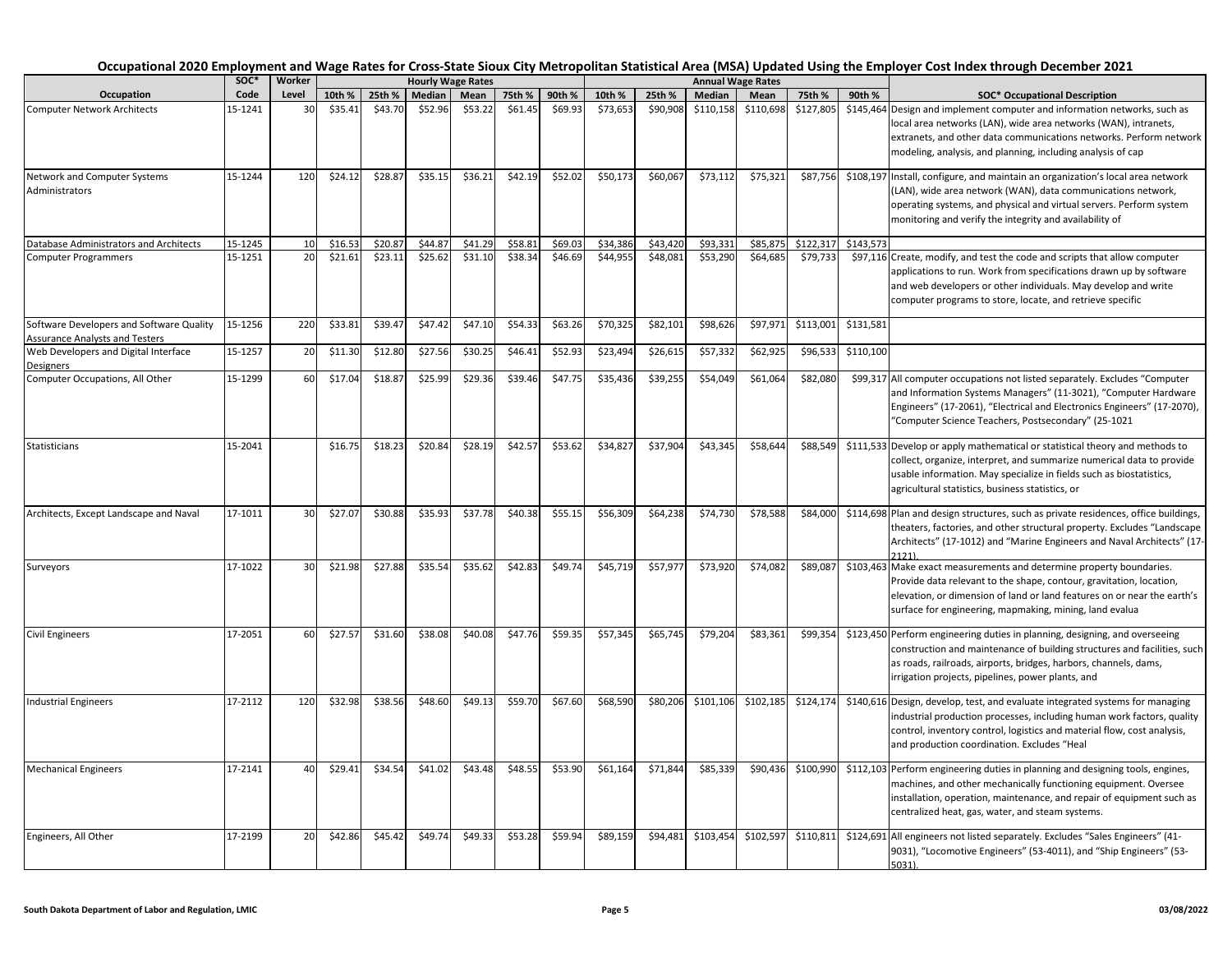|                                                                                          | soc*    | Worker |         |         |         | <b>Hourly Wage Rates</b> |         |         |          |          |          | <b>Annual Wage Rates</b> |           |           |                                                                                                                                                                                                                                                                                   |
|------------------------------------------------------------------------------------------|---------|--------|---------|---------|---------|--------------------------|---------|---------|----------|----------|----------|--------------------------|-----------|-----------|-----------------------------------------------------------------------------------------------------------------------------------------------------------------------------------------------------------------------------------------------------------------------------------|
| Occupation                                                                               | Code    | Level  | 10th %  | 25th %  | Median  | Mean                     | 75th %  | 90th %  | 10th %   | 25th %   | Median   | Mean                     | 75th %    | 90th %    | <b>SOC* Occupational Description</b>                                                                                                                                                                                                                                              |
| <b>Architectural and Civil Drafters</b>                                                  | 17-3011 | 30     | \$20.66 | \$22.11 | \$24.57 | \$25.00                  | \$28.45 | \$31.39 | \$42,982 | \$45,987 | \$51,098 | \$52,002                 | \$59,188  |           | \$65,293 Prepare detailed drawings of architectural and structural features of<br>buildings or drawings and topographical relief maps used in civil<br>engineering projects, such as highways, bridges, and public works. Use<br>knowledge of building materials, engineering pr  |
| <b>Mechanical Drafters</b>                                                               | 17-3013 | 70     | \$18.33 | \$21.42 | \$25.99 | \$26.90                  | \$30.93 | \$38.62 | \$38,133 | \$44,548 | \$54,055 | \$55,945                 | \$64,346  |           | \$80,338 Prepare detailed working diagrams of machinery and mechanical<br>devices, including dimensions, fastening methods, and other<br>engineering information.                                                                                                                 |
| Civil Engineering Technologists and<br>Technicians                                       | 17-3022 | 40     | \$19.21 | \$23.18 | \$30.06 | \$29.89                  | \$37.46 | \$41.23 | \$39,964 | \$48,229 | \$62,522 | \$62,172                 | \$77,934  |           | \$85,777 Apply theory and principles of civil engineering in planning, designing,<br>and overseeing construction and maintenance of structures and<br>facilities under the direction of engineering staff or physical scientists.                                                 |
| <b>Electrical and Electronic Engineering</b><br><b>Technologists and Technicians</b>     | 17-3023 | 40     | \$26.75 | \$31.21 | \$38.74 | \$38.06                  | \$46.22 | \$50.58 | \$55,657 | \$64,903 | \$80,593 | \$79,176                 | \$96,142  |           | \$105,202 Apply electrical and electronic theory and related knowledge, usually<br>under the direction of engineering staff, to design, build, repair, adjust,<br>and modify electrical components, circuitry, controls, and machinery<br>for subsequent evaluation and use by en |
| Calibration and Engineering Technologists<br>and Technicians, Except Drafters, All Other | 17-3098 |        | \$33.05 | \$36.52 | \$42.15 | \$41.38                  | \$47.68 | \$51.01 | \$68,759 | \$75,954 | \$87,666 | \$86,068                 | \$99,175  | \$106,102 |                                                                                                                                                                                                                                                                                   |
| Soil and Plant Scientists                                                                | 19-1013 | 10     | \$23.97 | \$28.61 | \$36.15 | \$35.74                  | \$41.54 | \$50.44 | \$49,866 | \$59,517 | \$75,200 | \$74,347                 | \$86,400  |           | \$104,919 Conduct research in breeding, physiology, production, yield, and<br>management of crops and agricultural plants or trees, shrubs, and<br>nursery stock, their growth in soils, and control of pests; or study the<br>chemical, physical, biological, and mineralogical  |
| <b>Conservation Scientists</b>                                                           | 19-1031 |        | \$26.71 | \$28.21 | \$30.65 | \$31.30                  | \$33.38 | \$41.31 | \$55,550 | \$58,692 | \$63,752 | \$65,103                 | \$69,436  |           | \$85,930 Manage, improve, and protect natural resources to maximize their use<br>without damaging the environment. May conduct soil surveys and<br>develop plans to eliminate soil erosion or to protect rangelands. May<br>instruct farmers, agricultural production managers,   |
| <b>Environmental Scientists and Specialists,</b><br>Including Health                     | 19-2041 | 30     | \$26.87 | \$28.70 | \$31.77 | \$34.04                  | \$38.99 | \$46.92 | \$55,898 | \$59,698 | \$66,078 | \$70,811                 | \$81,100  |           | \$97,613 Conduct research or perform investigation for the purpose of<br>identifying, abating, or eliminating sources of pollutants or hazards that<br>affect either the environment or public health. Using knowledge of<br>various scientific disciplines, may collect, synthe  |
| Clinical, Counseling, and School<br>Psychologists                                        | 19-3031 | 20     | \$15.53 | \$33.87 | \$44.09 | \$46.87                  | \$57.54 | \$64.05 | \$32,292 | \$70,463 | \$91,700 | \$97,498                 | \$119,690 |           | \$133,226 Diagnose and treat mental disorders; learning disabilities; and<br>cognitive, behavioral, and emotional problems, using individual, child,<br>family, and group therapies. May design and implement behavior<br>modification programs.                                  |
| Agricultural and Food Science Technicians                                                | 19-4010 | 40     | \$17.16 | \$18.41 | \$20.50 | \$22.35                  | \$26.56 | \$31.06 | \$35,680 | \$38,281 | \$42,643 | \$46,487                 | \$55,255  | \$64,601  |                                                                                                                                                                                                                                                                                   |
| <b>Forest and Conservation Technicians</b>                                               | 19-4071 | 40     | \$16.75 | \$17.63 | \$19.91 | \$23.16                  | \$29.26 | \$31.91 | \$34,839 | \$36,679 | \$41,398 | \$48,173                 | \$60,868  |           | \$66,362 Provide technical assistance regarding the conservation of soil, water,<br>forests, or related natural resources. May compile data pertaining to<br>size, content, condition, and other characteristics of forest tracts under<br>the direction of foresters, or train   |
| Life, Physical, and Social Science<br>Technicians, All Other                             | 19-4099 | 10     | \$13.36 | \$14.31 | \$15.89 | \$19.23                  | \$25.97 | \$30.95 | \$27,789 | \$29,757 | \$33,038 | \$39,984                 | \$54,020  |           | \$64,384 All life, physical, and social science technicians not listed separately.                                                                                                                                                                                                |
| Occupational Health and Safety Specialists                                               | 19-5011 | 80     | \$27.44 | \$32.38 | \$38.83 | \$38.59                  | \$44.30 | \$51.33 | \$57,072 | \$67,362 | \$80,771 | \$80,270                 | \$92,142  |           | \$106,766 Review, evaluate, and analyze work environments and design<br>programs and procedures to control, eliminate, and prevent disease or<br>injury caused by chemical, physical, and biological agents or ergonomic<br>factors. May conduct inspections and enforce adherenc |
| Educational, Guidance, and Career<br><b>Counselors and Advisors</b>                      | 21-1012 | 140    | \$17.40 | \$21.45 | \$26.89 | \$26.45                  | \$31.46 | \$36.24 | \$36,198 | \$44,617 | \$55,943 | \$55,018                 | \$65,440  |           | \$75,363 Advise and assist students and provide educational and vocational<br>guidance services.                                                                                                                                                                                  |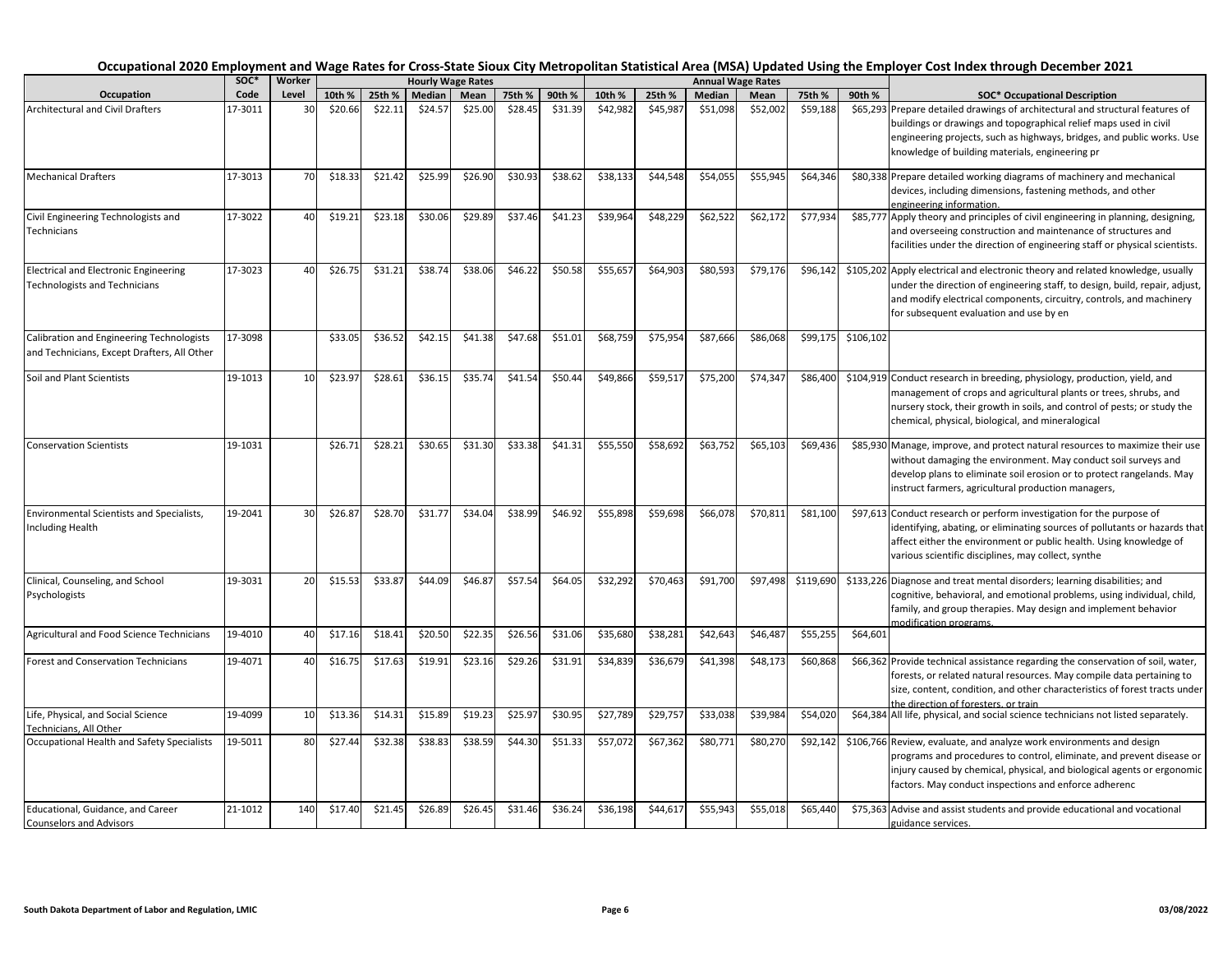|                                                                       | soc*    | Worker |         |         |         | <b>Hourly Wage Rates</b> |         |         |          |          |          | <b>Annual Wage Rates</b> |           |          |                                                                                                                                                                                                                                                                                   |
|-----------------------------------------------------------------------|---------|--------|---------|---------|---------|--------------------------|---------|---------|----------|----------|----------|--------------------------|-----------|----------|-----------------------------------------------------------------------------------------------------------------------------------------------------------------------------------------------------------------------------------------------------------------------------------|
| Occupation                                                            | Code    | Level  | 10th %  | 25th %  | Median  | Mean                     | 75th %  | 90th %  | 10th %   | 25th %   | Median   | Mean                     | 75th %    | 90th %   | <b>SOC* Occupational Description</b>                                                                                                                                                                                                                                              |
| Marriage and Family Therapists                                        | 21-1013 |        | \$22.77 | \$26.03 | \$31.63 | \$40.25                  | \$41.15 | \$65.71 | \$47,372 | \$54,133 | \$65,787 | \$83,708                 | \$85,592  |          | \$136,685 Diagnose and treat mental and emotional disorders, whether cognitive,<br>affective, or behavioral, within the context of marriage and family<br>systems. Apply psychotherapeutic and family systems theories and<br>techniques in the delivery of services to individua |
| <b>Rehabilitation Counselors</b>                                      | 21-1015 | 30     | \$9.47  | \$11.83 | \$15.24 | \$17.09                  | \$21.43 | \$29.11 | \$19,697 | \$24,620 | \$31,684 | \$35,552                 | \$44,570  |          | \$60,535 Counsel individuals to maximize the independence and employability<br>of persons coping with personal, social, and vocational difficulties that<br>result from birth defects, illness, disease, accidents, aging, or the stress<br>of daily life. Coordinate activities  |
| Substance abuse, behavioral disorder, and<br>mental health counselors | 21-1018 | 120    | \$14.45 | \$17.37 | \$25.89 | \$25.44                  | \$32.21 | \$38.56 | \$30,042 | \$36,113 | \$53,858 | \$52,911                 | \$67,003  | \$80,195 |                                                                                                                                                                                                                                                                                   |
| Child, Family, and School Social Workers                              | 21-1021 | 140    | \$11.28 | \$15.38 | \$19.12 | \$19.78                  | \$23.39 | \$29.92 | \$23,464 | \$31,990 | \$39,776 | \$41,151                 | \$48,669  |          | \$62,254 Provide social services and assistance to improve the social and<br>psychological functioning of children and their families and to<br>maximize the family well-being and the academic functioning of<br>children. May assist parents, arrange adoptions, and find fost  |
| <b>Healthcare Social Workers</b>                                      | 21-1022 | 50     | \$17.08 | \$19.81 | \$26.56 | \$26.01                  | \$30.09 | \$32.20 | \$35,544 | \$41,215 | \$55,265 | \$54,092                 | \$62,587  |          | \$66,993 Provide individuals, families, and groups with the psychosocial support<br>needed to cope with chronic, acute, or terminal illnesses. Services<br>include advising family caregivers. Provide patients with information<br>and counseling, and make referrals for other  |
| Mental Health and Substance Abuse Social<br>Workers                   | 21-1023 | 10     | \$16.74 | \$18.24 | \$20.71 | \$22.27                  | \$25.99 | \$31.93 | \$34,806 | \$37,939 | \$43,057 | \$46,331                 | \$54,045  |          | \$66,410 Assess and treat individuals with mental, emotional, or substance<br>abuse problems, including abuse of alcohol, tobacco, and/or other<br>drugs. Activities may include individual and group therapy, crisis<br>intervention, case management, client advocacy, prevent  |
| <b>Health Education Specialists</b>                                   | 21-1091 | 20     | \$13.09 | \$14.41 | \$34.06 | \$27.01                  | \$38.85 | \$41.31 | \$27,231 | \$29,960 | \$70,848 | \$56,171                 | \$80,814  |          | \$85,927 Provide and manage health education programs that help individuals,<br>families, and their communities maximize and maintain healthy<br>lifestyles. Use data to identify community needs prior to planning,<br>implementing, monitoring, and evaluating programs design  |
| Social and Human Service Assistants                                   | 21-1093 | 360    | \$10.14 | \$13.02 | \$16.63 | \$16.87                  | \$19.88 | \$24.51 | \$21,104 | \$27,091 | \$34,605 | \$35,094                 | \$41,354  |          | \$50,985 Assist other social and human service providers in providing client<br>services in a wide variety of fields, such as psychology, rehabilitation,<br>or social work, including support for families. May assist clients in<br>dentifying and obtaining available benefi   |
| Clergy                                                                | 21-2011 | 30     | \$20.30 | \$21.91 | \$24.38 | \$25.02                  | \$28.65 | \$32.99 | \$42,212 | \$45,578 | \$50,707 | \$52,036                 | \$59,608  |          | \$68,615 Conduct religious worship and perform other spiritual functions<br>associated with beliefs and practices of religious faith or denomination.<br>Provide spiritual and moral guidance and assistance to members.                                                          |
| Directors, Religious Activities and Education 21-2021                 |         |        | \$16.99 | \$18.49 | \$21.22 | \$24.64                  | \$24.51 | \$30.58 | \$35,338 | \$38,469 | \$44,130 | \$51,248                 | \$50,981  |          | \$63,593 Coordinate or design programs and conduct outreach to promote the<br>religious education or activities of a denominational group. May<br>provide counseling, guidance, and leadership relative to marital,<br>health, financial, and religious problems.                 |
| Lawyers                                                               | 23-1011 | 170    | \$27.57 | \$31.58 | \$41.22 | \$60.43                  | \$75.54 |         | \$57,362 | \$65,686 | \$85,743 | \$125,691                | \$157,110 |          | Represent clients in criminal and civil litigation and other legal<br>proceedings, draw up legal documents, or manage or advise clients on<br>legal transactions. May specialize in a single area or may practice<br>broadly in many areas of law.                                |
| Paralegals and Legal Assistants                                       | 23-2011 |        | \$17.04 | \$18.34 | \$20.45 | \$23.02                  | \$23.95 | \$30.75 | \$35,453 | \$38,145 | \$42,545 | \$47,865                 | \$49,828  |          | \$63,973 Assist lawyers by investigating facts, preparing legal documents, or<br>researching legal precedent. Conduct research to support a legal<br>proceeding, to formulate a defense, or to initiate legal action. Excludes<br>"Legal Secretaries" (43-6012).                  |
| Legal Support Workers, All Other                                      | 23-2099 | 40     | \$18.24 | \$20.44 | \$26.35 | \$25.42                  | \$30.31 | \$32.74 | \$37.946 | \$42,523 | \$54,824 | \$52.871                 | \$63,059  |          | \$68,090 All legal support workers not listed separately.                                                                                                                                                                                                                         |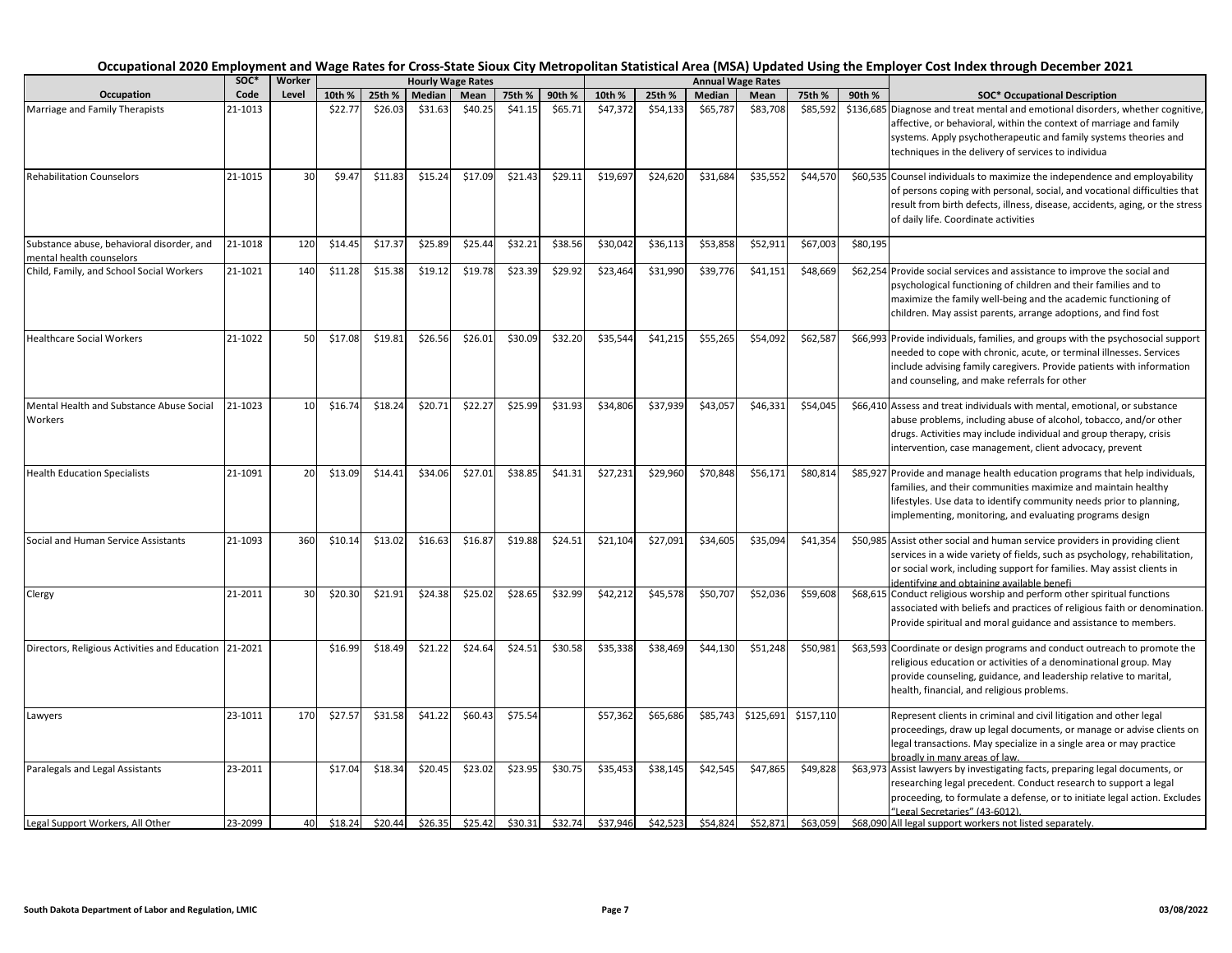|                                                                             | SOC*    | Worker |         |                      | <b>Hourly Wage Rates</b> |             |         |               |          |          | <b>Annual Wage Rates</b> |          |          |        | Occupational 2020 Employment and Wage Rates for Cross-State Sioux City Metropolitan Statistical Area (MSA) Updated Using the Employer Cost Index through December 2021                                                                                                            |
|-----------------------------------------------------------------------------|---------|--------|---------|----------------------|--------------------------|-------------|---------|---------------|----------|----------|--------------------------|----------|----------|--------|-----------------------------------------------------------------------------------------------------------------------------------------------------------------------------------------------------------------------------------------------------------------------------------|
| Occupation                                                                  | Code    | Level  |         | 10th % 25th % Median |                          | <b>Mean</b> |         | 75th % 90th % | 10th %   | 25th %   | Median                   | Mean     | 75th %   | 90th % | <b>SOC* Occupational Description</b>                                                                                                                                                                                                                                              |
| <b>Business Teachers, Postsecondary</b>                                     | 25-1011 | 30     |         |                      |                          |             |         |               | \$38,801 | \$62,075 | \$76,027                 | \$74,654 | \$84,114 |        | \$91,648 Teach courses in business administration and management, such as<br>accounting, finance, human resources, labor and industrial relations,<br>marketing, and operations research. Includes both teachers primarily<br>engaged in teaching and those who do a combination  |
| Health Specialties Teachers, Postsecondary                                  | 25-1071 | 70     |         |                      |                          |             |         |               | \$42,348 | \$58,750 | \$68,754                 | \$69,786 | \$79,566 |        | \$86,711 Teach courses in health specialties, in fields such as dentistry,<br>laboratory technology, medicine, pharmacy, public health, therapy, and<br>veterinary medicine. Excludes "Biological Science Teachers,<br>Postsecondary" (25-1042) and "Nursing Instructors and Tea  |
| Nursing Instructors and Teachers,<br>Postsecondary                          | 25-1072 | 100    |         |                      |                          |             |         |               | \$37,292 | \$55,125 | \$76,497                 | \$69,169 | \$84,382 |        | \$89,259 Demonstrate and teach patient care in classroom and clinical units to<br>nursing students. Includes both teachers primarily engaged in teaching<br>and those who do a combination of teaching and research.                                                              |
| <b>Education Teachers, Postsecondary</b>                                    | 25-1081 |        |         |                      |                          |             |         |               | \$35,332 | \$39,009 | \$59,577                 | \$64,053 | \$80,870 |        | \$99,076 Teach courses pertaining to education, such as counseling, curriculum,<br>guidance, instruction, teacher education, and teaching English as a<br>second language. Includes both teachers primarily engaged in teaching<br>and those who do a combination of teaching an  |
| Art, Drama, and Music Teachers,<br>Postsecondary                            | 25-1121 |        |         |                      |                          |             |         |               | \$34,613 | \$37,754 | \$56,449                 | \$66,964 | \$79,550 |        | \$99,426 Teach courses in drama, music, and the arts including fine and applied<br>art, such as painting and sculpture, or design and crafts. Includes both<br>teachers primarily engaged in teaching and those who do a<br>combination of teaching and research.                 |
| Communications Teachers, Postsecondary                                      | 25-1122 | 20     |         |                      |                          |             |         |               | \$37,965 | \$55,868 | \$77,706                 | \$79,894 | \$88,576 |        | \$106,234 Teach courses in communications, such as organizational<br>communications, public relations, radio/television broadcasting, and<br>journalism. Includes both teachers primarily engaged in teaching and<br>those who do a combination of teaching and research.         |
| Career/Technical Education Teachers,<br>Postsecondary                       | 25-1194 | 80     | \$23.10 | \$28.59              | \$33.63                  | \$32.85     | \$38.80 | \$41.94       | \$48,050 | \$59,463 | \$69,944                 | \$68,348 | \$80,695 |        | \$87,224 Teach vocational courses intended to provide occupational training<br>below the baccalaureate level in subjects such as construction,<br>mechanics/repair, manufacturing, transportation, or cosmetology,<br>primarily to students who have graduated from or left high  |
| Preschool Teachers, Except Special<br>Education                             | 25-2011 | 140    | \$9.62  | \$11.41              | \$14.34                  | \$14.99     | \$18.23 | \$21.76       | \$20,009 | \$23,747 | \$29,828                 | \$31,181 | \$37,909 |        | \$45,241 Instruct preschool-aged students, following curricula or lesson plans, in<br>activities designed to promote social, physical, and intellectual growth.<br>Excludes "Special Education Teachers" (25-2050), "Substitute Teachers,<br>Short-Term" (25-3031), and "Childca  |
| Kindergarten Teachers, Except Special<br>Education                          | 25-2012 | 70     |         |                      |                          |             |         |               | \$35,339 | \$40,034 | \$52,731                 | \$50,629 | \$61,274 |        | \$66,164 Teach academic and social skills to kindergarten students. Excludes<br>"Special Education Teachers" (25-2050) and "Substitute Teachers,<br>Short-Term" (25-3031)                                                                                                         |
| Elementary School Teachers, Except Special<br>Education                     | 25-2021 | 920    |         |                      |                          |             |         |               | \$40,461 | \$49,334 | \$62,418                 | \$62,055 | \$75,722 |        | \$84,676 Teach academic and social skills to students at the elementary school<br>level. Excludes "Special Education Teachers" (25-2050) and "Substitute<br>Teachers, Short-Term" (25-3031).                                                                                      |
| Middle School Teachers, Except Special and<br>Career/Technical Education    | 25-2022 | 450    |         |                      |                          |             |         |               | \$37,467 | \$45,313 | \$57,683                 | \$58,381 | \$72,463 |        | \$82,436 Teach one or more subjects to students at the middle, intermediate, or<br>junior high school level. Excludes "Career/Technical Education<br>Teachers, Middle School" (25-2023), "Special Education Teachers" (25-<br>2050), and "Substitute Teachers, Short Term" (25-30 |
| Career/Technical Education Teachers,<br>Middle School                       | 25-2023 | 40     |         |                      |                          |             |         |               | \$39,661 | \$47,718 | \$58,570                 | \$62,586 | \$69,841 |        | \$90,718 Teach occupational, vocational, career, or technical subjects to<br>students at the middle, intermediate, or junior high school level.<br>Excludes "Special Education Teachers" (25-2050) and "Substitute<br>Teachers. Short-Term" (25-3031)                             |
| Secondary School Teachers, Except Special<br>and Career/Technical Education | 25-2031 | 570    |         |                      |                          |             |         |               | \$39,798 | \$47,675 | \$58,725                 | \$58,795 | \$69,631 |        | \$80,643 Teach one or more subjects to students at the secondary school level.<br>Excludes "Career/Technical Education Teachers, Secondary School" (25-<br>2032), "Special Education Teachers" (25-2050), and "Substitute<br>Teachers. Short-Term" (25-3031).                     |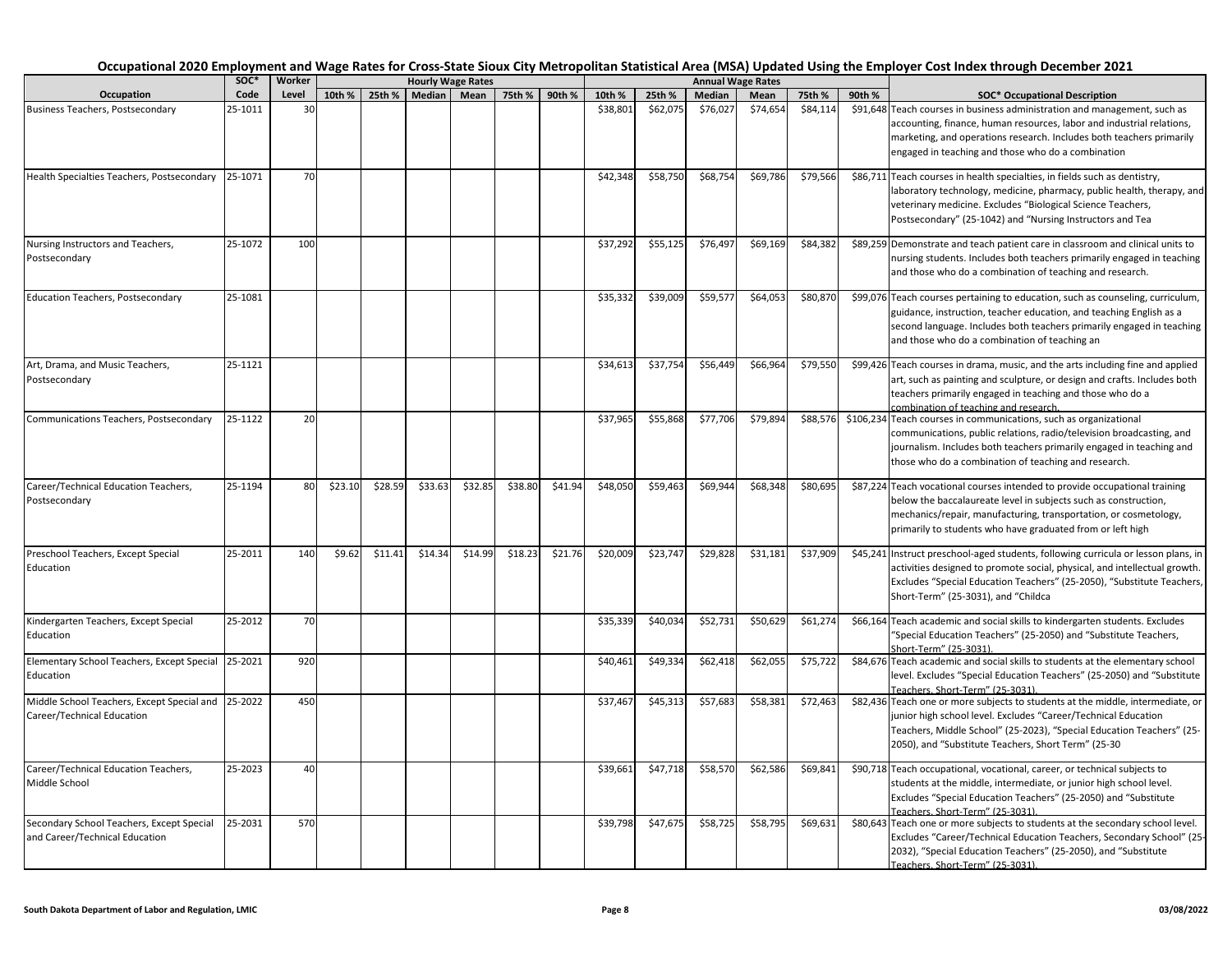|                                                                   | SOC*    | Worker |         |         |         | <b>Hourly Wage Rates</b> |         |               |          |          |          | <b>Annual Wage Rates</b> |          |          | Occupational 2020 Employment and Wage Rates for Cross-State Sioux City Metropolitan Statistical Area (MSA) Updated Using the Employer Cost Index through December 2021                                                                                                            |
|-------------------------------------------------------------------|---------|--------|---------|---------|---------|--------------------------|---------|---------------|----------|----------|----------|--------------------------|----------|----------|-----------------------------------------------------------------------------------------------------------------------------------------------------------------------------------------------------------------------------------------------------------------------------------|
| Occupation                                                        | Code    | Level  | 10th %  | 25th %  |         | Median Mean              |         | 75th % 90th % | 10th %   | 25th %   | Median   | Mean                     | 75th %   | 90th %   | <b>SOC* Occupational Description</b>                                                                                                                                                                                                                                              |
| Career/Technical Education Teachers,<br>Secondary School          | 25-2032 | 70     |         |         |         |                          |         |               | \$38,265 | \$46,549 | \$60,121 | \$61,097                 | \$75,032 |          | \$87,342 Teach occupational, vocational, career, or technical subjects to<br>students at the secondary school level. Excludes "Special Education<br>Teachers" (25-2050), and "Substitute Teachers, Short-Term" (25-3031).                                                         |
| Special Education Teachers, Kindergarten<br>and Elementary School | 25-2052 | 120    |         |         |         |                          |         |               | \$44,329 | \$49,595 | \$59,094 | \$61,330                 | \$70,226 |          | \$85,600 Teach elementary school subjects to educationally and physically<br>handicapped students. Includes teachers who specialize and work with<br>audibly and visually handicapped students and those who teach basic<br>academic and life processes skills to the mentally i  |
| Special Education Teachers, Middle School                         | 25-2057 | 40     |         |         |         |                          |         |               | \$37,618 | \$42,957 | \$54,267 | \$54,786                 | \$64,704 |          | \$76,587 Teach academic, social, and life skills to middle school students with<br>learning, emotional, or physical disabilities. Includes teachers who<br>specialize and work with students who are blind or have visual<br>impairments; students who are deaf or have hearing   |
| Special Education Teachers, Secondary<br>School                   | 25-2058 | 40     |         |         |         |                          |         |               | \$44,851 | \$55,459 | \$68,568 | \$66,741                 | \$79,960 |          | \$86,461 Teach academic, social, and life skills to secondary school students<br>with learning, emotional, or physical disabilities. Includes teachers who<br>specialize and work with students who are blind or have visual<br>impairments; students who are deaf or have heari  |
| Self-Enrichment Teachers                                          | 25-3021 | 110    | \$11.28 | \$13.36 | \$15.30 | \$18.51                  | \$21.50 | \$31.39       | \$23,462 | \$27,783 | \$31,819 | \$38,512                 | \$44,725 |          | \$65,292 Teach or instruct individuals or groups for the primary purpose of self-<br>enrichment or recreation, rather than for an occupational objective,<br>educational attainment, competition, or fitness. Excludes "Coaches and<br>Scouts" (27-2022) and "Exercise Trainers a |
| Substitute Teachers, Short-Term                                   | 25-3031 | 240    | \$13.30 | \$14.21 | \$15.73 | \$22.73                  | \$20.85 | \$24.97       | \$27,670 | \$29,559 | \$32,708 | \$47,284                 | \$43,376 |          | \$51,939 Teach students on a short-term basis as a temporary replacement for a<br>regular classroom teacher, typically using the regular teacher's lesson<br>plan. Excludes long-term substitute teachers who perform all the<br>duties of a regular teacher; these teachers are  |
| Tutors and Teachers and Instructors, All<br>Other                 | 25-3097 | 60     |         |         |         |                          |         |               | \$33,067 | \$37,425 | \$47,629 | \$48,584                 | \$60,698 | \$66,974 |                                                                                                                                                                                                                                                                                   |
| Curators                                                          | 25-4012 | 20     | \$8.64  | \$9.87  | \$11.53 | \$20.22                  | \$34.91 | \$45.60       | \$17,973 | \$20,532 | \$23,983 | \$42,055                 | \$72,622 |          | \$94,857 Administer collections, such as artwork, collectibles, historic items, or<br>scientific specimens of museums or other institutions. May conduct<br>instructional, research, or public service activities of institution.                                                 |
| Librarians and Media Collections Specialists                      | 25-4022 | 70     | \$12.90 | \$15.59 | \$26.88 | \$25.11                  | \$34.12 | \$39.44       | \$26,833 | \$32,430 | \$55,904 | \$52,213                 | \$70,970 |          | \$82,040 Administer and maintain libraries or collections of information, for<br>public or private access through reference or borrowing. Work in a<br>variety of settings, such as educational institutions, museums, and<br>corporations, and with various types of informatio  |
| Library Technicians                                               | 25-4031 | 80     | \$11.34 | \$14.34 | \$18.15 | \$17.84                  | \$21.15 | \$24.52       | \$23,583 | \$29,823 | \$37,753 | \$37,100                 | \$43,993 |          | \$51,007 Assist librarians by helping readers in the use of library catalogs,<br>databases, and indexes to locate books and other materials; and by<br>answering questions that require only brief consultation of standard<br>reference. Compile records; sort and shelve books  |
| Farm and Home Management Educators                                | 25-9021 | 50     | \$13.26 | \$14.19 | \$15.74 | \$20.39                  | \$19.87 | \$40.73       | \$27,584 | \$29,512 | \$32,727 | \$42,415                 | \$41,330 |          | \$84,728 Instruct and advise individuals and families engaged in agriculture,<br>agricultural-related processes, or home management activities.<br>Demonstrate procedures and apply research findings to advance<br>agricultural and home management activities. May develop edu  |
| <b>Instructional Coordinators</b>                                 | 25-9031 | 60     | \$20.10 | \$28.69 | \$35.22 | \$33.03                  | \$39.29 | \$41.84       | \$41,794 | \$59,676 | \$73,242 | \$68,716                 | \$81,731 |          | \$87,029 Develop instructional material, coordinate educational content, and<br>incorporate current technology into instruction in order to provide<br>guidelines to educators and instructors for developing curricula and<br>conducting courses. May train and coach teachers.  |
| Teaching Assistants, Except Postsecondary                         | 25-9045 | 1,030  |         |         |         |                          |         |               | \$19,922 | \$23,319 | \$28,545 | \$29,433                 | \$34,006 | \$40,354 |                                                                                                                                                                                                                                                                                   |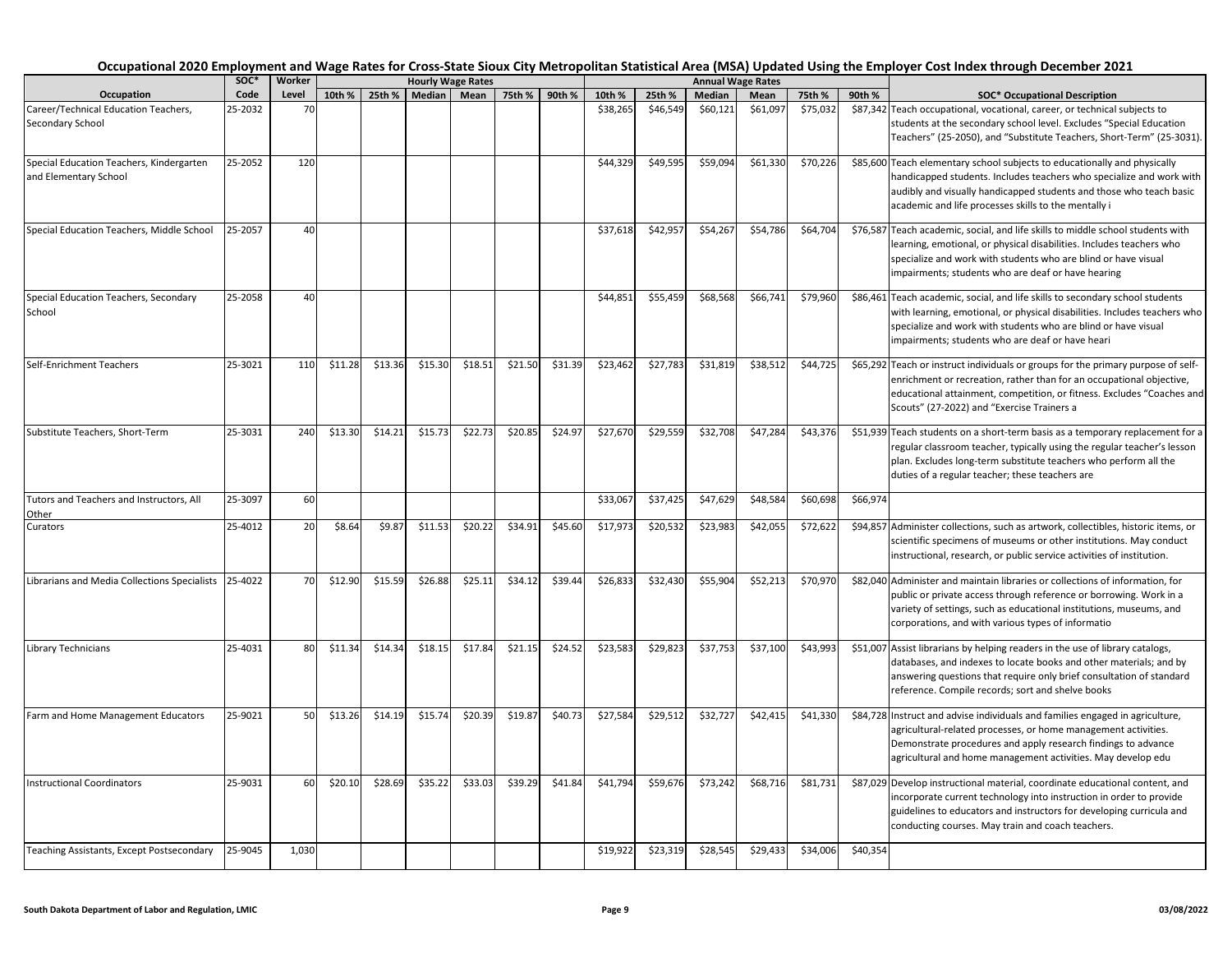|                                                       | SOC*    | Worker         |         |         |         | <b>Hourly Wage Rates</b> |         |         |          |          |           | <b>Annual Wage Rates</b> |           |        |                                                                                                                                                                                                                                                                                  |
|-------------------------------------------------------|---------|----------------|---------|---------|---------|--------------------------|---------|---------|----------|----------|-----------|--------------------------|-----------|--------|----------------------------------------------------------------------------------------------------------------------------------------------------------------------------------------------------------------------------------------------------------------------------------|
| Occupation                                            | Code    | Level          | 10th %  | 25th %  | Median  | Mean                     | 75th %  | 90th %  | 10th %   | 25th %   | Median    | Mean                     | 75th %    | 90th % | <b>SOC* Occupational Description</b>                                                                                                                                                                                                                                             |
| <b>Floral Designers</b>                               | 27-1023 | 3 <sub>C</sub> | \$10.87 | \$12.83 | \$14.66 | \$14.98                  | \$16.71 | \$20.00 | \$22,610 | \$26,680 | \$30,498  | \$31,157                 | \$34,751  |        | \$41,609 Design, cut, and arrange live, dried, or artificial flowers and foliage.                                                                                                                                                                                                |
| <b>Graphic Designers</b>                              | 27-1024 | 70             | \$10.08 | \$14.36 | \$20.83 | \$21.36                  | \$28.69 | \$32.16 | \$20,977 | \$29,867 | \$43,330  | \$44,430                 | \$59,662  |        | \$66,888 Design or create graphics to meet specific commercial or promotional<br>needs, such as packaging, displays, or logos. May use a variety of<br>mediums to achieve artistic or decorative effects. Excludes "Web and<br>Digital Interface Designers" (15-1255).           |
| <b>Interior Designers</b>                             | 27-1025 |                | \$17.49 | \$20.30 | \$27.03 | \$25.43                  | \$30.01 | \$31.80 | \$36,385 | \$42,224 | \$56,214  | \$52,885                 | \$62,419  |        | \$66,144 Plan, design, and furnish the internal space of rooms or buildings.<br>Design interior environments or create physical layouts that are<br>practical, aesthetic, and conducive to the intended purposes. May<br>specialize in a particular field, style, or phase of in |
| Merchandise Displayers and Window<br>Trimmers         | 27-1026 |                | \$12.72 | \$13.66 | \$15.03 | \$15.78                  | \$16.72 | \$21.67 | \$26,452 | \$28,424 | \$31,263  | \$32,818                 | \$34,771  |        | \$45,069 Plan and erect commercial displays, such as those in windows and<br>interiors of retail stores and at trade exhibitions.                                                                                                                                                |
| <b>Coaches and Scouts</b>                             | 27-2022 | 300            |         |         |         |                          |         |         | \$17,568 | \$19,294 | \$27,685  | \$31,425                 | \$36,682  |        | \$54,843 Instruct or coach groups or individuals in the fundamentals of sports<br>for the primary purpose of competition. Demonstrate techniques and<br>methods of participation. May evaluate athletes' strengths and<br>weaknesses as possible recruits or to improve the athl |
| Umpires, Referees, and Other Sports<br>Officials      | 27-2023 |                |         |         |         |                          |         |         | \$21,303 | \$22,829 | \$25,281  | \$28,208                 | \$36,001  |        | \$40,322 Officiate at competitive athletic or sporting events. Detect infractions<br>of rules and decide penalties according to established regulations.<br>Includes all sporting officials, referees, and competition judges.                                                   |
| <b>Broadcast Announcers and Radio Disc</b><br>Jockeys | 27-3011 | 50             | \$9.05  | \$11.32 | \$17.39 | \$17.72                  | \$23.09 | \$28.29 | \$18,829 | \$23,539 | \$36,170  | \$36,857                 | \$48,019  |        | \$58,834 Speak or read from scripted materials, such as news reports or<br>commercial messages, on radio, television, or other communications<br>media. May play and queue music, announce artist or title of<br>performance, identify station, or interview guests. Excludes "N |
| News Analysts, Reporters, and Journalists             | 27-3023 | 20             | \$12.00 | \$14.08 | \$16.88 | \$16.92                  | \$19.58 | \$22.77 | \$24,962 | \$29,287 | \$35,129  | \$35,184                 | \$40,738  |        | \$47,366 Narrate or write news stories, reviews, or commentary for print,<br>broadcast, or other communications media such as newspapers,<br>magazines, radio, or television. May collect and analyze information<br>through interview, investigation, or observation.           |
| <b>Public Relations Specialists</b>                   | 27-3031 | 50             | \$20.77 | \$23.77 | \$28.82 | \$29.04                  | \$34.01 | \$39.87 | \$43,191 | \$49,452 | \$59,957  | \$60,399                 | \$70,745  |        | \$82,930 Promote or create an intended public image for individuals, groups, or<br>organizations. May write or select material for release to various<br>communications media. May specialize in using social media.                                                             |
| Interpreters and Translators                          | 27-3091 | 40             | \$14.29 | \$17.02 | \$18.62 | \$20.15                  | \$20.20 | \$35.90 | \$29,714 | \$35,410 | \$38,712  | \$41,918                 | \$42,014  |        | \$74,662 Interpret oral or sign language, or translate written text from one<br>language into another.                                                                                                                                                                           |
| Photographers                                         | 27-4021 |                | \$11.06 | \$12.80 | \$16.88 | \$19.15                  | \$27.22 | \$31.08 | \$22,992 | \$26,620 | \$35,114  | \$39,832                 | \$56,599  |        | \$64,654 Photograph people, landscapes, merchandise, or other subjects. May<br>use lighting equipment to enhance a subject's appearance. May use<br>editing software to produce finished images and prints. Includes<br>commercial and industrial photographers, scientific phot |
| Chiropractors                                         | 29-1011 | 50             | \$10.99 | \$12.43 | \$21.84 | \$21.57                  | \$27.86 | \$34.31 | \$22,856 | \$25,864 | \$45,419  | \$44,864                 | \$57,948  |        | \$71,380 Assess, treat, and care for patients by manipulation of spine and<br>musculoskeletal system. May provide spinal adjustment or address<br>sacral or pelvic misalignment.                                                                                                 |
| Dentists, General                                     | 29-1021 | 80             | \$42.84 | \$46.84 | \$60.98 | \$67.85                  | \$79.15 |         | \$89,102 | \$97,439 | \$126,849 | \$141,120                | \$164,632 |        | Examine, diagnose, and treat diseases, injuries, and malformations of<br>teeth and gums. May treat diseases of nerve, pulp, and other dental<br>tissues affecting oral hygiene and retention of teeth. May fit dental<br>appliances or provide preventive care. Exclude          |
| <b>Dietitians and Nutritionists</b>                   | 29-1031 | 20             | \$18.22 | \$21.38 | \$27.28 | \$27.04                  | \$32.19 | \$37.06 | \$37,899 | \$44,475 | \$56,740  | \$56,238                 | \$66,951  |        | \$77,096 Plan and conduct food service or nutritional programs to assist in the<br>promotion of health and control of disease. May supervise activities of<br>a department providing quantity food services, counsel individuals, or<br>conduct nutritional research.            |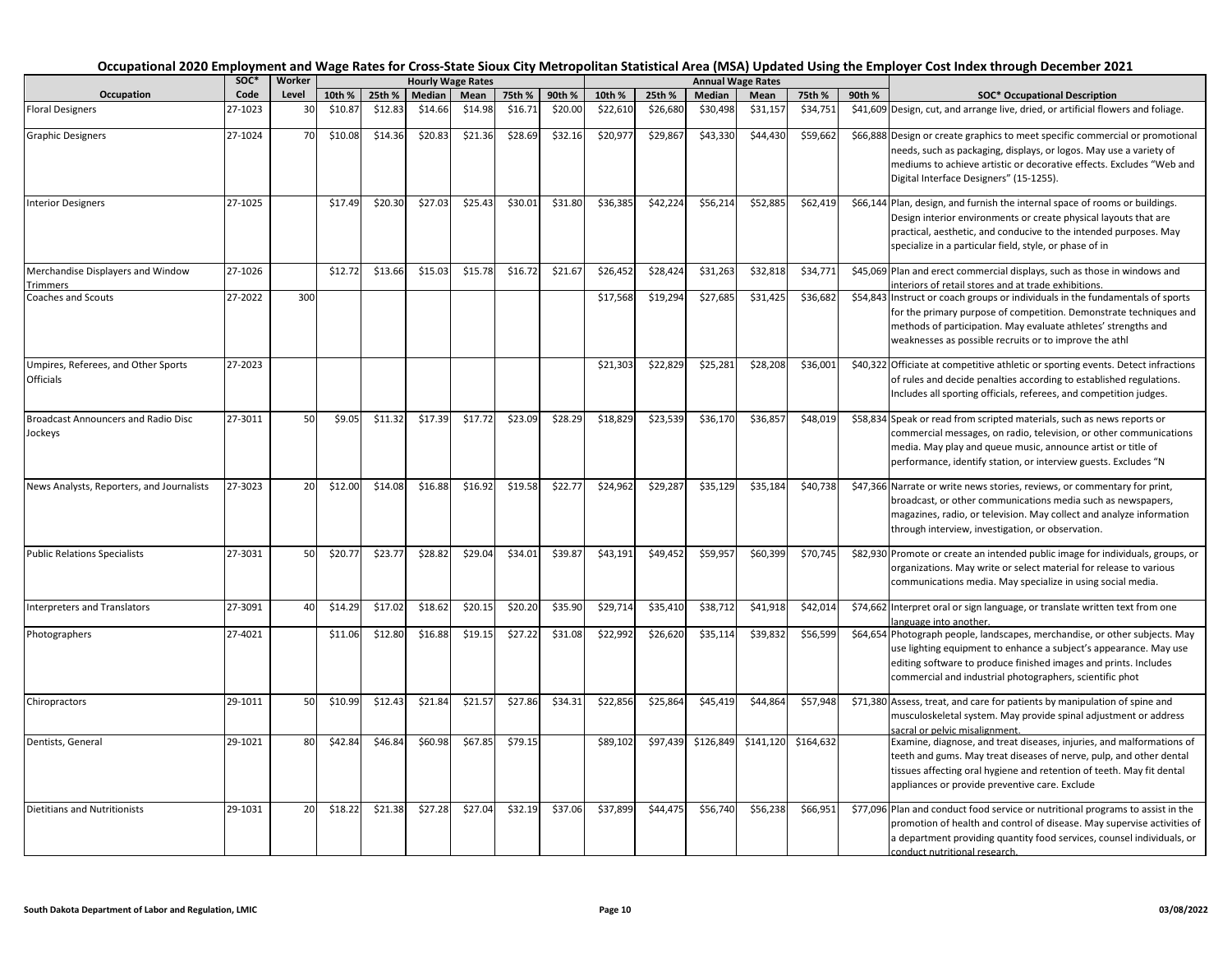|                                      | SOC*    | Worker          |         |         |         | <b>Hourly Wage Rates</b> |         |          |           |                    |           | <b>Annual Wage Rates</b> |           |                                                |                                                                                                                                                                                                                                                                                   |
|--------------------------------------|---------|-----------------|---------|---------|---------|--------------------------|---------|----------|-----------|--------------------|-----------|--------------------------|-----------|------------------------------------------------|-----------------------------------------------------------------------------------------------------------------------------------------------------------------------------------------------------------------------------------------------------------------------------------|
| Occupation                           | Code    | Level           | 10th %  | 25th %  | Median  | Mean                     | 75th %  | 90th %   | 10th %    | 25th %             | Median    | Mean                     | 75th %    | 90th %<br><b>SOC* Occupational Description</b> |                                                                                                                                                                                                                                                                                   |
| Optometrists                         | 29-1041 | 20              | \$40.34 | \$54.72 | \$61.25 | \$59.46                  | \$68.01 | \$76.43  | \$83,911  | \$113,816          | \$127,382 | \$123,681                | \$141,462 |                                                | \$158,975 Diagnose, manage, and treat conditions and diseases of the human eye<br>and visual system. Examine eyes and visual system, diagnose problems<br>or impairments, prescribe corrective lenses, and provide treatment.<br>May prescribe therapeutic drugs to treat specifi |
| Pharmacists                          | 29-1051 | 140             | \$53.61 | \$57.24 | \$62.96 | \$62.96                  | \$69.58 | \$79.76  | \$111,508 | \$119,044          | \$130,957 | \$130,942                | \$144,729 |                                                | \$165,896 Dispense drugs prescribed by physicians and other health practitioners<br>and provide information to patients about medications and their use.<br>May advise physicians and other health practitioners on the selection,<br>dosage, interactions, and side effects of m |
| <b>Physician Assistants</b>          | 29-1071 | 70              | \$44.49 | \$49.96 | \$58.22 | \$56.44                  | \$65.97 | \$72.42  | \$92,540  | \$103,910          | \$121,113 | \$117,390                | \$137,228 |                                                | \$150,628 Provide healthcare services typically performed by a physician, under<br>the supervision of a physician. Conduct complete physicals, provide<br>treatment, and counsel patients. May, in some cases, prescribe<br>medication. Must graduate from an accredited educatio |
| <b>Occupational Therapists</b>       | 29-1122 | 30              | \$34.54 | \$38.90 | \$45.82 | \$46.14                  | \$52.99 | \$61.81  | \$71,856  | \$80,925           | \$95,300  | \$95,966                 | \$110,226 |                                                | \$128,569 Assess, plan, and organize rehabilitative programs that help build or<br>restore vocational, homemaking, and daily living skills, as well as<br>general independence, to persons with disabilities or developmental<br>delays. Use therapeutic techniques, adapt the in |
| <b>Physical Therapists</b>           | 29-1123 | 70              | \$34.30 | \$36.62 | \$40.48 | \$42.37                  | \$48.02 | \$54.67  | \$71,340  | \$76,179           | \$84,200  | \$88,115                 | \$99,877  |                                                | \$113,723 Assess, plan, organize, and participate in rehabilitative programs that<br>improve mobility, relieve pain, increase strength, and improve or<br>correct disabling conditions resulting from disease or injury.                                                          |
| Speech-Language Pathologists         | 29-1127 | 30              | \$23.19 | \$33.70 | \$41.04 | \$39.56                  | \$48.44 | \$52.71  | \$48,240  | \$70,111           | \$85,374  | \$82,284                 | \$100,751 |                                                | \$109,640 Assess and treat persons with speech, language, voice, and fluency<br>disorders. May select alternative communication systems and teach<br>their use. May perform research related to speech and language<br>oroblems                                                   |
| Veterinarians                        | 29-1131 | 50              | \$35.44 | \$41.36 | \$47.77 | \$48.08                  | \$51.70 | \$55.79  | \$73,717  | \$86,036           | \$99,369  | \$100,001                | \$107,546 |                                                | \$116,033 Diagnose, treat, or research diseases and injuries of animals. Includes<br>veterinarians who conduct research and development, inspect<br>ivestock, or care for pets and companion animals.                                                                             |
| <b>Registered Nurses</b>             | 29-1141 | 1,830           | \$22.84 | \$26.37 | \$29.85 | \$30.39                  | \$33.49 | \$39.29  | \$47,492  | \$54,842           | \$62,098  | \$63,200                 | \$69,674  |                                                | \$81,725 Assess patient health problems and needs, develop and implement<br>nursing care plans, and maintain medical records. Administer nursing<br>care to ill, injured, convalescent, or disabled patients. May advise<br>patients on health maintenance and disease preventio  |
| <b>Nurse Anesthetists</b>            | 29-1151 | 30 <sup>1</sup> | \$26.23 | \$42.16 | \$83.77 | \$71.79                  | \$93.93 | \$104.33 | \$54,551  | \$87,692           | \$174,250 | \$149,315                | \$195,380 |                                                | \$217,004 Administer anesthesia, monitor patient's vital signs, and oversee<br>patient recovery from anesthesia. May assist anesthesiologists,<br>surgeons, other physicians, or dentists. Must be registered nurses who<br>have specialized graduate education.                  |
| <b>Nurse Practitioners</b>           | 29-1171 | 120             | \$41.99 | \$46.35 | \$52.54 | \$60.97                  | \$69.81 | \$88.75  | \$87,338  | \$96,409           | \$109,294 | \$126,831                | \$145,207 |                                                | \$184,585 Diagnose and treat acute, episodic, or chronic illness, independently or<br>as part of a healthcare team. May focus on health promotion and<br>disease prevention. May order, perform, or interpret diagnostic tests<br>such as lab work and x rays. May prescribe medi |
| Family Medicine Physicians           | 29-1215 | 30              | \$72.43 | \$87.75 |         | \$118.42                 |         |          | \$150,662 | \$182,522          |           | \$246,317                |           |                                                | Diagnose, treat, and provide preventive care to individuals and families<br>across the lifespan. May refer patients to specialists when needed for<br>further diagnosis or treatment. Excludes "General Internal Medicine<br>Physicians" (29-1216) and "Pediatricians,            |
| General Internal Medicine Physicians | 29-1216 |                 | \$35.09 | \$96.68 |         | \$124.94                 |         |          |           | \$72,991 \$201,104 |           | \$259,883                |           |                                                | Diagnose and provide nonsurgical treatment for a wide range of<br>diseases and injuries of internal organ systems. Provide care mainly for<br>adults and adolescents, and are based primarily in an outpatient care<br>setting. Excludes "Family Medicine Physicians" (           |
| Psychiatrists                        | 29-1223 |                 | \$44.74 | \$49.50 | \$64.90 | \$72.09                  | \$79.02 |          | \$93,062  | \$102,964          | \$134,994 | \$149,960                | \$164,362 |                                                | Diagnose, treat, and help prevent mental disorders. Excludes "Clinical<br>and Counseling Psychologists" (19-3033) and "School Psychologists"<br>$(19-3034).$                                                                                                                      |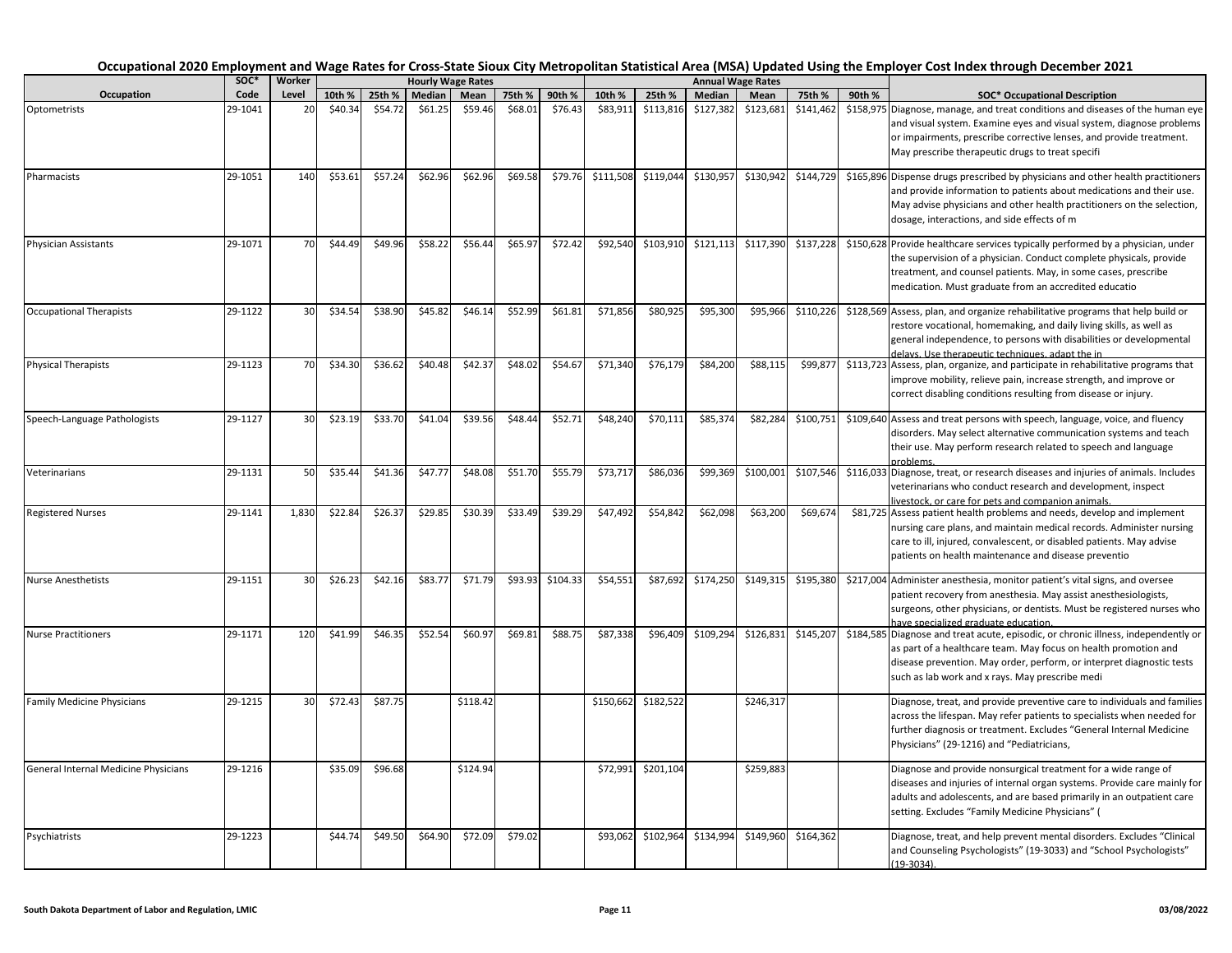|                                                             | soc*    | Worker |         |         |         | <b>Hourly Wage Rates</b> |         |         |          |           |          | <b>Annual Wage Rates</b> |          |          |                                                                                                                                                                                                                                                                                  |
|-------------------------------------------------------------|---------|--------|---------|---------|---------|--------------------------|---------|---------|----------|-----------|----------|--------------------------|----------|----------|----------------------------------------------------------------------------------------------------------------------------------------------------------------------------------------------------------------------------------------------------------------------------------|
| Occupation                                                  | Code    | Level  | 10th %  | 25th %  | Median  | Mean                     | 75th %  | 90th %  | 10th %   | 25th %    | Median   | Mean                     | 75th %   | 90th %   | <b>SOC* Occupational Description</b>                                                                                                                                                                                                                                             |
| Physicians, All Other and Ophthalmologists,                 | 29-1228 | 140    | \$29.11 | \$66.90 |         | \$112.97                 |         |         | \$60,544 | \$139,136 |          | \$234,967                |          |          |                                                                                                                                                                                                                                                                                  |
| <b>Except Pediatric</b>                                     |         |        |         |         |         |                          |         |         |          |           |          |                          |          |          |                                                                                                                                                                                                                                                                                  |
| Surgeons, Except Ophthalmologists                           | 29-1248 | 40     |         |         |         | \$154.21                 |         |         |          |           |          | \$320,754                |          |          |                                                                                                                                                                                                                                                                                  |
| Dental Hygienists                                           | 29-1292 | 80     | \$33.03 | \$35.17 | \$37.85 | \$37.61                  | \$40.52 | \$42.71 | \$68,707 | \$73,165  | \$78,728 | \$78,234                 | \$84,291 |          | \$88,842 Administer oral hygiene care to patients. Assess patient oral hygiene<br>problems or needs and maintain health records. Advise patients on<br>oral health maintenance and disease prevention. May provide<br>advanced care such as providing fluoride treatment or admi |
| Clinical Laboratory Technologists and<br>Technicians        | 29-2010 | 160    | \$13.82 | \$17.03 | \$23.30 | \$23.72                  | \$29.81 | \$35.71 | \$28,742 | \$35,428  | \$48,466 | \$49,34                  | \$62,006 | \$74,288 |                                                                                                                                                                                                                                                                                  |
| Cardiovascular Technologists and<br>Technicians             | 29-2031 | 30     | \$15.93 | \$18.39 | \$25.61 | \$24.38                  | \$29.97 | \$32.56 | \$33,128 | \$38,236  | \$53,276 | \$50,722                 | \$62,324 |          | \$67,716 Conduct tests on pulmonary or cardiovascular systems of patients for<br>diagnostic, therapeutic, or research purposes. May conduct or assist in<br>electrocardiograms, cardiac catheterizations, pulmonary functions,<br>lung capacity, and similar tests.              |
| Diagnostic Medical Sonographers                             | 29-2032 | 40     | \$26.88 | \$29.02 | \$32.60 | \$33.20                  | \$37.95 | \$41.19 | \$55,901 | \$60,375  | \$67,813 | \$69,061                 | \$78,922 |          | \$85,667 Produce ultrasonic recordings of internal organs for use by physicians.<br>Includes vascular technologists. Excludes "Cardiovascular Technologists<br>and Technicians" (29-2031)                                                                                        |
| Radiologic Technologists and Technicians                    | 29-2034 | 160    | \$20.49 | \$22.4  | \$25.54 | \$26.03                  | \$29.82 | \$32.57 | \$42,604 | \$46,616  | \$53,114 | \$54,134                 | \$62,034 |          | \$67,746 Take x-rays and CAT scans or administer nonradioactive materials into<br>patient's bloodstream for diagnostic or research purposes. Includes<br>radiologic technologists and technicians who specialize in other<br>scanning modalities. Excludes "Diagnostic Medical S |
| Magnetic Resonance Imaging Technologists 29-2035            |         | 10     | \$22.22 | \$25.17 | \$30.01 | \$29.91                  | \$34.37 | \$38.86 | \$46,223 | \$52,347  | \$62,426 | \$62,229                 | \$71,491 |          | \$80,820 Operate Magnetic Resonance Imaging (MRI) scanners. Monitor patient<br>safety and comfort, and view images of area being scanned to ensure<br>quality of pictures. May administer gadolinium contrast dosage<br>intravenously. May interview patient, explain MRI proced |
| <b>Emergency Medical Technicians and</b><br>Paramedics      | 29-2040 | 80     | \$11.84 | \$14.47 | \$19.09 | \$22.94                  | \$35.01 | \$39.71 | \$24,641 | \$30,097  | \$39,702 | \$47,711                 | \$72,807 | \$82,596 |                                                                                                                                                                                                                                                                                  |
| <b>Pharmacy Technicians</b>                                 | 29-2052 | 210    | \$12.28 | \$14.25 | \$16.81 | \$16.62                  | \$19.10 | \$20.71 | \$25,556 | \$29,639  | \$34,958 | \$34,574                 | \$39,717 |          | \$43,065 Prepare medications under the direction of a pharmacist. May<br>measure, mix, count out, label, and record amounts and dosages of<br>medications according to prescription orders.                                                                                      |
| Psychiatric Technicians                                     | 29-2053 | 50     | \$14.08 | \$15.97 | \$17.63 | \$17.92                  | \$19.23 | \$20.28 | \$29,282 | \$33,213  | \$36,660 | \$37,280                 | \$39,984 |          | \$42,181 Care for individuals with mental or emotional conditions or disabilities,<br>following the instructions of physicians or other health practitioners.<br>Monitor patients' physical and emotional well-being and report to<br>medical staff. May participate in rehabili |
| Surgical Technologists                                      | 29-2055 | 100    | \$17.45 | \$19.35 | \$22.63 | \$22.90                  | \$26.27 | \$30.12 | \$36,296 | \$40,251  | \$47,055 | \$47,642                 | \$54,652 |          | \$62,664 Assist in operations, under the supervision of surgeons, registered<br>nurses, or other surgical personnel. May help set up operating room,<br>prepare and transport patients for surgery, adjust lights and<br>equipment, pass instruments and other supplies to surge |
| Veterinary Technologists and Technicians                    | 29-2056 | 40     | \$13.39 | \$14.34 | \$15.94 | \$16.43                  | \$18.27 | \$19.73 | \$27,840 | \$29,838  | \$33,150 | \$34,186                 | \$38,007 |          | \$41,036 Perform medical tests in a laboratory environment for use in the<br>treatment and diagnosis of diseases in animals. Prepare vaccines and<br>serums for prevention of diseases. Prepare tissue samples, take blood<br>samples, and execute laboratory tests, such as uri |
| <b>Ophthalmic Medical Technicians</b>                       | 29-2057 | 40     | \$13.95 | \$15.78 | \$18.01 | \$19.14                  | \$20.20 | \$25.23 | \$29,026 | \$32,834  | \$37,464 | \$39,804                 | \$42,029 |          | \$52,491 Assist ophthalmologists by performing ophthalmic clinical functions.<br>May administer eye exams, administer eye medications, and instruct<br>the patient in care and use of corrective lenses.                                                                         |
| Licensed Practical and Licensed Vocational<br><b>Nurses</b> | 29-2061 | 380    | \$17.72 | \$20.14 | \$22.93 | \$22.71                  | \$25.51 | \$27.95 | \$36,858 | \$41,896  | \$47,694 | \$47,233                 | \$53,062 |          | \$58,138 Care for ill, injured, or convalescing patients or persons with disabilities<br>in hospitals, nursing homes, clinics, private homes, group homes, and<br>similar institutions. May work under the supervision of a registered<br>nurse. Licensing required.             |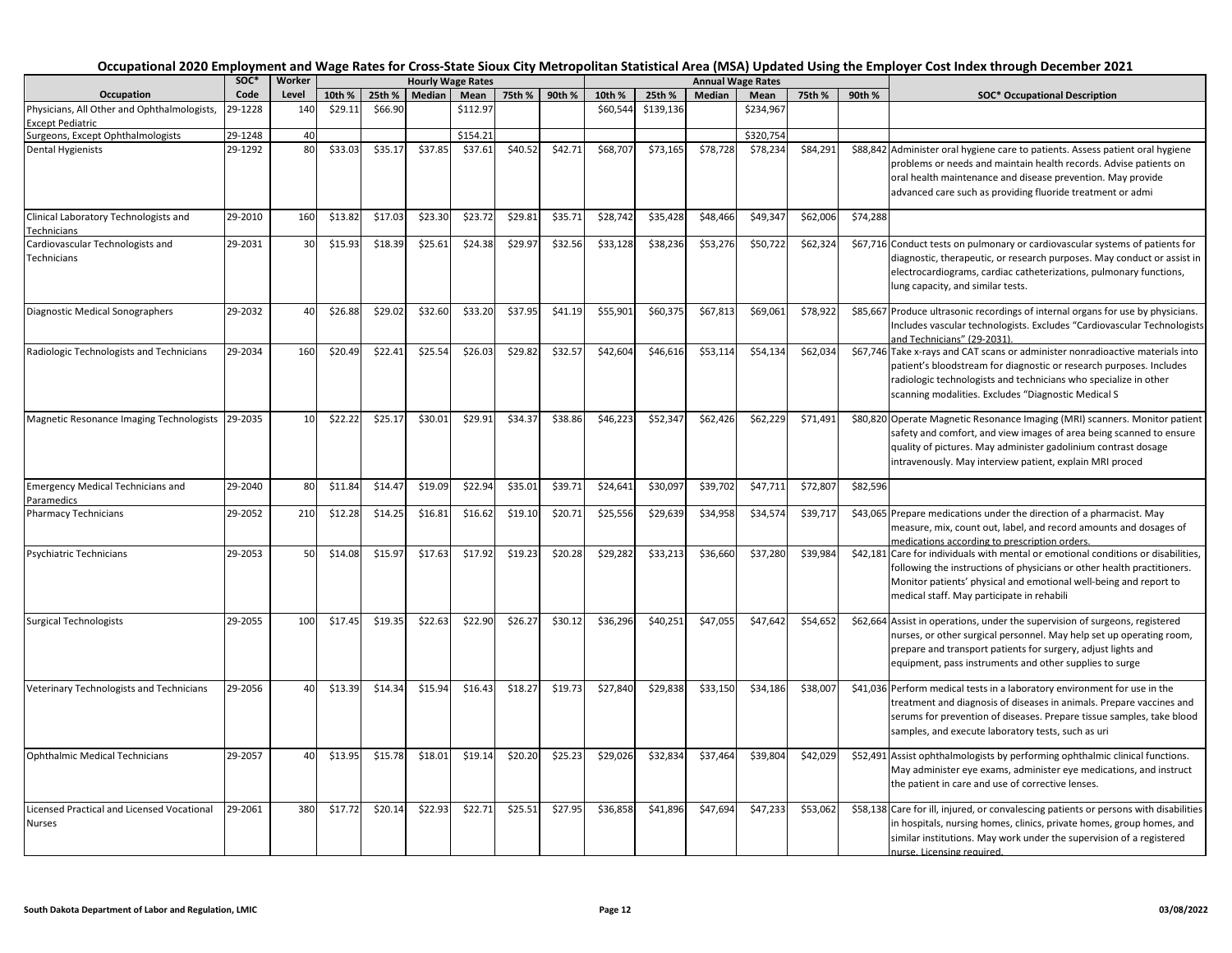|                                                                                                                                                                             | SOC*    | Worker    |         |         |         | <b>Hourly Wage Rates</b> |         |         |          |          |          | <b>Annual Wage Rates</b> |          |           |                                                                                                                                                                                                                                                                                  |
|-----------------------------------------------------------------------------------------------------------------------------------------------------------------------------|---------|-----------|---------|---------|---------|--------------------------|---------|---------|----------|----------|----------|--------------------------|----------|-----------|----------------------------------------------------------------------------------------------------------------------------------------------------------------------------------------------------------------------------------------------------------------------------------|
| Occupation                                                                                                                                                                  | Code    | Level     | 10th %  | 25th %  | Median  | Mean                     | 75th %  | 90th %  | 10th %   | 25th %   | Median   | Mean                     | 75th %   | 90th %    | <b>SOC* Occupational Description</b>                                                                                                                                                                                                                                             |
| Opticians, Dispensing                                                                                                                                                       | 29-2081 | 80        | \$13.91 | \$16.04 | \$19.44 | \$19.11                  | \$22.71 | \$24.71 | \$28,947 | \$33,373 | \$40,434 | \$39,738                 | \$47,245 |           | \$51,386 Design, measure, fit, and adapt lenses and frames for client according<br>to written optical prescription or specification. Assist client with<br>inserting, removing, and caring for contact lenses. Assist client with<br>selecting frames. Measure customer for size |
| Medical Dosimetrists, Medical Records<br>Specialists, and Health Technologists and                                                                                          | 29-2098 | 180       | \$13.68 | \$15.31 | \$18.22 | \$19.63                  | \$22.66 | \$29.16 | \$28,457 | \$31,834 | \$37,889 | \$40,838                 | \$47,136 | \$60,641  |                                                                                                                                                                                                                                                                                  |
| Technicians. All Other<br>Health Information Technologists, Medical<br>Registrars, Surgical Assistants, and<br>Healthcare Practitioners and Technical<br>Workers, All Other | 29-9098 | 20        | \$18.83 | \$27.48 | \$32.28 | \$33.88                  | \$38.57 | \$56.80 | \$39,151 | \$57,154 | \$67,132 | \$70,478                 | \$80,220 | \$118,144 |                                                                                                                                                                                                                                                                                  |
| Home Health and Personal Care Aides                                                                                                                                         | 31-1120 | 930       | \$11.95 | \$13.86 | \$15.28 | \$15.22                  | \$16.68 | \$18.92 | \$24,863 | \$28,824 | \$31,781 | \$31,671                 | \$34,683 | \$39,353  |                                                                                                                                                                                                                                                                                  |
| <b>Nursing Assistants</b>                                                                                                                                                   | 31-1131 | 1,250     | \$12.96 | \$14.47 | \$16.21 | \$16.27                  | \$18.28 | \$20.49 | \$26,939 | \$30,099 | \$33,721 | \$33,844                 | \$38,039 |           | \$42,618 Provide or assist with basic care or support under the direction of<br>onsite licensed nursing staff. Perform duties such as monitoring of<br>health status, feeding, bathing, dressing, grooming, toileting, or<br>ambulation of patients in a health or nursing facil |
| <b>Physical Therapist Assistants</b>                                                                                                                                        | 31-2021 | 30        | \$20.89 | \$23.18 | \$25.59 | \$26.09                  | \$28.15 | \$33.43 | \$43,463 | \$48,210 | \$53,234 | \$54,262                 | \$58,534 |           | \$69,528 Assist physical therapists in providing physical therapy treatments and<br>procedures. May, in accordance with State laws, assist in the<br>development of treatment plans, carry out routine functions,<br>document the progress of treatment, and modify specific tre |
| <b>Physical Therapist Aides</b>                                                                                                                                             | 31-2022 | 10        | \$9.42  | \$10.31 | \$11.25 | \$12.47                  | \$13.41 | \$18.44 | \$19,596 | \$21,459 | \$23,401 | \$25,948                 | \$27,889 |           | \$38,359 Under close supervision of a physical therapist or physical therapy<br>assistant, perform only delegated, selected, or routine tasks in specific<br>situations. These duties include preparing the patient and the<br>treatment area                                    |
| <b>Massage Therapists</b>                                                                                                                                                   | 31-9011 |           | \$14.57 | \$16.31 | \$19.70 | \$21.92                  | \$28.95 | \$33.31 | \$30,319 | \$33,941 | \$40,977 | \$45,596                 | \$60,218 |           | \$69,277 Perform therapeutic massages of soft tissues and joints. May assist in<br>the assessment of range of motion and muscle strength, or propose<br>client therapy plans.                                                                                                    |
| <b>Dental Assistants</b>                                                                                                                                                    | 31-9091 | 190       | \$18.61 | \$20.80 | \$23.78 | \$23.45                  | \$26.30 | \$27.86 | \$38,720 | \$43,273 | \$49,450 | \$48,757                 | \$54,701 |           | \$57,952 Perform limited clinical duties under the direction of a dentist. Clinical<br>duties may include equipment preparation and sterilization, preparing<br>patients for treatment, assisting the dentist during treatment, and<br>providing patients with instructions for  |
| <b>Medical Assistants</b>                                                                                                                                                   | 31-9092 | 170       | \$13.95 | \$15.71 | \$18.50 | \$19.86                  | \$21.32 | \$25.86 | \$28,998 | \$32,679 | \$38,492 | \$41,315                 | \$44,342 |           | \$53,792 Perform administrative and certain clinical duties under the direction<br>of a physician. Administrative duties may include scheduling<br>appointments, maintaining medical records, billing, and coding<br>information for insurance purposes. Clinical duties may inc |
| <b>Medical Transcriptionists</b>                                                                                                                                            | 31-9094 | 50        | \$15.88 | \$17.92 | \$19.82 | \$20.19                  | \$21.73 | \$26.40 | \$33,047 | \$37,285 | \$41,236 | \$41,982                 | \$45,203 |           | \$54,898 Transcribe medical reports recorded by physicians and other<br>healthcare practitioners using various electronic devices, covering<br>office visits, emergency room visits, diagnostic imaging studies,<br>operations, chart reviews, and final summaries. Transcribe d |
| <b>Pharmacy Aides</b>                                                                                                                                                       | 31-9095 | 40        | \$10.50 | \$11.69 | \$13.02 | \$13.61                  | \$14.77 | \$18.53 | \$21,834 | \$24,325 | \$27,082 | \$28,309                 | \$30,718 |           | \$38,540 Record drugs delivered to the pharmacy, store incoming merchandise,<br>and inform the supervisor of stock needs. May operate cash register<br>and accept prescriptions for filling.                                                                                     |
| Veterinary Assistants and Laboratory Animal 31-9096<br>Caretakers                                                                                                           |         | 20        | \$10.95 | \$12.71 | \$16.68 | \$16.41                  | \$20.24 | \$21.76 | \$22,788 | \$26,436 | \$34,682 | \$34,143                 | \$42,099 |           | \$45,265 Feed, water, and examine pets and other nonfarm animals for signs of<br>illness, disease, or injury in laboratories and animal hospitals and<br>clinics. Clean and disinfect cages and work areas, and sterilize<br>laboratory and surgical equipment. May provide rout |
| Phlebotomists                                                                                                                                                               | 31-9097 | 80        | \$14.45 | \$15.29 | \$16.69 | \$17.81                  | \$19.87 | \$23.52 | \$30,071 | \$31,809 | \$34,706 | \$37,035                 | \$41,320 |           | \$48,923 Draw blood for tests, transfusions, donations, or research. May explain<br>the procedure to patients and assist in the recovery of patients with<br>adverse reactions.                                                                                                  |
| Healthcare Support Workers, All Other                                                                                                                                       | 31-9099 | <b>20</b> | \$14.79 | \$16.57 | \$18.71 | \$19.46                  | \$20.68 | \$30.41 | \$30.778 | \$34,469 | \$38,929 | \$40,479                 | \$43,030 |           | \$63,268 All healthcare support workers not listed separately.                                                                                                                                                                                                                   |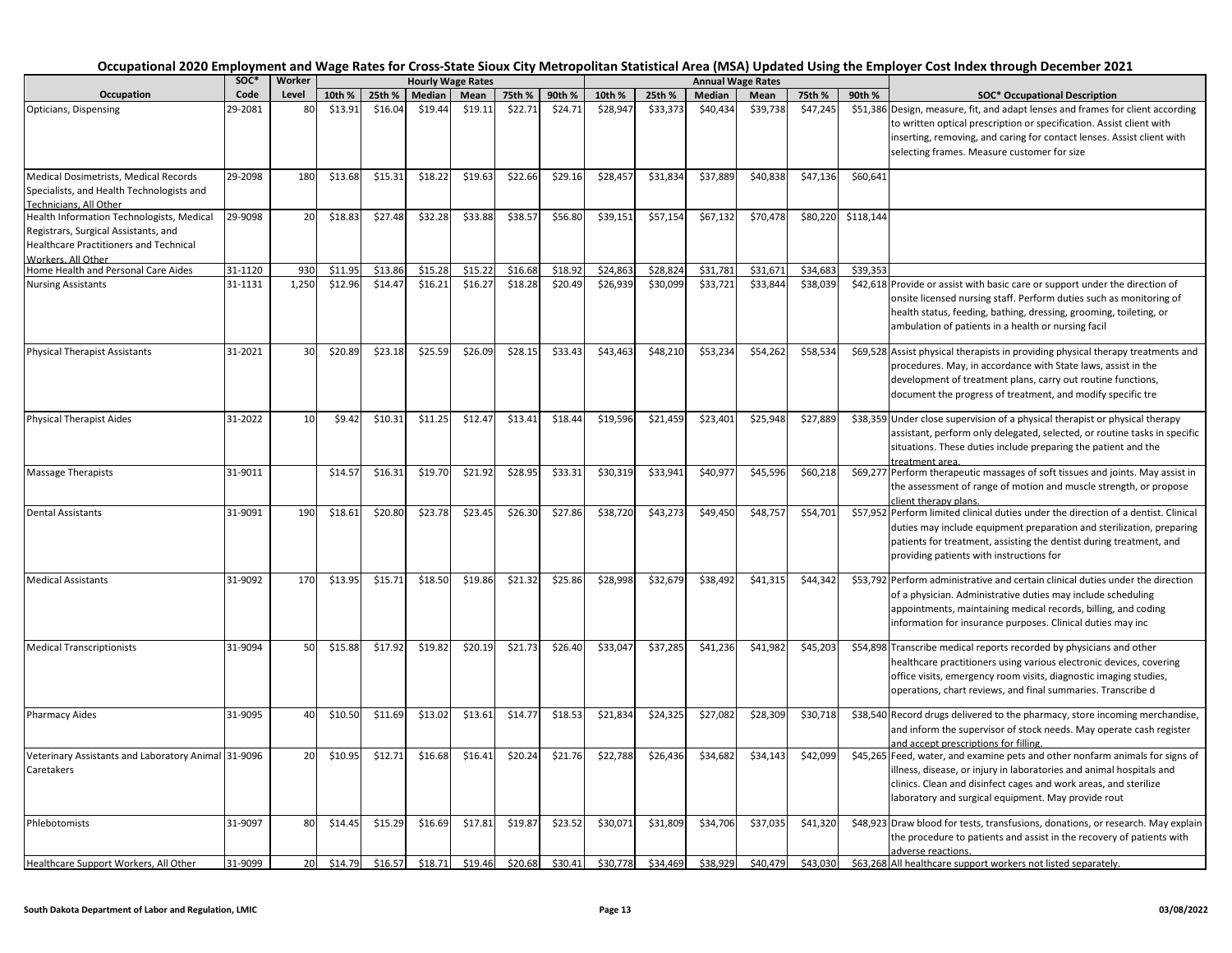|                                                                     | SOC*    | Worker |         |         |         | <b>Hourly Wage Rates</b> |         |         |          |          |          | <b>Annual Wage Rates</b> |           |          |                                                                                                                                                                                                                                                                                  |
|---------------------------------------------------------------------|---------|--------|---------|---------|---------|--------------------------|---------|---------|----------|----------|----------|--------------------------|-----------|----------|----------------------------------------------------------------------------------------------------------------------------------------------------------------------------------------------------------------------------------------------------------------------------------|
| Occupation                                                          | Code    | Level  | 10th %  | 25th %  | Median  | Mean                     | 75th %  | 90th %  | 10th %   | 25th %   | Median   | Mean                     | 75th %    | 90th %   | <b>SOC* Occupational Description</b>                                                                                                                                                                                                                                             |
| First-Line Supervisors of Police and<br>Detectives                  | 33-1012 | 70     | \$27.44 | \$33.03 | \$46.10 | \$45.68                  | \$55.42 | \$68.60 | \$57,082 | \$68,716 | \$95,890 | \$95,007                 | \$115,272 |          | \$142,679 Directly supervise and coordinate activities of members of police force.                                                                                                                                                                                               |
| First-Line Supervisors of Firefighting and                          | 33-1021 | 50     | \$29.16 | \$31.16 | \$34.50 | \$37.83                  | \$42.23 | \$53.68 | \$60,662 | \$64,818 | \$71,746 | \$78,704                 | \$87,830  |          | \$111,658 Directly supervise and coordinate activities of workers engaged in                                                                                                                                                                                                     |
| <b>Prevention Workers</b>                                           |         |        |         |         |         |                          |         |         |          |          |          |                          |           |          | irefighting and fire prevention and control.                                                                                                                                                                                                                                     |
| Miscellaneous First-Line Supervisors,<br>Protective Service Workers | 33-1090 | 20     | \$14.44 | \$16.01 | \$20.35 | \$23.12                  | \$30.28 | \$35.24 | \$30,043 | \$33,298 | \$42,332 | \$48,082                 | \$62,988  | \$73,286 |                                                                                                                                                                                                                                                                                  |
| Firefighters                                                        | 33-2011 | 170    | \$18.45 | \$22.09 | \$25.69 | \$25.55                  | \$30.48 | \$34.16 | \$38,379 | \$45,963 | \$53,439 | \$53,134                 | \$63,408  |          | \$71,047 Control and extinguish fires or respond to emergency situations where<br>life, property, or the environment is at risk. Duties may include fire<br>prevention, emergency medical service, hazardous material response,<br>search and rescue, and disaster assistance.   |
| Correctional Officers and Jailers                                   | 33-3012 | 70     | \$17.91 | \$19.43 | \$21.95 | \$22.64                  | \$25.91 | \$29.08 | \$37,251 | \$40,401 | \$45,650 | \$47,090                 | \$53,904  |          | \$60,486 Guard inmates in penal or rehabilitative institutions in accordance with<br>established regulations and procedures. May guard prisoners in transit<br>between jail, courtroom, prison, or other point. Includes deputy<br>sheriffs and police who spend the majority of |
| Detectives and Criminal Investigators                               | 33-3021 | 30     | \$22.72 | \$28.66 | \$37.34 | \$43.04                  | \$60.34 | \$72.42 | \$47,253 | \$59,622 | \$77,655 | \$89,534                 | \$125,525 |          | \$150,642 Conduct investigations related to suspected violations of federal, state,<br>or local laws to prevent or solve crimes. Excludes "Private Detectives<br>and Investigators" (33-9021)                                                                                    |
| Police and Sheriff's Patrol Officers                                | 33-3051 | 260    | \$19.04 | \$23.95 | \$31.86 | \$31.87                  | \$40.11 | \$44.01 | \$39,612 | \$49,832 | \$66,249 | \$66,279                 | \$83,431  |          | \$91,541 Maintain order and protect life and property by enforcing local, tribal,<br>State, or Federal laws and ordinances. Perform a combination of the<br>following duties: patrol a specific area; direct traffic; issue traffic<br>summonses; investigate accidents; apprehe |
| <b>Security Guards</b>                                              | 33-9032 | 310    | \$11.71 | \$13.32 | \$15.41 | \$16.09                  | \$17.61 | \$20.86 | \$24,358 | \$27,706 | \$32,055 | \$33,470                 | \$36,626  |          | \$43,377 Guard, patrol, or monitor premises to prevent theft, violence, or<br>infractions of rules. May operate x-ray and metal detector equipment.<br>Excludes "Police Officers" (33-3050) and "Transportation Security<br>Screeners" (33-9093).                                |
| Lifeguards, Ski Patrol, and Other                                   | 33-9092 | 100    | \$9.27  | \$10.24 | \$10.55 | \$11.10                  | \$11.91 | \$13.12 | \$19,284 | \$21,286 | \$21,933 | \$23,088                 | \$24,768  |          | \$27,299 Monitor recreational areas, such as pools, beaches, or ski slopes, to                                                                                                                                                                                                   |
| <b>Recreational Protective Service Workers</b>                      |         |        |         |         |         |                          |         |         |          |          |          |                          |           |          | provide assistance and protection to participants.                                                                                                                                                                                                                               |
| <b>Transportation Security Screeners</b>                            | 33-9093 | 10     | \$18.94 | \$18.96 | \$20.83 | \$20.93                  | \$22.40 | \$23.34 | \$39,410 | \$39,419 | \$43,319 | \$43,532                 | \$46,582  |          | \$48,530 Conduct screening of passengers, baggage, or cargo to ensure<br>compliance with Transportation Security Administration (TSA)<br>regulations. May operate basic security equipment such as x-ray<br>machines and hand wands at screening checkpoints.                    |
| School Bus Monitors and Protective Service<br>Workers, All Other    | 33-9098 | 20     | \$14.96 | \$17.46 | \$19.46 | \$22.09                  | \$21.62 | \$39.5  | \$31,126 | \$36,309 | \$40,484 | \$45,956                 | \$44,977  | \$82,271 |                                                                                                                                                                                                                                                                                  |
| <b>Chefs and Head Cooks</b>                                         | 35-1011 |        | \$14.21 | \$15.85 | \$19.60 | \$21.43                  | \$25.06 | \$32.64 | \$29,548 | \$32,973 | \$40,775 | \$44,576                 | \$52,142  |          | \$67,885 Direct and may participate in the preparation, seasoning, and cooking<br>of salads, soups, fish, meats, vegetables, desserts, or other foods. May<br>plan and price menu items, order supplies, and keep records and<br>accounts.                                       |
| First-Line Supervisors of Food Preparation<br>and Serving Workers   | 35-1012 | 580    | \$10.7  | \$13.25 | \$17.24 | \$17.40                  | \$20.82 | \$24.90 | \$22,392 | \$27,567 | \$35,859 | \$36,198                 | \$43,302  |          | \$51,790 Directly supervise and coordinate activities of workers engaged in<br>preparing and serving food.                                                                                                                                                                       |
| Cooks, Fast Food                                                    | 35-2011 |        | \$9.00  | \$9.63  | \$10.66 | \$11.00                  | \$12.32 | \$13.55 | \$18,717 | \$20,043 | \$22,174 | \$22,876                 | \$25,627  |          | \$28,182 Prepare and cook food in a fast food restaurant with a limited menu.<br>Duties of these cooks are limited to preparation of a few basic items<br>and normally involve operating large-volume single-purpose cooking<br>eauinment                                        |
| Cooks, Institution and Cafeteria                                    | 35-2012 | 360    | \$10.84 | \$12.08 | \$14.19 | \$14.16                  | \$16.06 | \$17.24 | \$22,558 | \$25,122 | \$29,518 | \$29,454                 | \$33,404  |          | \$35,848 Prepare and cook large quantities of food for institutions, such as<br>schools. hospitals. or cafeterias.                                                                                                                                                               |
| Cooks, Restaurant                                                   | 35-2014 | 60C    | \$11.4  | \$12.74 | \$14.60 | \$14.70                  | \$16.42 | \$18.33 | \$23,847 | \$26,490 | \$30,35  | \$30,561                 | \$34,166  |          | \$38,118 Prepare, season, and cook dishes such as soups, meats, vegetables, or<br>desserts in restaurants. May order supplies, keep records and<br>accounts, price items on menu, or plan menu.                                                                                  |
| Cooks, Short Order                                                  | 35-2015 | 60     | \$10.45 | \$10.56 | \$11.87 | \$12.66                  | \$14.34 | \$16.50 | \$21,719 | \$21,955 | \$24,683 | \$26,319                 | \$29,823  |          | \$34,322 Prepare and cook to order a variety of foods that require only a short<br>preparation time. May take orders from customers and serve patrons<br>at counters or tables. Excludes "Cooks, Fast Food" (35-2011).                                                           |
| <b>Food Preparation Workers</b>                                     | 35-2021 | 470    | \$9.36  | \$10.50 | \$12.01 | \$12.26                  | \$13.56 | \$15.81 | \$19,461 | \$21,852 | \$24,973 | \$25,510                 | \$28,196  |          | \$32,888 Perform a variety of food preparation duties other than cooking, such<br>as preparing cold foods and shellfish, slicing meat, and brewing coffee<br>or tea                                                                                                              |
| <b>Bartenders</b>                                                   | 35-3011 | 430    | \$8.99  | \$9.66  | \$10.61 | \$11.65                  | \$12.26 | \$15.41 | \$18,695 | \$20,102 | \$22,072 | \$24,228                 | \$25,508  |          | \$32,049 Mix and serve drinks to patrons, directly or through waitstaff.                                                                                                                                                                                                         |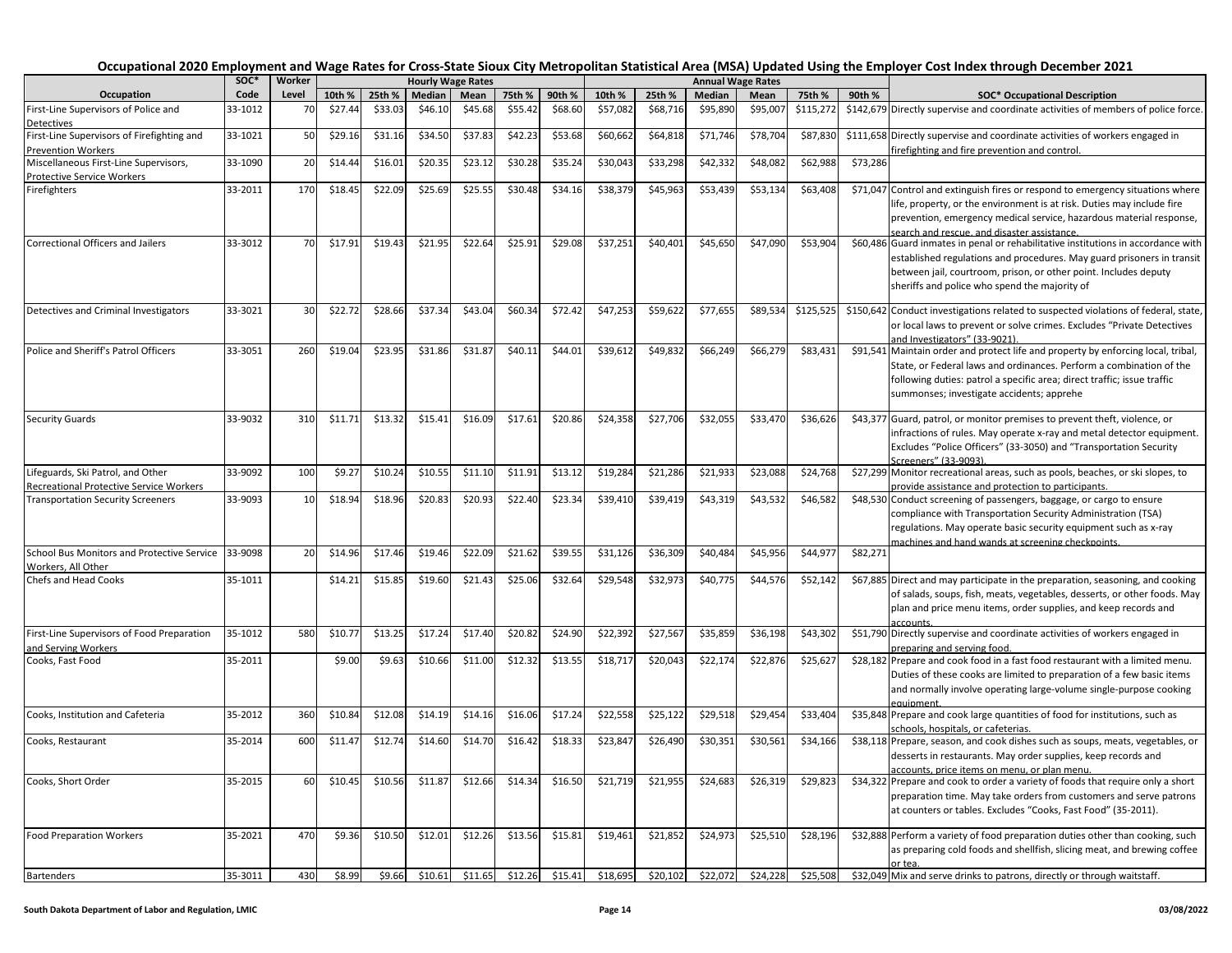|                                                                                                                            | soc*    | Worker |         |         |               | <b>Hourly Wage Rates</b> |         |         |          |          |          | <b>Annual Wage Rates</b> |          |                                                |                                                                                                                                                                                                                                                                                  |
|----------------------------------------------------------------------------------------------------------------------------|---------|--------|---------|---------|---------------|--------------------------|---------|---------|----------|----------|----------|--------------------------|----------|------------------------------------------------|----------------------------------------------------------------------------------------------------------------------------------------------------------------------------------------------------------------------------------------------------------------------------------|
| Occupation                                                                                                                 | Code    | Level  | 10th %  | 25th %  | <b>Median</b> | Mean                     | 75th %  | 90th %  | 10th %   | 25th %   | Median   | Mean                     | 75th %   | 90th %<br><b>SOC* Occupational Description</b> |                                                                                                                                                                                                                                                                                  |
| Fast Food and Counter Workers                                                                                              | 35-3023 | 1,910  | \$9.14  | \$9.98  | \$11.18       | \$11.75                  | \$13.00 | \$15.17 | \$19,011 | \$20,766 | \$23,255 | \$24,428                 | \$27,030 |                                                | \$31,560 Perform duties such as taking orders and serving food and beverages.<br>Serve customers at counter or from a steam table. May take payment.<br>May prepare food and beverages. Counter attendants who also wait<br>tables are included in "Waiters and Waitresses" (35- |
| <b>Waiters and Waitresses</b>                                                                                              | 35-3031 | 870    | \$8.96  | \$9.71  | \$10.75       | \$12.86                  | \$15.86 | \$19.71 | \$18,634 | \$20,185 | \$22,366 | \$26,739                 | \$32,985 |                                                | \$41,010 Take orders and serve food and beverages to patrons at tables in<br>dining establishment. Excludes "Fast Food and Counter Workers" (35-<br>3023).                                                                                                                       |
| Food Servers, Nonrestaurant                                                                                                | 35-3041 | 120    | \$11.08 | \$12.13 | \$13.73       | \$13.74                  | \$15.51 | \$16.68 | \$23,055 | \$25,236 | \$28,551 | \$28,580                 | \$32,270 |                                                | \$34,681 Serve food to individuals outside of a restaurant environment, such as<br>in hotel rooms, hospital rooms, residential care facilities, or cars.<br>Excludes "Fast Food and Counter Workers" (35-3023) and "Door-to-<br>Door Sales Workers, News and Street Vendors, and |
| Dining Room and Cafeteria Attendants and<br><b>Bartender Helpers</b>                                                       | 35-9011 | 90     | \$8.91  | \$9.72  | \$10.93       | \$11.99                  | \$13.51 | \$16.96 | \$18,515 | \$20,219 | \$22,737 | \$24,931                 | \$28,101 |                                                | \$35,293 Facilitate food service. Clean tables; remove dirty dishes; replace soiled<br>table linens; set tables; replenish supply of clean linens, silverware,<br>glassware, and dishes; supply service bar with food; and serve items<br>such as water, condiments, and coffee  |
| Dishwashers                                                                                                                | 35-9021 | 130    | \$9.41  | \$10.44 | \$11.15       | \$11.34                  | \$12.44 | \$13.25 | \$19,565 | \$21,710 | \$23,186 | \$23,58                  | \$25,881 |                                                | \$27,566 Clean dishes, kitchen, food preparation equipment, or utensils.                                                                                                                                                                                                         |
| Hosts and Hostesses, Restaurant, Lounge,<br>and Coffee Shop                                                                | 35-9031 | 260    | \$8.72  | \$9.41  | \$10.73       | \$11.26                  | \$12.46 | \$13.56 | \$18,141 | \$19,574 | \$22,333 | \$23,418                 | \$25,922 |                                                | \$28,205 Welcome patrons, seat them at tables or in lounge, and help ensure<br>quality of facilities and service.                                                                                                                                                                |
| First-Line Supervisors of Housekeeping and<br>Janitorial Workers                                                           | 37-1011 | 60     | \$13.09 | \$14.88 | \$19.15       | \$21.35                  | \$26.80 | \$33.75 | \$27,227 | \$30,965 | \$39,844 | \$44,420                 | \$55,761 |                                                | \$70,199 Directly supervise and coordinate work activities of cleaning personnel<br>in hotels, hospitals, offices, and other establishments.                                                                                                                                     |
| First-Line Supervisors of Landscaping, Lawn<br>Service, and Groundskeeping Workers                                         | 37-1012 | 70     | \$15.32 | \$19.95 | \$25.10       | \$25.75                  | \$30.00 | \$35.04 | \$31,881 | \$41,493 | \$52,197 | \$53,554                 | \$62,393 |                                                | \$72,880 Directly supervise and coordinate activities of workers engaged in<br>landscaping or groundskeeping activities. Work may involve reviewing<br>contracts to ascertain service, machine, and workforce requirements;<br>answering inquiries from potential customers rega |
| Janitors and Cleaners, Except Maids and<br><b>Housekeeping Cleaners</b>                                                    | 37-2011 | 1,510  | \$11.50 | \$13.61 | \$17.96       | \$17.29                  | \$20.34 | \$21.85 | \$23,917 | \$28,302 | \$37,369 | \$35,968                 | \$42,308 |                                                | \$45,439 Keep buildings in clean and orderly condition. Perform heavy cleaning<br>duties, such as cleaning floors, shampooing rugs, washing walls and<br>glass, and removing rubbish. Duties may include tending furnace and<br>boiler, performing routine maintenance activitie |
| Maids and Housekeeping Cleaners                                                                                            | 37-2012 | 400    | \$10.89 | \$11.78 | \$13.39       | \$13.64                  | \$15.53 | \$16.83 | \$22,654 | \$24,508 | \$27,847 | \$28,37                  | \$32,309 |                                                | \$35,014 Perform any combination of light cleaning duties to maintain private<br>households or commercial establishments, such as hotels and<br>hospitals, in a clean and orderly manner. Duties may include making<br>beds, replenishing linens, cleaning rooms and halls, and  |
| Landscaping and Groundskeeping Workers                                                                                     | 37-3011 | 380    | \$11.08 | \$13.62 | \$16.16       | \$16.36                  | \$19.26 | \$21.65 | \$23,060 | \$28,319 | \$33,622 | \$34,024                 | \$40,079 |                                                | \$45,038 Landscape or maintain grounds of property using hand or power tools<br>or equipment. Workers typically perform a variety of tasks, which may<br>include any combination of the following: sod laying, mowing,<br>trimming, planting, watering, fertilizing, digging, ra |
| Pesticide Handlers, Sprayers, and<br>Applicators, Vegetation                                                               | 37-3012 |        | \$17.25 | \$18.17 | \$19.47       | \$19.26                  | \$20.77 | \$21.67 | \$35,872 | \$37,792 | \$40,493 | \$40,065                 | \$43,194 |                                                | \$45,073 Mix or apply pesticides, herbicides, fungicides, or insecticides through<br>sprays, dusts, vapors, soil incorporation, or chemical application on<br>trees, shrubs, lawns, or crops. Usually requires specific training and<br>state or federal certification. Crop dus |
| First-Line Supervisors of Personal Service<br>and Entertainment and Recreation Workers,<br><b>Except Gambling Services</b> | 39-1098 | 90     | \$13.64 | \$15.01 | \$17.14       | \$19.10                  | \$23.48 | \$27.12 | \$28,365 | \$31,231 | \$35,650 | \$39,722                 | \$48,836 | \$56,421                                       |                                                                                                                                                                                                                                                                                  |
| <b>Animal Caretakers</b>                                                                                                   | 39-2021 | 120    | \$9.93  | \$10.99 | \$12.35       | \$12.61                  | \$13.98 | \$16.12 | \$20,657 | \$22,847 | \$25,685 | \$26,239                 | \$29,077 |                                                | \$33,528 Feed, water, groom, bathe, exercise, or otherwise provide care to<br>promote and maintain the well-being of pets and other animals that<br>are not raised for consumption, such as dogs, cats, race horses,<br>ornamental fish or birds, zoo animals, and mice. Work in |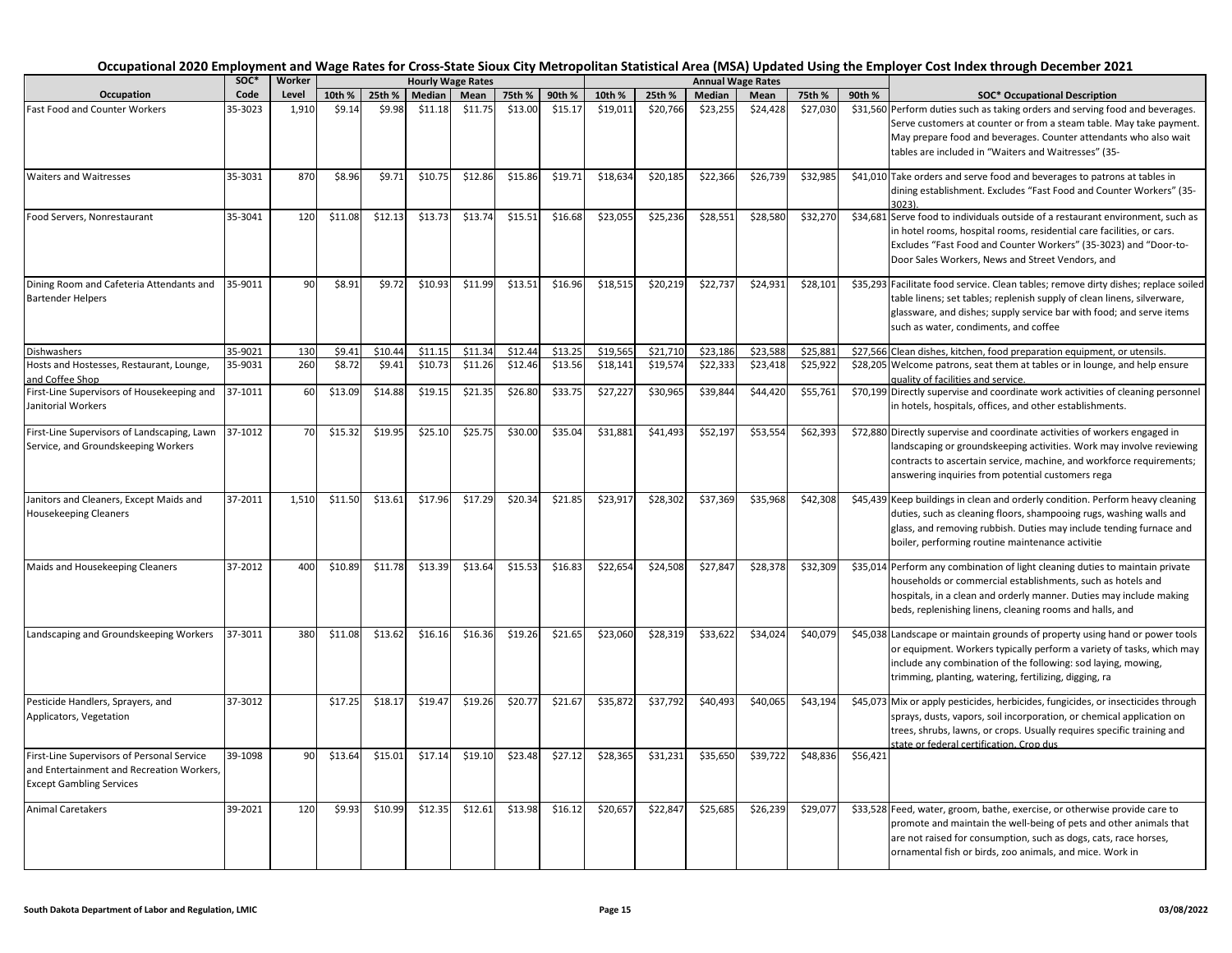#### **10th % 25th % Median Mean 75th % 90th % 10th % 25th % Median Mean 75th % 90th % SOC\* Occupational Description Occupational 2020 Employment and Wage Rates for Cross-State Sioux City Metropolitan Statistical Area (MSA) Updated Using the Employer Cost Index through December 2021<br>| SOC\* | Worker | Hourly Wage Rates | Hourly Wage Rate Occupation**<br>Amusement and Recreation Attendants **SOC\***  Code<br>39-3091 **Worker Level Hourly Wage Rates Annual Wage Rates** \$27,312 Perform a variety of attending duties at amusement or recreation facility. May schedule use of recreation facilities, maintain and provide equipment to participants of sporting events or recreational pursuits, or operate amusement concessions and rides. Locker Room, Coatroom, and Dressing Room Attendants  $\frac{1}{39-3093}$   $\frac{1}{58.67}$  \$9.05 \$9.66 \$9.98 \$10.28 \$10.70 \$18,047 \$18,820 \$20,108 \$20,760 \$21,395 \$22,265 Provide personal items to patrons or customers in locker rooms, dressing rooms, or coatrooms. Morticians, Undertakers, and Funeral Arrangers 39-4031 | \$23.73 \$26.44 \$30.62 \$31.07 \$34.38 \$40.71 \$49,362 \$54,998 \$63,697 \$64,643 \$71,512 \$84,671 Perform various tasks to arrange and direct individual funeral services, such as coordinating transportation of body to mortuary, interviewing family or other authorized person to arrange details, selecting pallbearers, aiding with the selection of offic Hairdressers, Hairstylists, and Cosmetologists  $39-5012$   $120$   $59.77$   $511.05$   $512.90$   $515.08$   $515.81$   $526.83$   $520.329$   $522.981$   $526.841$   $531.358$   $534.324$   $553.740$  Provide beauty services, such as cutting, coloring, and styling hair, and massaging and treating scalp. May shampoo hair, apply makeup, dress wigs, remove hair, and provide nail and skincare services. Excludes "Makeup Artists, Theatrical and Performance" Childcare Workers 39-9011 230 \$9.13 \$10.37 \$11.65 \$12.05 \$13.50 \$13.50 \$15.74 \$18,984 \$21,562 \$24,218 \$25,062 \$28,070 \$32,744 Attend to children at schools, businesses, private households, and childcare institutions. Perform a variety of tasks, such as dressing, feeding, bathing, and overseeing play. Excludes "Preschool Teachers, Except Special Education" (25-2011) and "Teachin Exercise Trainers and Group Fitness Instructors  $\frac{39-9031}{130}$  \$10.38 \$11.83 \$14.81 \$15.33 \$17.14 \$21.35 \$21.591 \$24,610 \$30.804 \$31.900 \$35.640 \$44.417 Instruct or coach groups or individuals in exercise activities for the primary purpose of personal fitness. Demonstrate techniques and form, observe participants, and explain to them corrective measures necessary to improve their skills. Develop and impl Recreation Workers 39-9032 160 \$9.43 \$10.80 \$13.26 \$14.40 \$17.05 \$21.01 \$19,618 \$22,454 \$27,582 \$29,948 \$35,475 \$43,712 Conduct recreation activities with groups in public, private, or volunteer agencies or recreation facilities. Organize and promote activities, such as arts and crafts, sports, games, music, dramatics, social recreation, camping, and hobbies, taking into Residential Advisors 39-9041 70 \$9.31 \$12.50 \$14.57 \$14.02 \$16.10 \$17.02 \$19,381 \$26,016 \$30,315 \$29,159 \$33,498 \$35,408 Coordinate activities in resident facilities in secondary and college dormitories, group homes, or similar establishments. Order supplies and determine need for maintenance, repairs, and furnishings. May maintain household records and assign rooms. May a Crematory Operators and Personal Care and Service Workers, All Other 39-9098 | | \$9.05| \$10.03| \$11.71| \$12.33| \$13.73| \$17.02| \$18,816| \$20,854| \$24,358| \$25,638| \$28,546| \$35,399 First-Line Supervisors of Retail Sales Workers  $\begin{bmatrix} 41-1011 & 650 \\ 511.55 & 514.99 \\ 519.42 & 522.15 \\ \end{bmatrix}$   $\begin{bmatrix} 522.15 & 526.15 \\ 526.15 & 53.51 \\ 526.15 & 52.51 \\ \end{bmatrix}$   $\begin{bmatrix} 524.025 & 524.025 \\ 524.025 & 52.171 \\ 524.025 & 52.171 \\ \end{bmatrix}$   $\begin{bmatrix} 54.368 & 554.387 \\ 54.387 &$ establishment or department. Duties may include management functions, such as purchasing, budgeting, accounting, and personnel work, in addition to supervisory duties. First-Line Supervisors of Non-Retail Sales Workers  $\frac{41-1012}{80}$   $\frac{1}{523.40}$   $\frac{532.92}{332.55}$   $\frac{548.52}{541.92}$   $\frac{545.60}{362.53}$   $\frac{548.681}{368.681}$   $\frac{568.4681}{362.477}$   $\frac{587.180}{394.857}$   $\frac{594.857}{3132.138}$  Directly supervise and coordinate activ retail sales workers. May perform duties such as budgeting, accounting, and personnel work, in addition to supervisory duties.  $\begin{vmatrix} 41-2011 & 2.020 & 59.78 & 510.78 & 512.42 & 512.42 & 513.65 & 515.72 & 520.351 & 522.416 & 525.286 & 525.835 & 528.389 & 532.694 \end{vmatrix}$  S20,404 Receive and disburse money in establishments other than financial institutions. May use electronic scanners, cash registers, or related equipment. May process credit or debit card transactions and validate checks. Excludes "Gaming Cage Persons and Booth Counter and Rental Clerks 41-2021 220 \$10.00 \$14.09 \$16.79 \$16.48 \$19.54 \$21.40 \$20,808 \$29,314 \$34,917 \$34,259 \$40,637 \$44,519 Receive orders, generally in person, for repairs, rentals, and services. May describe available options, compute cost, and accept payment. Excludes "Fast Food and Counter Workers" (35-3023), "Hotel, Motel, and Resort Desk Clerks" (43-4081), "Order Clerks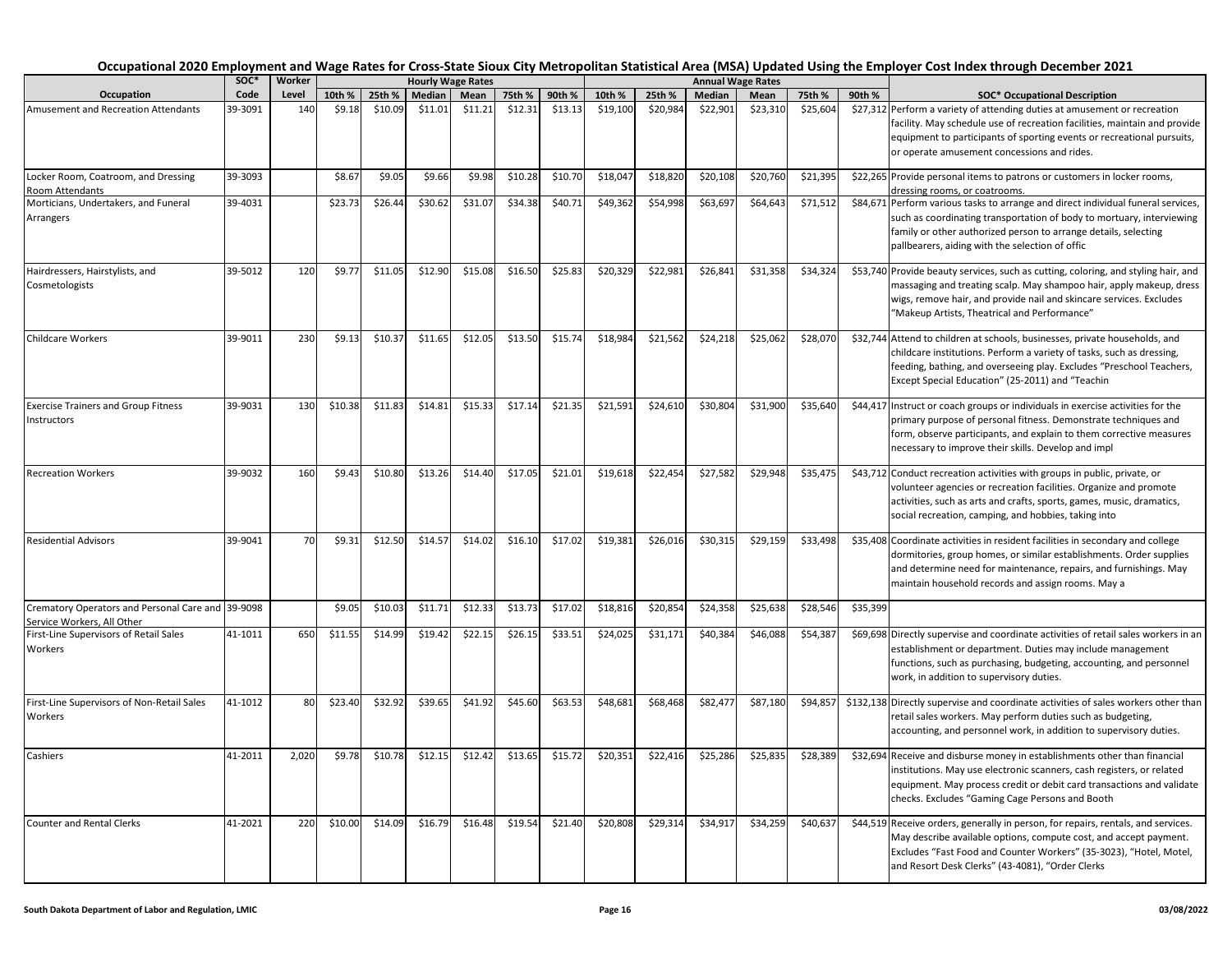|                                                                                                           | SOC*    | Worker |         |         | <b>Hourly Wage Rates</b> |         |         |         |          |          |          | <b>Annual Wage Rates</b> |          |        |                                                                                                                                                                                                                                                                                   |
|-----------------------------------------------------------------------------------------------------------|---------|--------|---------|---------|--------------------------|---------|---------|---------|----------|----------|----------|--------------------------|----------|--------|-----------------------------------------------------------------------------------------------------------------------------------------------------------------------------------------------------------------------------------------------------------------------------------|
| Occupation                                                                                                | Code    | Level  | 10th %  | 25th %  | Median                   | Mean    | 75th %  | 90th %  | 10th %   | 25th %   | Median   | Mean                     | 75th %   | 90th % | <b>SOC* Occupational Description</b>                                                                                                                                                                                                                                              |
| Parts Salespersons                                                                                        | 41-2022 | 210    | \$11.56 | \$15.65 | \$20.14                  | \$21.21 | \$26.12 | \$33.28 | \$24,047 | \$32,541 | \$41,888 | \$44,103                 | \$54,332 |        | \$69,225 Sell spare and replacement parts and equipment in repair shop or parts<br>tore                                                                                                                                                                                           |
| <b>Retail Salespersons</b>                                                                                | 41-2031 | 2,460  | \$9.58  | \$10.82 | \$12.85                  | \$14.82 | \$16.57 | \$21.43 | \$19,932 | \$22,513 | \$26,731 | \$30,81                  | \$34,470 |        | \$44,576 Sell merchandise, such as furniture, motor vehicles, appliances, or<br>apparel to consumers. Excludes "Cashiers" (41-2011).                                                                                                                                              |
| <b>Advertising Sales Agents</b>                                                                           | 41-3011 | 30     | \$10.89 | \$14.15 | \$17.10                  | \$21.36 | \$27.60 | \$35.25 | \$22,668 | \$29,436 | \$35,563 | \$44,428                 | \$57,403 |        | \$73,319 Sell or solicit advertising space, time, or media in publications, signage,<br>TV, radio, or Internet establishments or public spaces.                                                                                                                                   |
| Insurance Sales Agents                                                                                    | 41-3021 | 260    | \$16.27 | \$18.49 | \$21.32                  | \$31.38 | \$43.80 | \$54.00 | \$33,845 | \$38,471 | \$44,347 | \$65,274                 | \$91,110 |        | \$112,306 Sell life, property, casualty, health, automotive, or other types of<br>insurance. May refer clients to independent brokers, work as an<br>independent broker, or be employed by an insurance company.                                                                  |
| Securities, Commodities, and Financial<br><b>Services Sales Agents</b>                                    | 41-3031 | 90     | \$18.05 | \$20.03 | \$24.65                  | \$32.94 | \$41.08 | \$54.91 | \$37,536 | \$41,673 | \$51,274 | \$68,526                 | \$85,436 |        | \$114,212 Buy and sell securities or commodities in investment and trading firms,<br>or provide financial services to businesses and individuals. May advise<br>customers about stocks, bonds, mutual funds, commodities, and<br>market conditions.                               |
| Sales Representatives of Services, Except<br>Advertising, Insurance, Financial Services,<br>and Travel    | 41-3091 | 210    | \$15.81 | \$22.47 | \$26.49                  | \$35.49 | \$47.38 | \$73.26 | \$32,882 | \$46,737 | \$55,093 | \$73,821                 | \$98,557 |        | \$152,393 Sell services to individuals or businesses. May describe options or<br>resolve client problems. Excludes "Advertising Sales Agents" (41-3011),<br>"Insurance Sales Agents" (41-3021), "Securities, Commodities, and<br>Financial Services Sales Agents" (41-3031), "Tra |
| Sales Representatives, Wholesale and<br>Manufacturing, Technical and Scientific<br>Products               | 41-4011 | 190    | \$10.21 | \$29.85 | \$37.55                  | \$45.65 | \$45.77 | \$86.73 | \$21,241 | \$62,094 | \$78,103 | \$94,970                 | \$95,208 |        | \$180,409 Sell goods for wholesalers or manufacturers where technical or<br>scientific knowledge is required in such areas as biology, engineering,<br>chemistry, and electronics, normally obtained from at least 2 years of<br>post-secondary education. Excludes "Sales Engine |
| Sales Representatives, Wholesale and<br>Manufacturing, Except Technical and<br><b>Scientific Products</b> | 41-4012 | 840    | \$19.36 | \$23.50 | \$30.53                  | \$33.19 | \$40.26 | \$51.11 | \$40,286 | \$48,878 | \$63,487 | \$69,028                 | \$83,726 |        | \$106,306 Sell goods for wholesalers or manufacturers to businesses or groups of<br>individuals. Work requires substantial knowledge of items sold.                                                                                                                               |
| Sales and Related Workers, All Other                                                                      | 41-9099 | 80     | \$13.4  | \$14.06 | \$15.05                  | \$15.29 | \$16.06 | \$16.66 | \$28,011 | \$29,252 | \$31,320 | \$31,798                 | \$33,387 |        | \$34,640 All sales and related workers not listed separately.                                                                                                                                                                                                                     |
| First-Line Supervisors of Office and<br><b>Administrative Support Workers</b>                             | 43-1011 | 490    | \$16.44 | \$20.05 | \$27.95                  | \$30.00 | \$35.89 | \$42.94 | \$34,182 | \$41,721 | \$58,135 | \$62,386                 | \$74,660 |        | \$89,316 Directly supervise and coordinate the activities of clerical and<br>administrative support workers.                                                                                                                                                                      |
| Switchboard Operators, Including Answering 43-2011<br>Service                                             |         | 20     | \$10.93 | \$12.88 | \$14.77                  | \$14.98 | \$16.99 | \$19.89 | \$22,724 | \$26,793 | \$30,729 | \$31,163                 | \$35,342 |        | \$41,380 Operate telephone business systems equipment or switchboards to<br>relay incoming, outgoing, and interoffice calls. May supply information<br>to callers and record messages.                                                                                            |
| <b>Bill and Account Collectors</b>                                                                        | 43-3011 | 190    | \$10.35 | \$14.71 | \$17.91                  | \$18.40 | \$20.75 | \$26.77 | \$21,527 | \$30,598 | \$37,261 | \$38,260                 | \$43,176 |        | \$55,677 Locate and notify customers of delinguent accounts by mail,<br>telephone, or personal visit to solicit payment. Duties include receiving<br>payment and posting amount to customer's account, preparing<br>statements to credit department if customer fails to respond  |
| <b>Billing and Posting Clerks</b>                                                                         | 43-3021 | 160    | \$14.16 | \$17.10 | \$19.51                  | \$20.07 | \$23.25 | \$27.09 | \$29,471 | \$35,569 | \$40,582 | \$41,750                 | \$48,350 |        | \$56,345 Compile, compute, and record billing, accounting, statistical, and other<br>numerical data for billing purposes. Prepare billing invoices for services<br>rendered or for delivery or shipment of goods. Excludes "Medical<br>Records Specialists" (29-2072)             |
| Bookkeeping, Accounting, and Auditing<br>Clerks                                                           | 43-3031 | 1,000  | \$13.84 | \$16.90 | \$20.28                  | \$20.81 | \$24.67 | \$28.70 | \$28,786 | \$35,165 | \$42,183 | \$43,287                 | \$51,311 |        | \$59,691 Compute, classify, and record numerical data to keep financial records<br>complete. Perform any combination of routine calculating, posting, and<br>verifying duties to obtain primary financial data for use in maintaining<br>accounting records. May also check the   |
| Payroll and Timekeeping Clerks                                                                            | 43-3051 | 50     | \$14.74 | \$16.98 | \$19.93                  | \$20.96 | \$24.56 | \$29.22 | \$30,648 | \$35,307 | \$41,453 | \$43,598                 | \$51,085 |        | \$60,783 Compile and record employee time and payroll data. May compute<br>employees' time worked, production, and commission. May compute<br>and post wages and deductions, or prepare paychecks. Excludes<br>"Bookkeeping, Accounting, and Auditing Clerks" (43-3031).          |
| <b>Procurement Clerks</b>                                                                                 | 43-3061 |        | \$13.98 | \$15.54 | \$18.79                  | \$19.94 | \$25.00 | \$27.23 | \$29,081 | \$32,334 | \$39,091 | \$41,464                 | \$52,005 |        | \$56,632 Compile information and records to draw up purchase orders for<br>procurement of materials and services. Excludes "Wholesale and Retail<br>Buvers. Except Farm Products" (13-1022)                                                                                       |
| Tellers                                                                                                   | 43-3071 | 380    | \$12.35 | \$13.70 | \$15.10                  | \$15.35 | \$16.62 | \$19.51 | \$25,687 | \$28,489 | \$31,399 | \$31,925                 | \$34,562 |        | \$40,580 Receive and pay out money. Keep records of money and negotiable<br>instruments involved in a financial institution's various transactions.                                                                                                                               |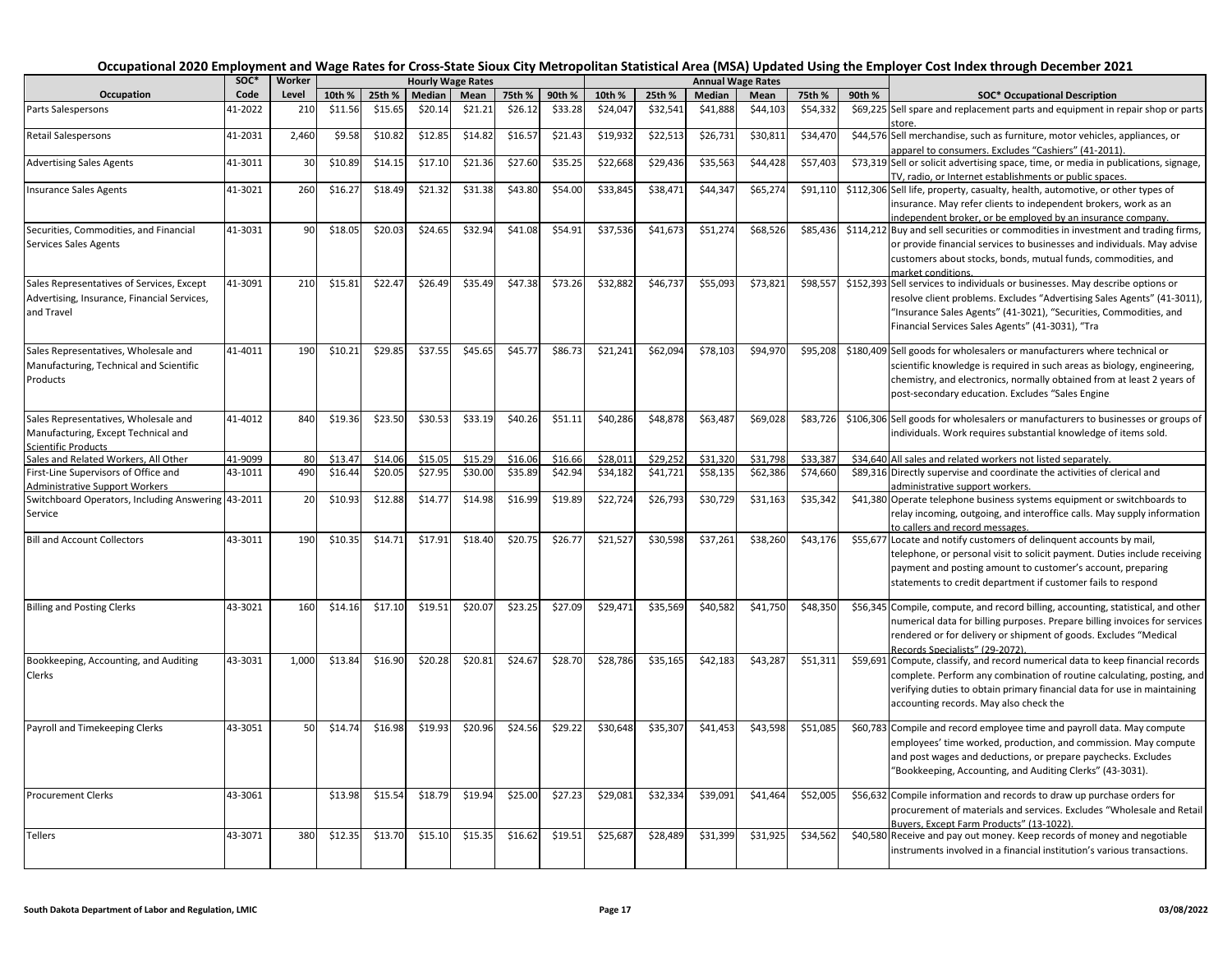|                                                                       |                 |             |                   |                   |                   |                          |                   |                   |                    |                    |                          |                  |          |        | Occupational 2020 Employment and Wage Rates for Cross-State Sioux City Metropolitan Statistical Area (MSA) Updated Using the Employer Cost Index through December 2021                                                                                                           |
|-----------------------------------------------------------------------|-----------------|-------------|-------------------|-------------------|-------------------|--------------------------|-------------------|-------------------|--------------------|--------------------|--------------------------|------------------|----------|--------|----------------------------------------------------------------------------------------------------------------------------------------------------------------------------------------------------------------------------------------------------------------------------------|
|                                                                       | SOC*            | Worker      |                   |                   |                   | <b>Hourly Wage Rates</b> |                   |                   |                    |                    | <b>Annual Wage Rates</b> |                  |          |        |                                                                                                                                                                                                                                                                                  |
| Occupation<br>Court, Municipal, and License Clerks                    | Code<br>43-4031 | Level<br>50 | 10th %<br>\$13.36 | 25th %<br>\$14.88 | Median<br>\$17.51 | Mean<br>\$19.61          | 75th %<br>\$23.95 | 90th %<br>\$30.10 | 10th %<br>\$27,779 | 25th %<br>\$30,942 | Median<br>\$36,413       | Mean<br>\$40,787 | 75th %   | 90th % | <b>SOC* Occupational Description</b><br>\$62,605 Perform clerical duties for courts of law, municipalities, or                                                                                                                                                                   |
|                                                                       |                 |             |                   |                   |                   |                          |                   |                   |                    |                    |                          |                  | \$49,801 |        | governmental licensing agencies and bureaus. May prepare docket of<br>cases to be called; secure information for judges and court; prepare<br>draft agendas or bylaws for town or city council; answer                                                                           |
| <b>Customer Service Representatives</b>                               | 43-4051         | 1,440       | \$12.22           | \$14.23           | \$16.74           | \$17.76                  | \$20.23           | \$24.73           | \$25,420           | \$29,595           | \$34,814                 | \$36,943         | \$42,079 |        | \$51,438 Interact with customers to provide basic or scripted information in<br>response to routine inquiries about products and services. May handle<br>and resolve general complaints. Excludes individuals whose duties are<br>primarily installation, sales, repair, and tec |
| Eligibility Interviewers, Government<br>Programs                      | 43-4061         | 30          | \$21.34           | \$27.69           | \$30.44           | \$29.41                  | \$32.82           | \$34.70           | \$44,385           | \$57,594           | \$63,320                 | \$61,181         | \$68,271 |        | \$72,173 Determine eligibility of persons applying to receive assistance from<br>government programs and agency resources, such as welfare,<br>unemployment benefits, social security, and public housing.                                                                       |
| File Clerks                                                           | 43-4071         | 30          | \$8.60            | \$9.78            | \$16.80           | \$16.74                  | \$23.09           | \$25.46           | \$17,894           | \$20,345           | \$34,926                 | \$34,825         | \$48,019 |        | \$52,974 File correspondence, cards, invoices, receipts, and other records in<br>alphabetical or numerical order or according to the filing system used.<br>Locate and remove material from file when requested.                                                                 |
| Hotel, Motel, and Resort Desk Clerks                                  | 43-4081         | 140         | \$9.97            | \$10.56           | \$11.83           | \$12.49                  | \$13.41           | \$15.79           | \$20,750           | \$21,952           | \$24,618                 | \$25,985         | \$27,899 |        | \$32,837 Accommodate hotel, motel, and resort patrons by registering and<br>assigning rooms to guests, issuing room keys or cards, transmitting and<br>receiving messages, keeping records of occupied rooms and guests'<br>accounts, making and confirming reservations, and pr |
| Interviewers, Except Eligibility and Loan                             | 43-4111         |             | \$13.83           | \$14.93           | \$16.82           | \$17.37                  | \$19.34           | \$20.86           | \$28,762           | \$31,050           | \$34,979                 | \$36,124         | \$40,238 |        | \$43,396 Interview persons by telephone, mail, in person, or by other means for<br>the purpose of completing forms, applications, or questionnaires. Ask<br>specific questions, record answers, and assist persons with completing<br>form. May sort, classify, and file forms.  |
| Library Assistants, Clerical                                          | 43-4121         | 60          | \$8.65            | \$9.98            | \$13.83           | \$14.10                  | \$18.10           | \$20.01           | \$17,994           | \$20,771           | \$28,752                 | \$29,340         | \$37,641 |        | \$41,616 Compile records, and sort, shelve, issue, and receive library materials<br>such as books, electronic media, pictures, cards, slides and microfilm.<br>Locate library materials for loan and replace material in shelving area,<br>stacks, or files according to identif |
| Loan Interviewers and Clerks                                          | 43-4131         | 100         | \$16.42           | \$18.16           | \$20.76           | \$21.24                  | \$24.51           | \$27.66           | \$34,156           | \$37,777           | \$43,193                 | \$44,181         | \$50,981 |        | \$57,534 Interview loan applicants to elicit information; investigate applicants'<br>backgrounds and verify references; prepare loan request papers; and<br>forward findings, reports, and documents to appraisal department.<br>Review loan papers to ensure completeness, and  |
| <b>New Accounts Clerks</b>                                            | 43-4141         | 40          | \$14.43           | \$16.30           | \$19.14           | \$19.38                  | \$22.95           | \$25.68           | \$30,010           | \$33,901           | \$39,808                 | \$40,318         | \$47,742 |        | \$53,410 Interview persons desiring to open accounts in financial institutions.<br>Explain account services available to prospective customers and assist<br>them in preparing applications.                                                                                     |
| Order Clerks                                                          | 43-4151         | 30          | \$13.33           | \$14.32           | \$15.98           | \$18.18                  | \$22.75           | \$25.39           | \$27,720           | \$29,790           | \$33,243                 | \$37,814         | \$47,315 |        | \$52,815 Receive and process incoming orders for materials, merchandise,<br>classified ads, or services such as repairs, installations, or rental of<br>facilities. Generally receives orders via mail, phone, fax, or other<br>electronic means. Duties include informing custo |
| Human Resources Assistants, Except Payroll 43-4161<br>and Timekeeping |                 | 60          | \$14.02           | \$15.55           | \$18.48           | \$18.76                  | \$22.00           | \$24.68           | \$29,145           | \$32,345           | \$38,449                 | \$39,013         | \$45,746 |        | \$51,331 Compile and keep personnel records. Record data for each employee,<br>such as address, weekly earnings, absences, amount of sales or<br>production, supervisory reports, and date of and reason for<br>termination. May prepare reports for employment records, file em |
| Receptionists and Information Clerks                                  | 43-4171         | 440         | \$10.36           | \$12.60           | \$15.22           | \$15.43                  | \$18.37           | \$20.70           | \$21,549           | \$26,209           | \$31,644                 | \$32,079         | \$38,203 |        | \$43,054 Answer inquiries and provide information to the general public,<br>customers, visitors, and other interested parties regarding activities<br>conducted at establishment and location of departments, offices, and<br>employees within the organization. Excludes "Switc |
| Information and Record Clerks, All Other                              | 43-4199         | 20          | \$15.92           | \$18.04           | \$24.49           | \$23.01                  | \$26.47           | \$29.91           | \$33,113           | \$37,523           | \$50,932                 | \$47,880         | \$55,073 |        | \$62,205 All information and record clerks not listed separately.                                                                                                                                                                                                                |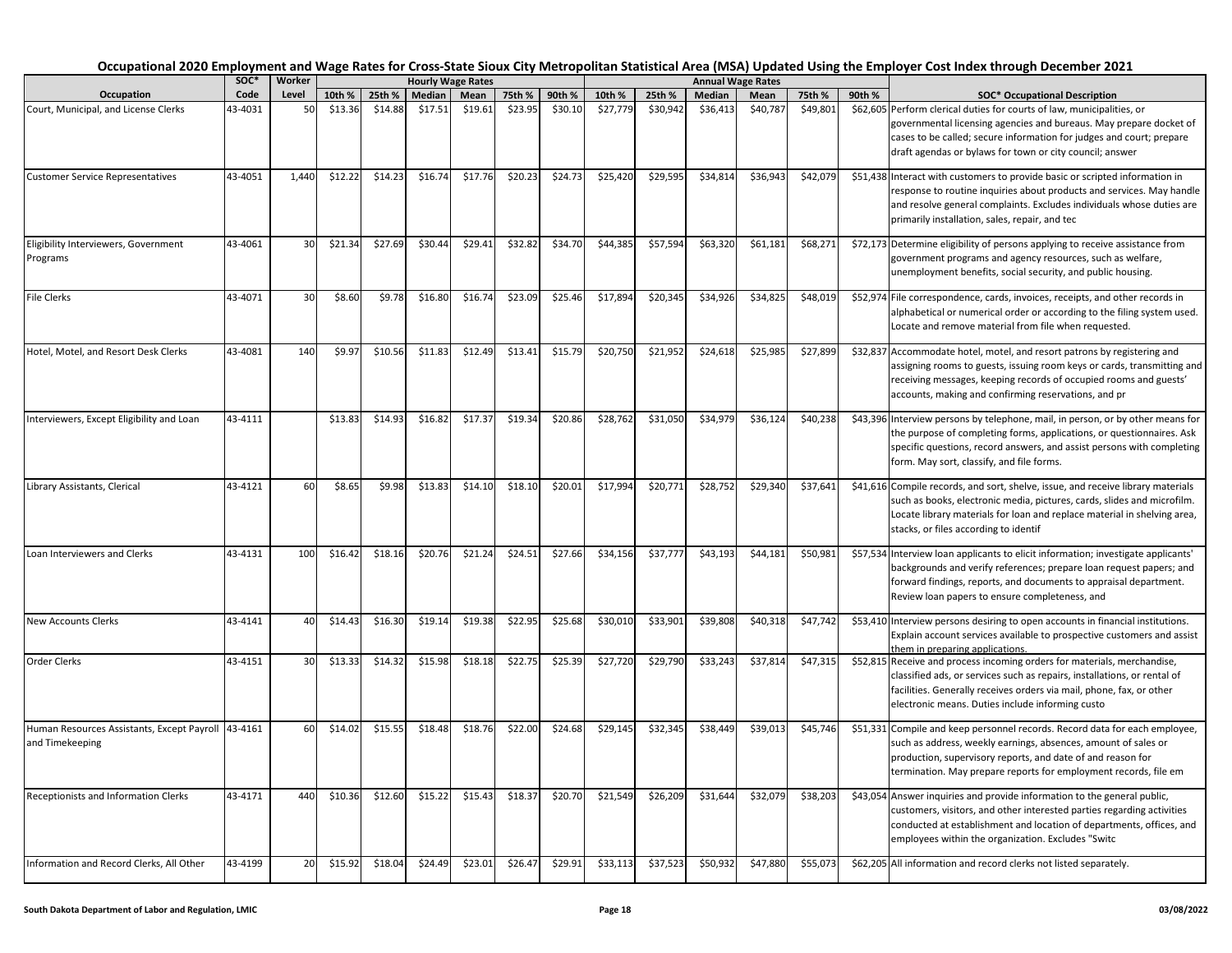|                                                                                    | soc*    | Worker |         |         |         | <b>Hourly Wage Rates</b> |         |         |          |          |          | <b>Annual Wage Rates</b> |          |        |                                                                                                                                                                                                                                                                                                   |
|------------------------------------------------------------------------------------|---------|--------|---------|---------|---------|--------------------------|---------|---------|----------|----------|----------|--------------------------|----------|--------|---------------------------------------------------------------------------------------------------------------------------------------------------------------------------------------------------------------------------------------------------------------------------------------------------|
| Occupation                                                                         | Code    | Level  | 10th %  | 25th %  | Median  | Mean                     | 75th %  | 90th %  | 10th %   | 25th %   | Median   | Mean                     | 75th %   | 90th % | <b>SOC* Occupational Description</b>                                                                                                                                                                                                                                                              |
| Cargo and Freight Agents                                                           | 43-5011 | 40     | \$15.34 | \$22.21 | \$28.75 | \$27.82                  | \$33.67 | \$39.19 | \$31,906 | \$46,186 | \$59,814 | \$57,864                 | \$70,027 |        | \$81,515 Expedite and route movement of incoming and outgoing cargo and<br>freight shipments in airline, train, and trucking terminals and shipping<br>docks. Take orders from customers and arrange pickup of freight and<br>cargo for delivery to loading platform. Prepare an                  |
| <b>Public Safety Telecommunicators</b>                                             | 43-5031 | 40     | \$15.36 | \$18.89 | \$22.38 | \$21.61                  | \$24.91 | \$26.43 | \$31,946 | \$39,288 | \$46,551 | \$44,944                 | \$51,818 |        | \$54,978 Operate telephone, radio, or other communication systems to receive<br>and communicate requests for emergency assistance at 9-1-1 public<br>safety answering points and emergency operations centers. Take<br>information from the public and other sources regarding c                  |
| Dispatchers, Except Police, Fire, and<br>Ambulance                                 | 43-5032 | 130    | \$10.05 | \$14.05 | \$18.84 | \$20.27                  | \$26.81 | \$32.17 | \$20,896 | \$29,225 | \$39,186 | \$42,152                 | \$55,772 |        | \$66,914 Schedule and dispatch workers, work crews, equipment, or service<br>vehicles for conveyance of materials, freight, or passengers, or for<br>normal installation, service, or emergency repairs rendered outside the<br>place of business. Duties may include using radi                  |
| <b>Postal Service Clerks</b>                                                       | 43-5051 | 70     | \$19.26 | \$19.27 | \$25.58 | \$25.72                  | \$32.13 | \$33.41 | \$40,060 | \$40,072 | \$53,198 | \$53,485                 | \$66,835 |        | \$69,499 Perform any combination of tasks in a United States Postal Service<br>(USPS) post office, such as receive letters and parcels; sell postage and<br>revenue stamps, postal cards, and stamped envelopes; fill out and sell<br>money orders; place mail in pigeon holes o                  |
| <b>Postal Service Mail Carriers</b>                                                | 43-5052 | 210    | \$19.69 | \$20.40 | \$24.76 | \$26.70                  | \$33.17 | \$33.88 | \$40,965 | \$42,442 | \$51,518 | \$55,522                 | \$68,995 |        | \$70,461 Sort and deliver mail for the United States Postal Service (USPS).<br>Deliver mail on established route by vehicle or on foot. Includes postal<br>service mail carriers employed by USPS contractors.                                                                                    |
| Production, Planning, and Expediting Clerks                                        | 43-5061 | 220    | \$18.02 | \$22.08 | \$27.33 | \$27.81                  | \$32.88 | \$39.46 | \$37,483 | \$45,932 | \$56,844 | \$57,855                 | \$68,393 |        | \$82,071 Coordinate and expedite the flow of work and materials within or<br>between departments of an establishment according to production<br>schedule. Duties include reviewing and distributing production, work,<br>and shipment schedules; conferring with department supe                  |
| Shipping, Receiving, and Inventory Clerks                                          | 43-5071 | 460    | \$12.91 | \$16.00 | \$18.96 | \$19.80                  | \$23.36 | \$29.49 | \$26,865 | \$33,276 | \$39,439 | \$41,18                  | \$48,588 |        | \$61,329 Verify and maintain records on incoming and outgoing shipments<br>involving inventory. Duties include verifying and recording incoming<br>merchandise or material and arranging for the transportation of<br>products. May prepare items for shipment. Excludes "Weighe                  |
| Weighers, Measurers, Checkers, and<br>Samplers, Recordkeeping                      | 43-5111 | 20     | \$14.27 | \$15.74 | \$17.84 | \$17.92                  | \$20.02 | \$22.44 | \$29,676 | \$32,722 | \$37,104 | \$37,282                 | \$41,651 |        | \$46,683 Weigh, measure, and check materials, supplies, and equipment for the<br>purpose of keeping relevant records. Duties are primarily clerical by<br>nature. Includes workers who collect and keep record of samples of<br>products or materials. Excludes "Inspectors, Tes                  |
| <b>Executive Secretaries and Executive</b><br><b>Administrative Assistants</b>     | 43-6011 | 140    | \$17.60 | \$20.12 | \$23.74 | \$24.99                  | \$28.21 | \$36.62 | \$36,617 | \$41,833 | \$49,374 | \$51,984                 | \$58,672 |        | \$76,168 Provide high-level administrative support by conducting research,<br>preparing statistical reports, and handling information requests, as well<br>as performing routine administrative functions such as preparing<br>correspondence, receiving visitors, arranging con                  |
| Legal Secretaries and Administrative<br>Assistants                                 | 43-6012 |        | \$15.84 | \$16.92 | \$18.38 | \$18.49                  | \$19.83 | \$22.32 | \$32,955 | \$35,205 | \$38,220 | \$38,458                 | \$41,245 |        | \$46,443 Perform secretarial duties using legal terminology, procedures, and<br>documents. Prepare legal papers and correspondence, such as<br>summonses, complaints, motions, and subpoenas. May also assist with                                                                                |
| Medical Secretaries and Administrative<br>Assistants                               | 43-6013 | 280    | \$13.86 | \$15.31 | \$17.73 | \$17.92                  | \$20.17 | \$23.63 | \$28,832 | \$31,839 | \$36,886 | \$37,265                 | \$41,955 |        | egal research<br>\$49,142 Perform secretarial duties using specific knowledge of medical<br>terminology and hospital, clinic, or laboratory procedures. Duties may<br>include scheduling appointments, billing patients, and compiling and<br>recording medical charts, reports, and corresponden |
| Secretaries and Administrative Assistants,<br>Except Legal, Medical, and Executive | 43-6014 | 750    | \$11.68 | \$14.64 | \$17.77 | \$17.94                  | \$20.57 | \$25.28 | \$24,299 | \$30,461 | \$36,960 | \$37,321                 | \$42,803 |        | \$52,597 Perform routine administrative functions such as drafting<br>correspondence, scheduling appointments, organizing and maintaining<br>paper and electronic files, or providing information to callers. Excludes<br>legal, medical, and executive secretaries (43-6011 thr                  |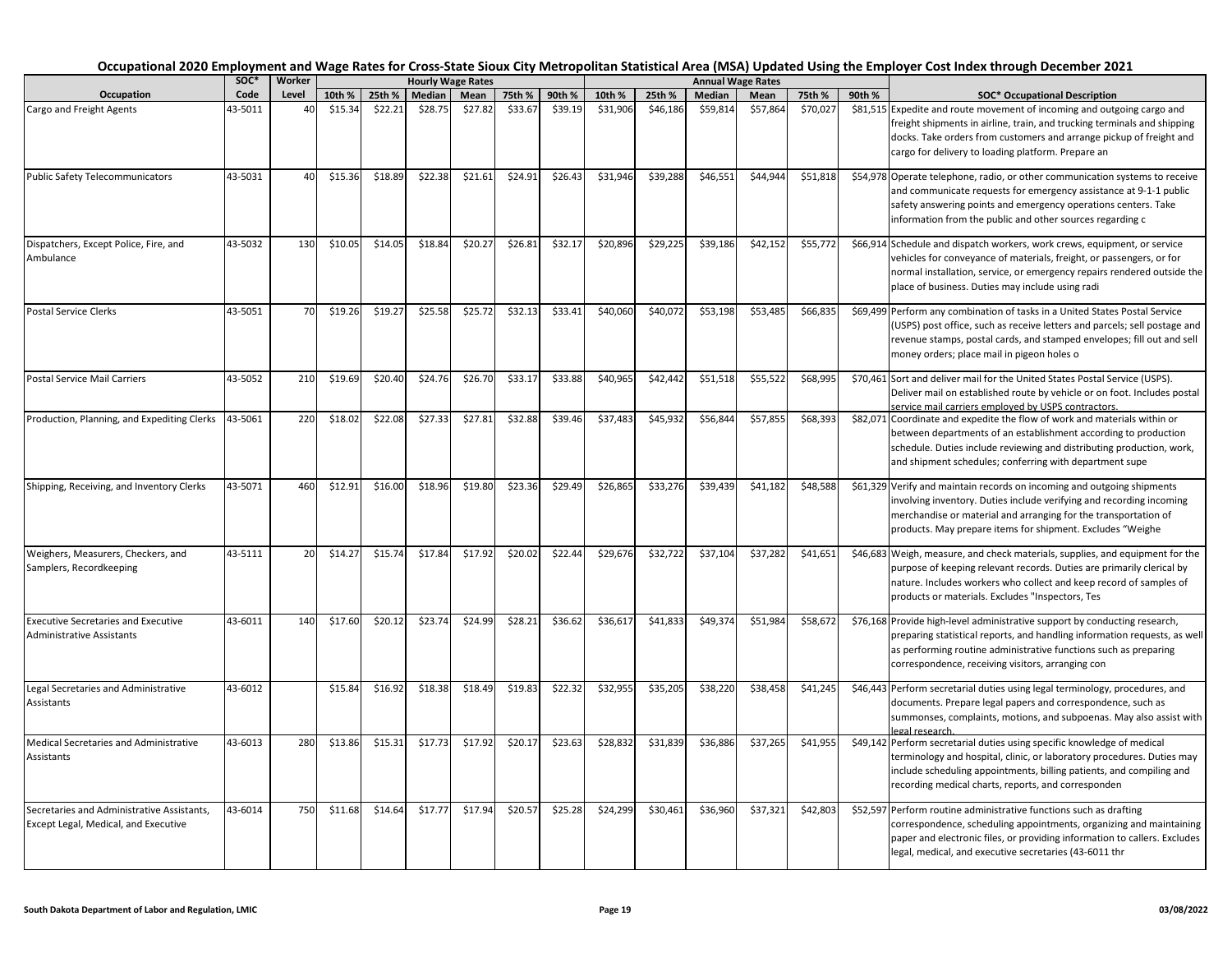|                                                                                 | soc*    | Worker |         |         | <b>Hourly Wage Rates</b> |         |         |         |          |          | <b>Annual Wage Rates</b> |          |          |        |                                                                                                                                                                                                                                                                                  |
|---------------------------------------------------------------------------------|---------|--------|---------|---------|--------------------------|---------|---------|---------|----------|----------|--------------------------|----------|----------|--------|----------------------------------------------------------------------------------------------------------------------------------------------------------------------------------------------------------------------------------------------------------------------------------|
| Occupation                                                                      | Code    | Level  | 10th %  | 25th %  | Median                   | Mean    | 75th %  | 90th %  | 10th %   | 25th %   | Median                   | Mean     | 75th %   | 90th % | <b>SOC* Occupational Description</b>                                                                                                                                                                                                                                             |
| Data Entry Keyers                                                               | 43-9021 | 30     | \$8.96  | \$10.01 | \$14.67                  | \$14.02 | \$16.51 | \$19.07 | \$18,616 | \$20,802 | \$30,524                 | \$29,151 | \$34,335 |        | \$39,664 Operate data entry device, such as keyboard or photo composing<br>perforator. Duties may include verifying data and preparing materials<br>for printing. Excludes "Word Processors and Typists" (43-9022).                                                              |
| <b>Insurance Claims and Policy Processing</b><br>Clerks                         | 43-9041 | 130    | \$14.60 | \$16.82 | \$18.87                  | \$19.40 | \$20.90 | \$25.43 | \$30,358 | \$34,989 | \$39,237                 | \$40,343 | \$43,485 |        | \$52,891 Process new insurance policies, modifications to existing policies, and<br>claims forms. Obtain information from policyholders to verify the<br>accuracy and completeness of information on claims forms,<br>applications and related documents, and company records. U |
| Mail Clerks and Mail Machine Operators,<br><b>Except Postal Service</b>         | 43-9051 | 50     | \$9.89  | \$11.70 | \$14.45                  | \$16.07 | \$18.82 | \$25.78 | \$20,575 | \$24,339 | \$30,064                 | \$33,446 | \$39,140 |        | \$53,639 Prepare incoming and outgoing mail for distribution. Time-stamp,<br>open, read, sort, and route incoming mail; and address, seal, stamp,<br>fold, stuff, and affix postage to outgoing mail or packages. Duties may<br>also include keeping necessary records and compl |
| Office Clerks, General                                                          | 43-9061 | 930    | \$11.11 | \$14.55 | \$18.37                  | \$18.36 | \$21.78 | \$25.84 | \$23,099 | \$30,254 | \$38,202                 | \$38,184 | \$45,297 |        | \$53,730 Perform duties too varied and diverse to be classified in any specific<br>office clerical occupation, requiring knowledge of office systems and<br>procedures. Clerical duties may be assigned in accordance with the<br>office procedures of individual establishments |
| Office Machine Operators, Except Computer                                       | 43-9071 | 10     | \$8.65  | \$9.91  | \$11.96                  | \$14.18 | \$18.91 | \$22.98 | \$17,997 | \$20,603 | \$24,875                 | \$29,487 | \$39,317 |        | \$47,806 Operate one or more of a variety of office machines, such as<br>photocopying, photographic, and duplicating machines, or other office<br>machines. Excludes "Billing and Posting Clerks" (43-3021) and "Mail<br>Clerks and Mail Machine Operators, Except Postal Servic |
| Office and Administrative Support Workers,<br>All Other                         | 43-9199 | 20     | \$14.13 | \$16.66 | \$19.78                  | \$20.67 | \$23.98 | \$26.81 | \$29,388 | \$34,648 | \$41,131                 | \$42,990 | \$49,867 |        | \$55,768 All office and administrative support workers not listed separately.                                                                                                                                                                                                    |
| <b>Agricultural Inspectors</b>                                                  | 45-2011 | 60     | \$17.72 | \$17.73 | \$23.42                  | \$24.40 | \$28.53 | \$33.13 | \$36,863 | \$36,875 | \$48,712                 | \$50,763 | \$59,351 |        | \$68,906 Inspect agricultural commodities, processing equipment, and facilities,<br>and fish and logging operations, to ensure compliance with regulations<br>and laws governing health, quality, and safety.                                                                    |
| <b>Agricultural Equipment Operators</b>                                         | 45-2091 | 110    | \$16.61 | \$17.99 | \$20.30                  | \$21.64 | \$24.54 | \$29.84 | \$34,541 | \$37,422 | \$42,223                 | \$44,997 | \$51,043 |        | \$62,066 Drive and control equipment to support agricultural activities such as<br>tilling soil; planting, cultivating, and harvesting crops; feeding and<br>herding livestock; or removing animal waste. May perform tasks such<br>as crop baling or hay bucking. May operate s |
| First-Line Supervisors of Construction Trades 47-1011<br>and Extraction Workers |         | 280    | \$23.71 | \$27.79 | \$31.60                  | \$32.56 | \$37.92 | \$42.89 | \$49,312 | \$57,810 | \$65,737                 | \$67,712 | \$78,874 |        | \$89,210 Directly supervise and coordinate activities of construction or<br>extraction workers.                                                                                                                                                                                  |
| Carpenters                                                                      | 47-2031 | 340    | \$9.79  | \$17.02 | \$20.56                  | \$20.47 | \$24.65 | \$29.50 | \$20,356 | \$35,400 | \$42,760                 | \$42,587 | \$51,267 |        | \$61,373 Construct, erect, install, or repair structures and fixtures made of wood<br>and comparable materials, such as concrete forms; building<br>frameworks, including partitions, joists, studding, and rafters; and<br>wood stairways, window and door frames, and hardwood |
| <b>Cement Masons and Concrete Finishers</b>                                     | 47-2051 | 320    | \$11.69 | \$14.60 | \$18.42                  | \$18.95 | \$22.97 | \$27.56 | \$24,303 | \$30,382 | \$38,302                 | \$39,422 | \$47,776 |        | \$57,328 Smooth and finish surfaces of poured concrete, such as floors, walks,<br>sidewalks, roads, or curbs using a variety of hand and power tools.<br>Align forms for sidewalks, curbs, or gutters; patch voids; and use saws<br>to cut expansion ioints. Installers of morta |
| <b>Construction Laborers</b>                                                    | 47-2061 | 510    | \$13.55 | \$15.05 | \$17.99                  | \$18.76 | \$21.85 | \$26.80 | \$28,176 | \$31,306 | \$37,437                 | \$39,020 | \$45,440 |        | \$55,753 Perform tasks involving physical labor at construction sites. May<br>operate hand and power tools of all types: air hammers, earth<br>tampers, cement mixers, small mechanical hoists, surveying and<br>measuring equipment, and a variety of other equipment and instr |
| Operating Engineers and Other Construction<br><b>Equipment Operators</b>        | 47-2073 | 200    | \$17.14 | \$18.54 | \$21.45                  | \$24.39 | \$30.04 | \$37.58 | \$35,643 | \$38,568 | \$44,598                 | \$50.743 | \$62,488 |        | \$78,179 Operate one or several types of power construction equipment, such<br>as motor graders, bulldozers, scrapers, compressors, pumps, derricks,<br>shovels, tractors, or front-end loaders to excavate, move, and grade<br>earth, erect structures, or pour concrete or oth |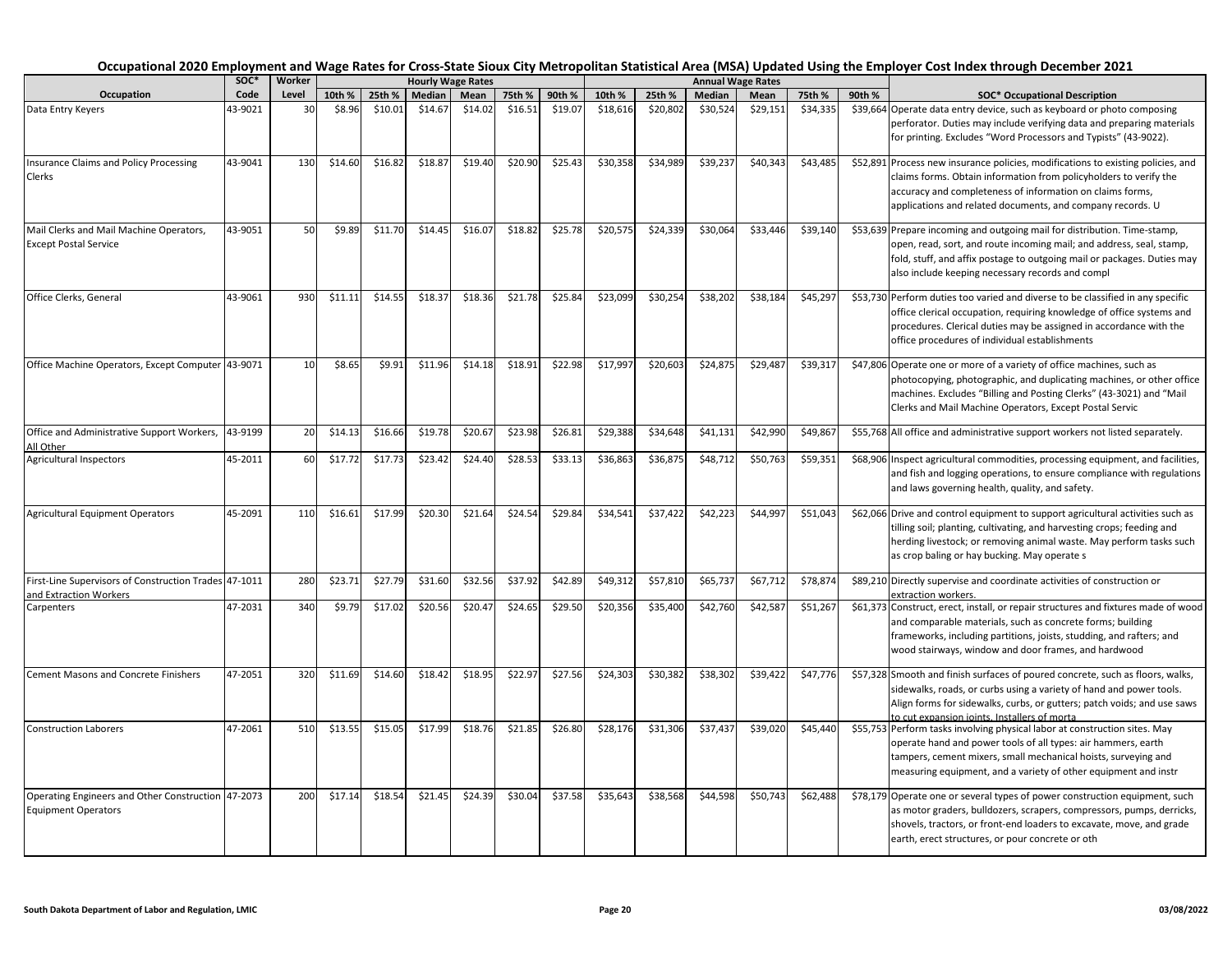|                                                                 |         |        |         |         |                          |         |         |         |          |          |                          |          |          |        | Occupational 2020 Employment and Wage Rates for Cross-State Sioux City Metropolitan Statistical Area (MSA) Updated Using the Employer Cost Index through December 2021                                                                                                            |
|-----------------------------------------------------------------|---------|--------|---------|---------|--------------------------|---------|---------|---------|----------|----------|--------------------------|----------|----------|--------|-----------------------------------------------------------------------------------------------------------------------------------------------------------------------------------------------------------------------------------------------------------------------------------|
|                                                                 | SOC*    | Worker |         |         | <b>Hourly Wage Rates</b> |         |         |         |          |          | <b>Annual Wage Rates</b> |          |          |        |                                                                                                                                                                                                                                                                                   |
| Occupation                                                      | Code    | Level  | 10th %  | 25th %  | Median                   | Mean    | 75th %  | 90th %  | 10th %   | 25th %   | Median                   | Mean     | 75th %   | 90th % | <b>SOC* Occupational Description</b>                                                                                                                                                                                                                                              |
| Drywall and Ceiling Tile Installers                             | 47-2081 | 100    | \$14.68 | \$17.24 | \$20.81                  | \$21.67 | \$25.28 | \$30.99 | \$30,527 | \$35,872 | \$43,297                 | \$45,079 | \$52,587 |        | \$64,453 Apply plasterboard or other wallboard to ceilings or interior walls of<br>buildings. Apply or mount acoustical tiles or blocks, strips, or sheets of<br>shock-absorbing materials to ceilings and walls of buildings to reduce<br>or reflect sound. Materials may be of  |
| Electricians                                                    | 47-2111 | 32C    | \$14.77 | \$19.96 | \$26.66                  | \$27.95 | \$36.91 | \$42.06 | \$30,735 | \$41,508 | \$55,460                 | \$58,147 | \$76,772 |        | \$87,485 Install, maintain, and repair electrical wiring, equipment, and fixtures.<br>Ensure that work is in accordance with relevant codes. May install or<br>service street lights, intercom systems, or electrical control systems.<br>Excludes "Security and Fire Alarm Syst  |
| Glaziers                                                        | 47-2121 | 10     | \$14.66 | \$17.26 | \$20.78                  | \$23.61 | \$30.63 | \$32.83 | \$30,476 | \$35,900 | \$43,225                 | \$49,116 | \$63,707 |        | \$68,289 Install glass in windows, skylights, store fronts, and display cases, or on<br>surfaces, such as building fronts, interior walls, ceilings, and tabletops.                                                                                                               |
| Painters, Construction and Maintenance                          | 47-2141 | 80     | \$11.95 | \$15.77 | \$19.03                  | \$20.36 | \$27.34 | \$31.56 | \$24,860 | \$32,798 | \$39,582                 | \$42,347 | \$56,859 |        | \$65,641 Paint walls, equipment, buildings, bridges, and other structural<br>surfaces, using brushes, rollers, and spray guns. May remove old paint<br>to prepare surface prior to painting. May mix colors or oils to obtain<br>desired color or consistency. Excludes "Paperha  |
| Plumbers, Pipefitters, and Steamfitters                         | 47-2152 | 230    | \$20.26 | \$24.64 | \$28.60                  | \$28.58 | \$31.94 | \$37.91 | \$42,155 | \$51,236 | \$59,479                 | \$59,455 | \$66,447 |        | \$78,840 Assemble, install, alter, and repair pipelines or pipe systems that carry<br>water, steam, air, or other liquids or gases. May install heating and<br>cooling equipment and mechanical control systems. Includes<br>sprinklerfitters                                     |
| Roofers                                                         | 47-2181 | 70     | \$13.80 | \$15.33 | \$19.95                  | \$20.77 | \$25.05 | \$30.74 | \$28,714 | \$31,883 | \$41,495                 | \$43,192 | \$52,108 |        | \$63,932 Cover roofs of structures with shingles, slate, asphalt, aluminum,<br>wood, or related materials. May spray roofs, sidings, and walls with<br>material to bind, seal, insulate, or soundproof sections of structures.                                                    |
| <b>Sheet Metal Workers</b>                                      | 47-2211 | 50     | \$22.28 | \$24.96 | \$28.34                  | \$28.24 | \$31.26 | \$35.13 | \$46,339 | \$51,920 | \$58,942                 | \$58,724 | \$65,009 |        | \$73,080 Fabricate, assemble, install, and repair sheet metal products and<br>equipment, such as ducts, control boxes, drainpipes, and furnace<br>casings. Work may involve any of the following: setting up and<br>operating fabricating machines to cut, bend, and straighten   |
| <b>Structural Iron and Steel Workers</b>                        | 47-2221 | 60     | \$15.25 | \$19.09 | \$23.27                  | \$22.59 | \$26.29 | \$29.63 | \$31,707 | \$39,707 | \$48,405                 | \$46,971 | \$54,701 |        | \$61,622 Raise, place, and unite iron or steel girders, columns, and other<br>structural members to form completed structures or structural<br>frameworks. May erect metal storage tanks and assemble<br>prefabricated metal buildings. Excludes "Reinforcing Iron and Rebar      |
| Helpers--Carpenters                                             | 47-3012 |        | \$10.73 | \$13.74 | \$15.77                  | \$16.12 | \$18.89 | \$20.95 | \$22,315 | \$28,568 | \$32,799                 | \$33,542 | \$39,289 |        | \$43,571 Help carpenters by performing duties requiring less skill. Duties include<br>using, supplying, or holding materials or tools, and cleaning work area<br>and equipment. Construction laborers who do not primarily assist<br>carpenters are classified under "Constructi  |
| Helpers--Electricians                                           | 47-3013 | 30     | \$13.50 | \$14.76 | \$17.01                  | \$18.15 | \$20.22 | \$25.65 | \$28,081 | \$30,699 | \$35,388                 | \$37,757 | \$42,070 |        | \$53,340 Help electricians by performing duties requiring less skill. Duties<br>include using, supplying, or holding materials or tools, and cleaning<br>work area and equipment. Construction laborers who do not primarily<br>assist electricians are classified under "Constr  |
| Helpers--Pipelayers, Plumbers, Pipefitters,<br>and Steamfitters | 47-3015 |        | \$11.03 | \$11.92 | \$16.61                  | \$15.31 | \$18.73 | \$20.01 | \$22,950 | \$24,798 | \$34,549                 | \$31,85  | \$38,971 |        | \$41,624 Help plumbers, pipefitters, steamfitters, or pipelayers by performing<br>duties requiring less skill. Duties include using, supplying, or holding<br>materials or tools, and cleaning work area and equipment.<br>Construction laborers who do not primarily assist plu  |
| <b>Construction and Building Inspectors</b>                     | 47-4011 | 40     | \$25.08 | \$28.36 | \$33.67                  | \$35.05 | \$41.53 | \$48.29 | \$52,167 | \$58,991 | \$70,047                 | \$72,894 | \$86,377 |        | \$100,433 Inspect structures using engineering skills to determine structural<br>soundness and compliance with specifications, building codes, and<br>other regulations. Inspections may be general in nature or may be<br>limited to a specific area, such as electrical systems |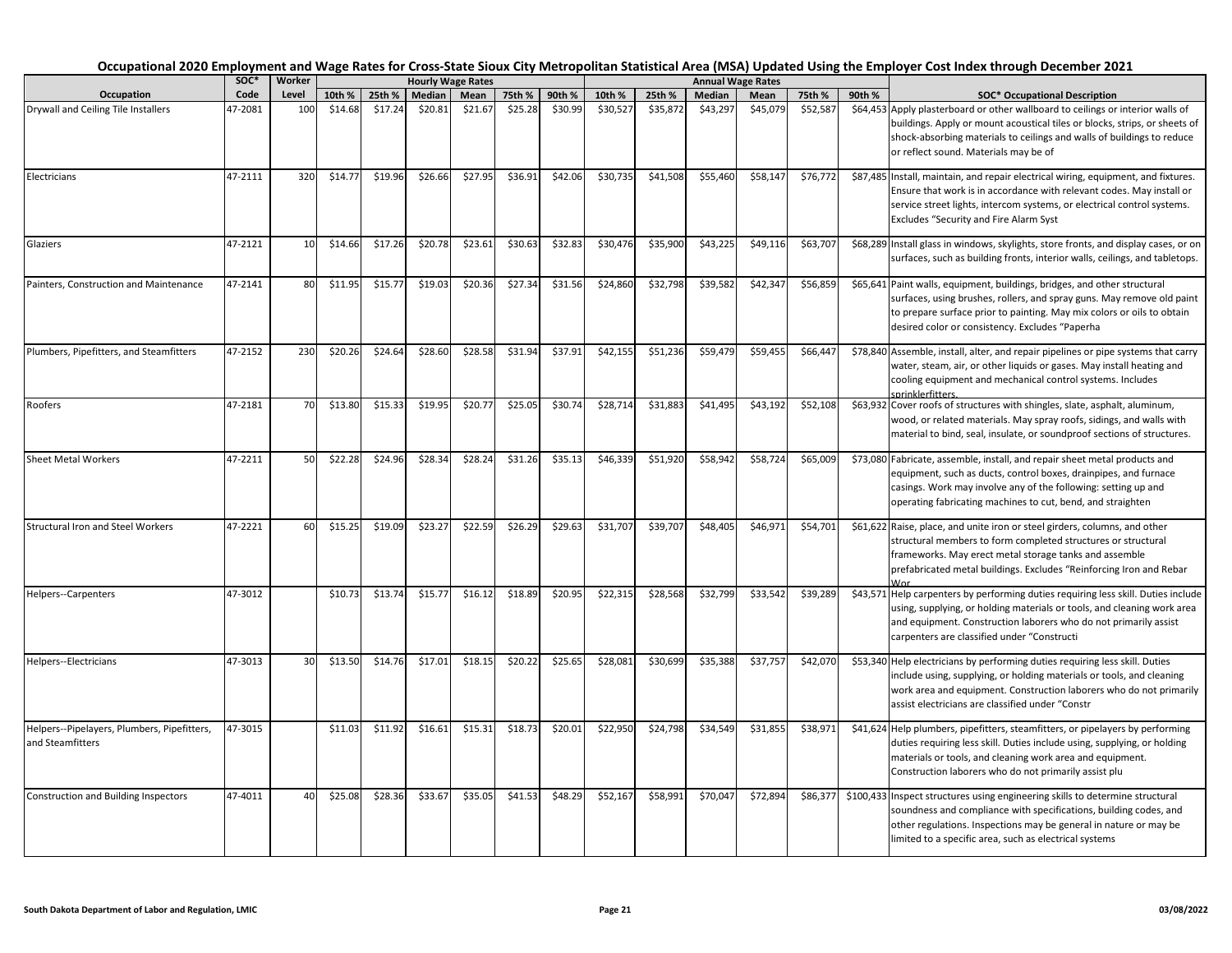|                                                                                  | SOC*               | Worker |                    |                    |                    | <b>Hourly Wage Rates</b> |                    |                    |                      |                      |                      | <b>Annual Wage Rates</b> |                      |          |                                                                                                                                                                                                                                                                                   |
|----------------------------------------------------------------------------------|--------------------|--------|--------------------|--------------------|--------------------|--------------------------|--------------------|--------------------|----------------------|----------------------|----------------------|--------------------------|----------------------|----------|-----------------------------------------------------------------------------------------------------------------------------------------------------------------------------------------------------------------------------------------------------------------------------------|
| Occupation                                                                       | Code               | Level  | 10th %             | 25th %             | Median             | Mean                     | 75th %             | 90th %             | 10th %               | 25th %               | Median               | Mean                     | 75th %               | 90th %   | <b>SOC* Occupational Description</b>                                                                                                                                                                                                                                              |
| <b>Highway Maintenance Workers</b>                                               | 47-4051            | 200    | \$16.55            | \$19.26            | \$23.97            | \$23.79                  | \$28.72            | \$32.00            | \$34,419             | \$40,067             | \$49,861             | \$49,489                 | \$59,733             |          | \$66,557 Maintain highways, municipal and rural roads, airport runways, and<br>rights-of-way. Duties include patching broken or eroded pavement and<br>repairing guard rails, highway markers, and snow fences. May also<br>mow or clear brush from along road, or plow snow fro  |
| First-Line Supervisors of Mechanics,<br>Installers, and Repairers                | 49-1011            | 380    | \$21.99            | \$27.26            | \$36.97            | \$36.53                  | \$44.65            | \$52.58            | \$45,734             | \$56,700             | \$76,892             | \$75,97                  | \$92,868             |          | \$109,374 Directly supervise and coordinate the activities of mechanics, installers,<br>and repairers. May also advise customers on recommended services.<br>Excludes team or work leaders.                                                                                       |
| Computer, Automated Teller, and Office<br><b>Machine Repairers</b>               | 49-2011            | 50     | \$15.32            | \$18.19            | \$21.93            | \$21.99                  | \$24.93            | \$26.94            | \$31,863             | \$37,830             | \$45,628             | \$45,726                 | \$51,849             |          | \$56,027 Repair, maintain, or install computers, word processing systems,<br>automated teller machines, and electronic office machines, such as<br>duplicating and fax machines.                                                                                                  |
| Telecommunications Equipment Installers<br>and Repairers, Except Line Installers | 49-2022            | 100    | \$15.67            | \$21.54            | \$25.33            | \$25.79                  | \$30.92            | \$37.17            | \$32,592             | \$44,818             | \$52,687             | \$53,650                 | \$64,301             |          | \$77,320 Install, set up, rearrange, or remove switching, distribution, routing,<br>and dialing equipment used in central offices or headends. Service or<br>repair telephone, cable television, Internet, and other communications<br>equipment on customers' property. May ins  |
| Electrical and Electronics Repairers,<br>Commercial and Industrial Equipment     | 49-2094            | 30     | \$20.46            | \$23.67            | \$28.39            | \$29.68                  | \$31.74            | \$54.98            | \$42,557             | \$49,246             | \$59,050             | \$61,736                 | \$66,023             |          | \$114,358 Repair, test, adjust, or install electronic equipment, such as industrial<br>controls, transmitters, and antennas. Excludes "Avionics Technicians"<br>(49-2091), "Electrical and Electronics Installers and Repairers,<br>Transportation Equipment" (49-2093), and "Ele |
| Security and Fire Alarm Systems Installers                                       | 49-2098            | 20     | \$16.99            | \$20.85            | \$27.87            | \$27.10                  | \$33.01            | \$38.05            | \$35,327             | \$43,367             | \$57,973             | \$56,358                 | \$68,676             |          | \$79,161 Install, program, maintain, and repair security and fire alarm wiring and<br>equipment. Ensure that work is in accordance with relevant codes.<br>Excludes "Electricians" (47-2111) who do a broad range of electrical<br>wirino                                         |
| Aircraft Mechanics and Service Technicians                                       | 49-3011            | 70     | \$16.73            | \$20.00            | \$25.57            | \$26.64                  | \$28.95            | \$35.74            | \$34,797             | \$41,617             | \$53,188             | \$55,395                 | \$60,236             |          | \$74,333 Diagnose, adjust, repair, or overhaul aircraft engines and assemblies,<br>such as hydraulic and pneumatic systems. Excludes "Avionics<br>Technicians" (49-2091).                                                                                                         |
| Automotive Body and Related Repairers                                            | 49-3021            | 140    | \$13.3             | \$15.06            | \$18.80            | \$21.41                  | \$25.54            | \$33.27            | \$27,815             | \$31,315             | \$39,096             | \$44,533                 | \$53,114             |          | \$69,204 Repair and refinish automotive vehicle bodies and straighten vehicle<br>frames. Excludes "Automotive Glass Installers and Repairers" (49-3022)<br>and "Coating, Painting, and Spraying Machine Setters, Operators, and<br>Tenders" (51-9124).                            |
| Automotive Glass Installers and Repairers                                        | 49-3022            |        | \$13.57            | \$14.40            | \$15.81            | \$17.21                  | \$20.21            | \$24.16            | \$28,220             | \$29,966             | \$32,876             | \$35,791                 | \$42,035             |          | \$50,244 Replace or repair broken windshields and window glass in motor<br>vehicles.                                                                                                                                                                                              |
| Automotive Service Technicians and<br>Mechanics                                  | 49-3023            |        | \$13.00            | \$15.86            | \$21.47            | \$21.95                  | \$28.38            | \$32.18            | \$27,049             | \$32,993             | \$44,665             | \$45,659                 | \$59,017             |          | \$66,941 Diagnose, adjust, repair, or overhaul automotive vehicles. Excludes<br>"Automotive Body and Related Repairers" (49-3021), "Bus and Truck<br>Mechanics and Diesel Engine Specialists" (49-3031), and "Electronic<br>Equipment Installers and Repairers, Motor Vehicles"   |
| Bus and Truck Mechanics and Diesel Engine<br>Specialists                         | 49-3031            | 270    | \$15.17            | \$18.00            | \$22.10            | \$22.32                  | \$26.26            | \$30.98            | \$31,569             | \$37,437             | \$45,962             | \$46,426                 | \$54,617             |          | \$64,446 Diagnose, adjust, repair, or overhaul buses and trucks, or maintain and<br>repair any type of diesel engines. Includes mechanics working primarily<br>with automobile or marine diesel engines.                                                                          |
| Farm Equipment Mechanics and Service<br>Technicians                              | 49-3041            | 50     | \$16.61            | \$19.20            | \$23.25            | \$23.10                  | \$27.28            | \$31.27            | \$34,534             | \$39,930             | \$48,359             | \$48,049                 | \$56,730             |          | \$65,044 Diagnose, adjust, repair, or overhaul farm machinery and vehicles, such<br>as tractors, harvesters, dairy equipment, and irrigation systems.<br>Excludes "Bus and Truck Mechanics and Diesel Engine Specialists" (49-<br>3031)                                           |
| Mobile Heavy Equipment Mechanics, Except 49-3042<br>Engines                      |                    | 130    | \$18.15            | \$21.92            | \$25.51            | \$25.81                  | \$29.91            | \$33.59            | \$37,751             | \$45,589             | \$53,062             | \$53,693                 | \$62,215             |          | \$69,869 Diagnose, adjust, repair, or overhaul mobile mechanical, hydraulic, and<br>pneumatic equipment, such as cranes, bulldozers, graders, and<br>conveyors, used in construction, logging, and mining. Excludes "Bus<br>and Truck Mechanics and Diesel Engine Specialists" (  |
| Motorcycle Mechanics                                                             | 49-3052            | 30     | \$13.20            | \$14.88            | \$21.95            | \$20.95                  | \$24.82            | \$26.56            | \$27,451             | \$30,952             | \$45,667             | \$43,579                 | \$51,639             |          | \$55,254 Diagnose, adjust, repair, or overhaul motorcycles, scooters, mopeds,<br>dirt bikes, or similar motorized vehicles.                                                                                                                                                       |
| <b>Tire Repairers and Changers</b><br><b>Mechanical Door Repairers</b>           | 49-3093<br>49-9011 | 20     | \$12.09<br>\$15.87 | \$14.08<br>\$17.27 | \$16.28<br>\$18.96 | \$16.60<br>\$19.01       | \$19.11<br>\$20.69 | \$21.22<br>\$23.82 | \$25.165<br>\$33,011 | \$29.273<br>\$35,924 | \$33.857<br>\$39,437 | \$34.51<br>\$39,534      | \$39.744<br>\$43,025 | \$44.124 | Repair and replace tires.<br>\$49,552 Install, service, or repair automatic door mechanisms and hydraulic                                                                                                                                                                         |
|                                                                                  |                    |        |                    |                    |                    |                          |                    |                    |                      |                      |                      |                          |                      |          | doors. Includes garage door mechanics.                                                                                                                                                                                                                                            |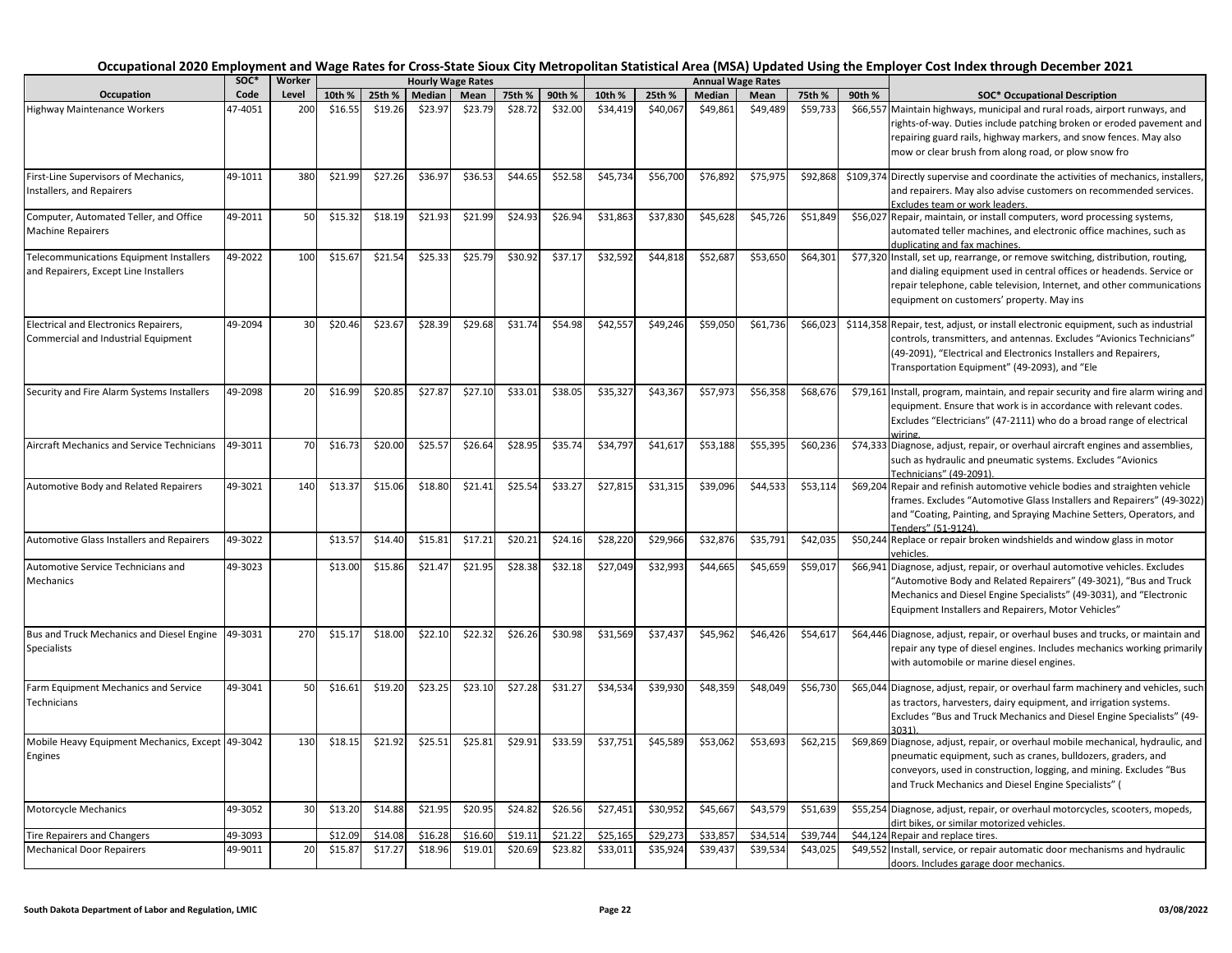|                                                                                                       | SOC*    | Worker |         |         |         | <b>Hourly Wage Rates</b> |         |         |          |          |          | <b>Annual Wage Rates</b> |           |          |                                                                                                                                                                                                                                                                                  |
|-------------------------------------------------------------------------------------------------------|---------|--------|---------|---------|---------|--------------------------|---------|---------|----------|----------|----------|--------------------------|-----------|----------|----------------------------------------------------------------------------------------------------------------------------------------------------------------------------------------------------------------------------------------------------------------------------------|
| Occupation                                                                                            | Code    | Level  | 10th %  | 25th %  | Median  | Mean                     | 75th %  | 90th %  | 10th %   | 25th %   | Median   | Mean                     | 75th %    | 90th %   | <b>SOC* Occupational Description</b>                                                                                                                                                                                                                                             |
| Control and Valve Installers and Repairers,<br><b>Except Mechanical Door</b>                          | 49-9012 | 30     | \$24.73 | \$30.46 | \$36.93 | \$36.30                  | \$41.87 | \$48.53 | \$51,421 | \$63,361 | \$76,817 | \$75,507                 | \$87,093  |          | \$100,927 Install, repair, and maintain mechanical regulating and controlling<br>devices, such as electric meters, gas regulators, thermostats, safety<br>and flow valves, and other mechanical governors.                                                                       |
| Heating, Air Conditioning, and Refrigeration<br><b>Mechanics and Installers</b>                       | 49-9021 | 300    | \$17.44 | \$22.65 | \$28.32 | \$28.12                  | \$33.32 | \$40.80 | \$36,265 | \$47,107 | \$58,917 | \$58,496                 | \$69,301  |          | \$84,856 Install or repair heating, central air conditioning, HVAC, or refrigeration<br>systems, including oil burners, hot-air furnaces, and heating stoves.                                                                                                                    |
| <b>Industrial Machinery Mechanics</b>                                                                 | 49-9041 | 540    | \$22.03 | \$25.58 | \$28.91 | \$28.62                  | \$31.83 | \$34.34 | \$45,826 | \$53,217 | \$60,130 | \$59,533                 | \$66,217  |          | \$71,430 Repair, install, adjust, or maintain industrial production and processing<br>machinery or refinery and pipeline distribution systems. May also<br>install, dismantle, or move machinery and heavy equipment according<br>to plans. Excludes "Mobile Heavy Equipment Mec |
| Millwrights                                                                                           | 49-9044 |        | \$18.02 | \$20.06 | \$23.93 | \$25.52                  | \$30.98 | \$36.98 | \$37,485 | \$41,716 | \$49,770 | \$53,082                 | \$64,445  |          | \$76,916 Install, dismantle, or move machinery and heavy equipment according<br>to layout plans, blueprints, or other drawings.                                                                                                                                                  |
| Electrical Power-Line Installers and<br>Repairers                                                     | 49-9051 | 90     | \$29.2  | \$37.25 | \$46.15 | \$43.51                  | \$51.84 | \$53.40 | \$60,783 | \$77,479 | \$95,994 | \$90,485                 | \$107,812 |          | \$111,074 Install or repair cables or wires used in electrical power or distribution<br>systems. May erect poles and light or heavy duty transmission towers.<br>Excludes "Electrical and Electronics Repairers, Powerhouse, Substation,<br>and Relay" (49-2095)                 |
| Telecommunications Line Installers and<br>Repairers                                                   | 49-9052 |        | \$18.63 | \$21.50 | \$25.02 | \$26.02                  | \$29.77 | \$33.74 | \$38,755 | \$44,727 | \$52,046 | \$54,118                 | \$61,914  |          | \$70,183 Install and repair telecommunications cable, including fiber optics.                                                                                                                                                                                                    |
| <b>Medical Equipment Repairers</b>                                                                    | 49-9062 | 20     | \$14.45 | \$16.67 | \$24.28 | \$25.53                  | \$33.73 | \$40.24 | \$30,051 | \$34,684 | \$50,508 | \$53,095                 | \$70,157  |          | \$83,695 Test, adjust, or repair biomedical or electromedical equipment.                                                                                                                                                                                                         |
| Maintenance and Repair Workers, General                                                               | 49-9071 | 890    | \$13.19 | \$17.18 | \$21.94 | \$20.89                  | \$24.87 | \$26.67 | \$27,427 | \$35,732 | \$45,641 | \$43,452                 | \$51,745  |          | \$55,468 Perform work involving the skills of two or more maintenance or craft<br>occupations to keep machines, mechanical equipment, or the structure<br>of a building in repair. Duties may involve pipe fitting; HVAC<br>maintenance; insulating; welding; machining; carpent |
| Coin, Vending, and Amusement Machine<br>Servicers and Repairers                                       | 49-9091 | 10     | \$12.63 | \$14.84 | \$18.76 | \$19.87                  | \$25.40 | \$30.19 | \$26,276 | \$30,849 | \$39,024 | \$41,315                 | \$52,826  |          | \$62,788 Install, service, adjust, or repair coin, vending, or amusement machines<br>including video games, juke boxes, pinball machines, or slot machines.                                                                                                                      |
| Installation, Maintenance, and Repair<br>Workers, All Other                                           | 49-9099 | 30     | \$12.01 | \$17.93 | \$23.32 | \$23.48                  | \$28.69 | \$34.39 | \$24,991 | \$37,283 | \$48,506 | \$48,841                 | \$59,683  |          | \$71,525 All installation, maintenance, and repair workers not listed separately.                                                                                                                                                                                                |
| First-Line Supervisors of Production and<br><b>Operating Workers</b>                                  | 51-1011 | 750    | \$23.75 | \$27.79 | \$32.33 | \$34.14                  | \$39.20 | \$46.30 | \$49,402 | \$57,797 | \$67,230 | \$71,013                 | \$81,535  |          | \$96,303 Directly supervise and coordinate the activities of production and<br>operating workers, such as inspectors, precision workers, machine<br>setters and operators, assemblers, fabricators, and plant and system<br>pperators. Excludes team or work leaders.            |
| Electrical, electronic, and electromechanical 51-2028<br>assemblers, except coil winders, tapers, and |         | 20     | \$12.89 | \$16.03 | \$20.53 | \$19.56                  | \$23.53 | \$25.61 | \$26,802 | \$33,351 | \$42,700 | \$40,679                 | \$48,952  | \$53,270 |                                                                                                                                                                                                                                                                                  |
| finishers<br><b>Structural Metal Fabricators and Fitters</b>                                          | 51-2041 | 60     | \$14.8  | \$16.94 | \$20.83 | \$21.06                  | \$24.40 | \$27.61 | \$30,926 | \$35,226 | \$43,336 | \$43,811                 | \$50,767  |          | \$57,427 Fabricate, position, align, and fit parts of structural metal products.<br>Shipfitters are included in "Layout Workers, Metal and Plastic" (51-<br>1192).                                                                                                               |
| Miscellaneous Assemblers and Fabricators                                                              | 51-2090 | 290    | \$12.11 | \$14.30 | \$19.02 | \$18.89                  | \$23.71 | \$25.87 | \$25,184 | \$29,744 | \$39,552 | \$39,302                 | \$49,309  | \$53,804 |                                                                                                                                                                                                                                                                                  |
| <b>Bakers</b>                                                                                         | 51-3011 | 80     | \$9.61  | \$11.14 | \$14.73 | \$14.64                  | \$18.09 | \$20.22 | \$19,972 | \$23,167 | \$30,652 | \$30,446                 | \$37,632  |          | \$42,065 Mix and bake ingredients to produce breads, rolls, cookies, cakes, pies,<br>pastries, or other baked goods. Pastry chefs in restaurants and hotels<br>are included with "Chefs and Head Cooks" (35-1011).                                                               |
| <b>Butchers and Meat Cutters</b>                                                                      | 51-3021 | 190    | \$10.79 | \$11.41 | \$12.44 | \$13.66                  | \$14.69 | \$19.20 | 522,439  | \$23,726 | \$25,870 | \$28,412                 | \$30,549  |          | \$39,939 Cut, trim, or prepare consumer-sized portions of meat for use or sale in<br>etail establishments.                                                                                                                                                                       |
| Slaughterers and Meat Packers                                                                         | 51-3023 | 1,100  | \$12.96 | \$14.46 | \$16.77 | \$16.74                  | \$19.25 | \$20.73 | \$26,972 | \$30,091 | \$34,87  | \$34,802                 | \$40,024  |          | \$43,115 Perform nonroutine or precision functions involving the preparation of<br>large portions of meat. Work may include specialized slaughtering<br>tasks, cutting standard or premium cuts of meat for marketing, making<br>sausage, or wrapping meats. Work typically occu |
| <b>Food Batchmakers</b>                                                                               | 51-3092 | 880    | \$11.10 | \$12.81 | \$19.41 | \$18.77                  | \$23.86 | \$26.07 | \$23,081 | \$26,647 | \$40,370 | \$39,043                 | \$49,620  |          | \$54,219 Set up and operate equipment that mixes or blends ingredients used in<br>the manufacturing of food products. Includes candy makers and<br>cheese makers.                                                                                                                |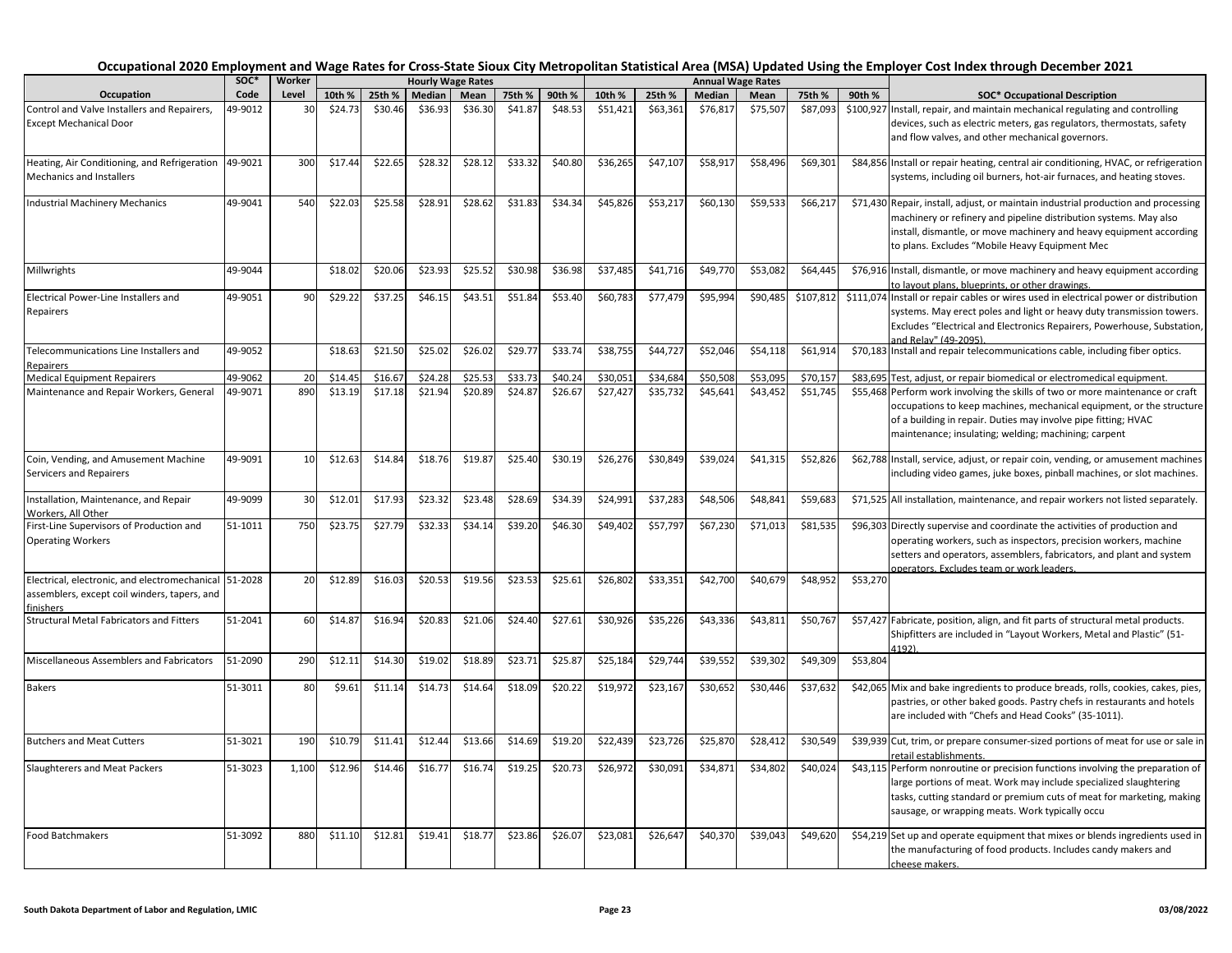|                                                                              | soc*    | Worker |         |         |         | <b>Hourly Wage Rates</b> |         |         |          |          |          | <b>Annual Wage Rates</b> |          |        |                                                                                                                                                                                                                         |
|------------------------------------------------------------------------------|---------|--------|---------|---------|---------|--------------------------|---------|---------|----------|----------|----------|--------------------------|----------|--------|-------------------------------------------------------------------------------------------------------------------------------------------------------------------------------------------------------------------------|
| Occupation                                                                   | Code    | Level  | 10th %  | 25th %  | Median  | Mean                     | 75th %  | 90th %  | 10th %   | 25th %   | Median   | Mean                     | 75th %   | 90th % | <b>SOC* Occupational Description</b>                                                                                                                                                                                    |
| Food Cooking Machine Operators and                                           | 51-3093 | 180    | \$14.42 | \$16.16 | \$18.55 | \$19.14                  | \$20.89 | \$25.95 | \$29,987 | \$33,618 | \$38,584 | \$39,801                 | \$43,438 |        | \$53,970 Operate or tend cooking equipment, such as steam cooking vats, deep                                                                                                                                            |
| Tenders                                                                      |         |        |         |         |         |                          |         |         |          |          |          |                          |          |        | fry cookers, pressure cookers, kettles, and boilers, to prepare food                                                                                                                                                    |
|                                                                              |         |        |         |         |         |                          |         |         |          |          |          |                          |          |        | products. Excludes "Food and Tobacco Roasting, Baking, and Drying                                                                                                                                                       |
|                                                                              |         |        |         |         |         |                          |         |         |          |          |          |                          |          |        | Machine Operators and Tenders" (51-3091).                                                                                                                                                                               |
| Food Processing Workers, All Other                                           | 51-3099 | 130    | \$13.88 | \$14.84 | \$16.42 | \$19.18                  | \$22.59 | \$30.28 | \$28,889 | \$30,861 | \$34,154 | \$39,898                 | \$46,990 |        | \$62,972 All food processing workers not listed separately                                                                                                                                                              |
| Cutting, Punching, and Press Machine                                         | 51-4031 | 60     | \$17.22 | \$18.23 | \$19.90 | \$20.54                  | \$21.96 | \$26.18 | \$35,813 | \$37,904 | \$41,391 | \$42,731                 | \$45,681 |        | \$54,462 Set up, operate, or tend machines to saw, cut, shear, slit, punch, crimp,                                                                                                                                      |
| Setters, Operators, and Tenders, Metal and<br>Plastic                        |         |        |         |         |         |                          |         |         |          |          |          |                          |          |        | notch, bend, or straighten metal or plastic material.                                                                                                                                                                   |
| Machinists                                                                   | 51-4041 | 80     | \$18.22 | \$20.75 | \$24.11 | \$24.12                  | \$27.19 | \$31.38 | \$37,897 | \$43,162 | \$50,164 | \$50,170                 | \$56,559 |        | \$65,270 Set up and operate a variety of machine tools to produce precision<br>parts and instruments out of metal. Includes precision instrument<br>makers who fabricate, modify, or repair mechanical instruments. May |
|                                                                              |         |        |         |         |         |                          |         |         |          |          |          |                          |          |        | also fabricate and modify parts to make or repair mac                                                                                                                                                                   |
| Welders, Cutters, Solderers, and Brazers                                     | 51-4121 | 590    | \$16.39 | \$19.04 | \$22.57 | \$22.63                  | \$25.74 | \$29.73 | \$34,089 | \$39,611 | \$46,936 | \$47,082                 | \$53,546 |        | \$61,851 Use hand-welding, flame-cutting, hand-soldering, or brazing equipment<br>to weld or join metal components or to fill holes, indentations, or<br>seams of fabricated metal products.                            |
| Welding, Soldering, and Brazing Machine                                      | 51-4122 | 60     | \$15.83 | \$17.53 | \$19.04 | \$18.88                  | \$20.56 | \$21.65 | \$32,912 | \$36,454 | \$39,615 | \$39,284                 | \$42,777 |        | \$45,032 Set up, operate, or tend welding, soldering, or brazing machines or                                                                                                                                            |
| Setters, Operators, and Tenders                                              |         |        |         |         |         |                          |         |         |          |          |          |                          |          |        | robots that weld, braze, solder, or heat treat metal products,<br>components, or assemblies. Includes workers who operate laser                                                                                         |
|                                                                              |         |        |         |         |         |                          |         |         |          |          |          |                          |          |        | cutters or laser-beam machines.                                                                                                                                                                                         |
| <b>Printing Press Operators</b>                                              | 51-5112 | 100    | \$8.92  | \$9.68  | \$13.63 | \$14.77                  | \$18.46 | \$23.70 | \$18,556 | \$20,150 | \$28,347 | \$30,729                 | \$38,398 |        | \$49,292 Set up and operate digital, letterpress, lithographic, flexographic,<br>gravure, or other printing machines. Includes short-run offset printing<br>presses.                                                    |
| Print Binding and Finishing Workers                                          | 51-5113 | 20     | \$10.76 | \$12.92 | \$18.29 | \$18.56                  | \$21.63 | \$25.99 | \$22,386 | \$26,873 | \$38,043 | \$38,600                 | \$44,985 |        | \$54,056 Bind books and other publications or finish printed products by hand or                                                                                                                                        |
|                                                                              |         |        |         |         |         |                          |         |         |          |          |          |                          |          |        | machine. May set up binding and finishing machines.                                                                                                                                                                     |
| Laundry and Dry-Cleaning Workers                                             | 51-6011 | 40     | \$10.65 | \$11.49 | \$12.89 | \$13.57                  | \$15.38 | \$17.88 | \$22,156 | \$23,916 | \$26,804 | \$28,244                 | \$31,988 |        | \$37,200 Operate or tend washing or dry-cleaning machines to wash or dry-<br>clean industrial or household articles, such as cloth garments, suede,                                                                     |
|                                                                              |         |        |         |         |         |                          |         |         |          |          |          |                          |          |        | leather, furs, blankets, draperies, linens, rugs, and carpets. Includes                                                                                                                                                 |
|                                                                              |         | 110    |         |         |         |                          |         |         |          |          |          |                          |          |        | spotters and dvers of these articles.                                                                                                                                                                                   |
| Water and Wastewater Treatment Plant and 51-8031                             |         |        | \$17.73 | \$21.52 | \$24.78 | \$25.00                  | \$29.50 | \$33.17 | \$36,888 | \$44,751 | \$51,550 | \$52,010                 | \$61,348 |        | \$68,992 Operate or control an entire process or system of machines, often                                                                                                                                              |
| <b>System Operators</b>                                                      |         |        |         |         |         |                          |         |         |          |          |          |                          |          |        | through the use of control boards, to transfer or treat water or                                                                                                                                                        |
| Separating, Filtering, Clarifying,                                           | 51-9012 | 130    | \$14.67 | \$16.54 | \$19.20 | \$20.30                  | \$23.27 | \$29.34 | \$30,508 | \$34,422 | \$39,932 | \$42,210                 | \$48,398 |        | \$61,024 Set up, operate, or tend continuous flow or vat-type equipment; filter                                                                                                                                         |
| Precipitating, and Still Machine Setters,<br>Operators, and Tenders          |         |        |         |         |         |                          |         |         |          |          |          |                          |          |        | presses; shaker screens; centrifuges; condenser tubes; precipitating,<br>fermenting, or evaporating tanks; scrubbing towers; or batch stills.<br>These machines extract, sort, or separate li                           |
| Crushing, Grinding, and Polishing Machine<br>Setters, Operators, and Tenders | 51-9021 | 60     | \$16.69 | \$19.04 | \$22.49 | \$21.56                  | \$25.04 | \$26.57 | \$34,713 | \$39,608 | \$46,782 | \$44,854                 | \$52,085 |        | \$55,267 Set up, operate, or tend machines to crush, grind, or polish materials,<br>such as coal, glass, grain, stone, food, or rubber.                                                                                 |
| Mixing and Blending Machine Setters,                                         | 51-9023 | 140    | \$16.94 | \$18.95 | \$23.01 | \$23.38                  | \$28.54 | \$31.88 | \$35,244 | \$39,413 | \$47,862 | \$48,640                 | \$59,376 |        | \$66,301 Set up, operate, or tend machines to mix or blend materials, such as                                                                                                                                           |
| Operators, and Tenders                                                       |         |        |         |         |         |                          |         |         |          |          |          |                          |          |        | chemicals, tobacco, liquids, color pigments, or explosive ingredients.<br>Excludes "Food Batchmakers" (51-3092)                                                                                                         |
| Extruding, Forming, Pressing, and                                            | 51-9041 |        | \$13.69 | \$15.76 | \$17.92 | \$17.70                  | \$19.73 | \$20.90 | \$28,484 | \$32,783 | \$37,276 | \$36,813                 | \$41,037 |        | \$43,459 Set up, operate, or tend machines, such as glass-forming machines,                                                                                                                                             |
| Compacting Machine Setters, Operators,<br>and Tenders                        |         |        |         |         |         |                          |         |         |          |          |          |                          |          |        | plodder machines, and tuber machines, to shape and form products<br>such as glassware, food, rubber, soap, brick, tile, clay, wax, tobacco, or<br>cosmetics. Excludes "Shoe Machine Operators and                       |
| Inspectors, Testers, Sorters, Samplers, and                                  | 51-9061 | 460    | \$14.05 | \$16.84 | \$19.84 | \$21.48                  | \$24.71 | \$31.83 | \$29,218 | \$35,037 | \$41,249 | \$44,669                 | \$51,412 |        | \$66,209 Inspect, test, sort, sample, or weigh nonagricultural raw materials or                                                                                                                                         |
| Weighers                                                                     |         |        |         |         |         |                          |         |         |          |          |          |                          |          |        | processed, machined, fabricated, or assembled parts or products for<br>defects, wear, and deviations from specifications. May use precision<br>measuring instruments and complex test equipme                           |
| Packaging and Filling Machine Operators                                      | 51-9111 | 460    | \$13.73 | \$15.25 | \$17.40 | \$17.38                  | \$19.61 | \$21.02 | \$28,576 | \$31,716 | \$36,196 | \$36,140                 | \$40,781 |        | \$43,705 Operate or tend machines to prepare industrial or consumer products                                                                                                                                            |
| and Tenders                                                                  |         |        |         |         |         |                          |         |         |          |          |          |                          |          |        | for storage or shipment. Includes cannery workers who pack food<br>products.                                                                                                                                            |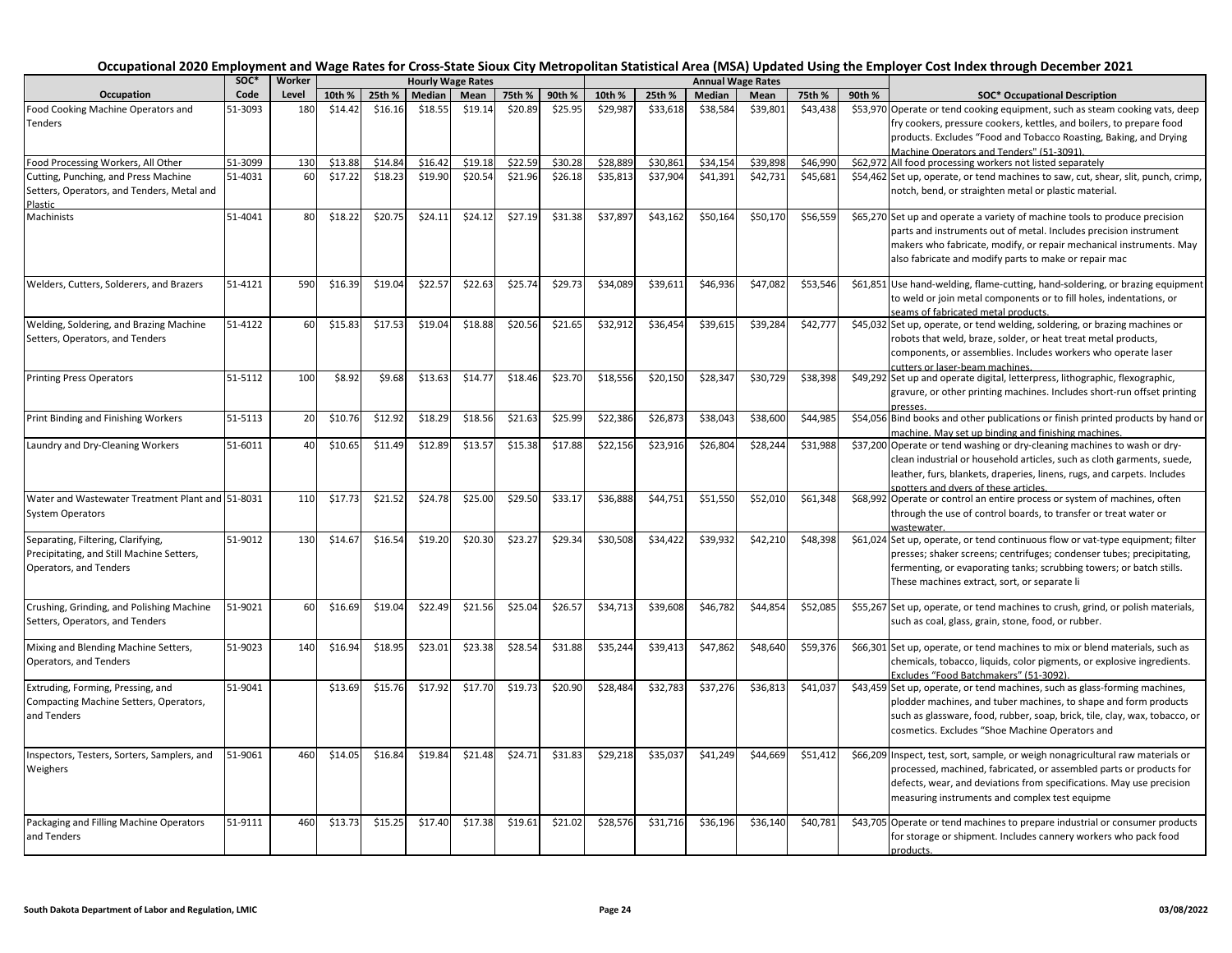|                                                                                                                        |              |                 |         |         |         |                                  |               |         |          |          |          |                                  |          |          | Occupational 2020 Employment and Wage Rates for Cross-State Sioux City Metropolitan Statistical Area (MSA) Updated Using the Employer Cost Index through December 2021                                                                                                           |
|------------------------------------------------------------------------------------------------------------------------|--------------|-----------------|---------|---------|---------|----------------------------------|---------------|---------|----------|----------|----------|----------------------------------|----------|----------|----------------------------------------------------------------------------------------------------------------------------------------------------------------------------------------------------------------------------------------------------------------------------------|
| Occupation                                                                                                             | SOC*<br>Code | Worker<br>Level | 10th %  | 25th %  | Median  | <b>Hourly Wage Rates</b><br>Mean | 75th % 90th % |         | 10th %   | 25th %   | Median   | <b>Annual Wage Rates</b><br>Mean | 75th %   | 90th %   | <b>SOC* Occupational Description</b>                                                                                                                                                                                                                                             |
| Painting, Coating, and Decorating Workers                                                                              | 51-9123      | 20              |         |         |         |                                  |               |         |          |          |          |                                  |          |          | Paint, coat, or decorate articles, such as furniture, glass, plateware,                                                                                                                                                                                                          |
|                                                                                                                        |              |                 |         |         |         |                                  |               |         |          |          |          |                                  |          |          | pottery, jewelry, toys, books, or leather. Excludes "Artists and Related<br>Workers" (27-1010), "Designers" (27-1020), "Photographic Process<br>Workers and Processing Machine Operators" (5                                                                                     |
| Coating, Painting, and Spraying Machine<br>Setters, Operators, and Tenders                                             | 51-9124      | 60              | \$15.68 | \$17.85 | \$21.00 | \$24.77                          | \$31.13       | \$39.82 | \$32,605 | \$37,133 | \$43,698 | \$51,517                         | \$64,750 |          | \$82,822 Set up, operate, or tend spraying or rolling machines to coat or paint<br>any of a wide variety of products, including glassware, cloth, ceramics,<br>metal, plastic, paper, or wood, with lacquer, silver, copper, rubber,<br>varnish, glaze, enamel, oil, or rust-pro |
| <b>Computer Numerically Controlled Tool</b><br>Programmers                                                             | 51-9162      | 10              | \$18.01 | \$19.50 | \$22.26 | \$23.42                          | \$27.00       | \$31.77 | \$37,472 | \$40,576 | \$46,295 | \$48,715                         | \$56,167 |          | \$66,071 Develop programs to control machining or processing of materials by<br>automatic machine tools, equipment, or systems. May also set up,<br>operate, or maintain equipment.                                                                                              |
| Cleaning, Washing, and Metal Pickling<br><b>Equipment Operators and Tenders</b>                                        | 51-9192      | 140             | \$11.68 | \$13.54 | \$15.66 | \$17.04                          | \$21.02       | \$25.01 | \$24,282 | \$28,161 | \$32,584 | \$35,42                          | \$43,708 |          | \$52,024 Operate or tend machines to wash or clean products, such as barrels or<br>kegs, glass items, tin plate, food, pulp, coal, plastic, or rubber, to<br>emove impurities.                                                                                                   |
| Molders, Shapers, and Casters, Except Metal 51-9195<br>and Plastic                                                     |              | 30              | \$13.91 | \$15.03 | \$16.85 | \$17.07                          | \$19.34       | \$20.80 | \$28,924 | \$31,265 | \$35,055 | \$35,508                         | \$40,244 |          | \$43,274 Mold, shape, form, cast, or carve products such as food products,<br>figurines, tile, pipes, and candles consisting of clay, glass, plaster,<br>concrete, stone, or combinations of materials.                                                                          |
| <b>Helpers--Production Workers</b>                                                                                     | 51-9198      | 260             | \$13.58 | \$15.16 | \$18.05 | \$19.16                          | \$21.23       | \$29.14 | \$28,266 | \$31,532 | \$37,530 | \$39,85                          | \$44,166 |          | \$60,619 Help production workers by performing duties requiring less skill.<br>Duties include supplying or holding materials or tools, and cleaning<br>work area and equipment. Apprentice workers are classified in the<br>appropriate production occupations (51-0000).        |
| Production Workers, All Other                                                                                          | 51-9199      |                 | \$11.08 | \$12.94 | \$15.19 | \$15.77                          | \$18.1        | \$20.62 | \$23,047 | \$26,928 | \$31,596 | \$32,80                          | \$37,812 |          | \$42,878 All production workers not listed separately. Excludes "Packers and<br>Packagers, Hand" (53-7064).                                                                                                                                                                      |
| First-Line Supervisors of Transportation and<br>Material-Moving Workers, Except Aircraft<br>Cargo Handling Supervisors | 53-1047      | 340             | \$18.99 | \$23.2  | \$30.88 | \$31.53                          | \$39.1        | \$43.43 | \$39,495 | \$48,387 | \$64,226 | \$65,57                          | \$81,406 | \$90,321 |                                                                                                                                                                                                                                                                                  |
| Driver/Sales Workers                                                                                                   | 53-3031      | 240             | \$9.21  | \$9.99  | \$10.89 | \$13.59                          | \$16.96       | \$21.08 | \$19,148 | \$20,766 | \$22,656 | \$28,271                         | \$35,287 |          | \$43,833 Drive truck or other vehicle over established routes or within an<br>established territory and sell or deliver goods, such as food products,<br>including restaurant take-out items, or pick up or deliver items such as<br>commercial laundry. May also take orders, c |
| Heavy and Tractor-Trailer Truck Drivers                                                                                | 53-3032      | 3,610           | \$11.75 | \$15.39 | \$21.04 | \$21.50                          | \$26.1        | \$32.57 | \$24,435 | \$32,001 | \$43,770 | \$44.70                          | \$54,441 |          | \$67,747 Drive a tractor-trailer combination or a truck with a capacity of at least<br>26,001 pounds Gross Vehicle Weight (GVW). May be required to<br>unload truck. Requires commercial drivers' license. Includes tow truck<br>drivers. Excludes "Refuse and Recyclable Materi |
| <b>Light Truck Drivers</b>                                                                                             | 53-3033      | 530             | \$11.40 | \$13.06 | \$18.25 | \$19.08                          | \$24.16       | \$29.71 | \$23,726 | \$27,167 | \$37,960 | \$39,687                         | \$50,262 |          | \$61,813 Drive a light vehicle, such as a truck or van, with a capacity of less than<br>26,001 pounds Gross Vehicle Weight (GVW), primarily to pick up<br>merchandise or packages from a distribution center and deliver. May<br>load and unload vehicle. Excludes "Couriers and |
| Bus Drivers, Transit and Intercity                                                                                     | 53-3052      | 70              | \$15.59 | \$18.03 | \$21.01 | \$21.82                          | \$25.65       | \$30.57 | \$32,420 | \$37,510 | \$43,700 | \$45,392                         | \$53,354 |          | \$63,582 Drive bus or motor coach, including regular route operations, charters,<br>and private carriage. May assist passengers with baggage. May collect<br>ares or tickets.                                                                                                    |
| Passenger Vehicle Drivers, Except Bus                                                                                  | 53-3058      | 410             | \$9.92  | \$12.84 | \$16.95 | \$18.38                          | \$23.43       | \$27.13 | \$20,645 | \$26,712 | \$35,253 | \$38,215                         | \$48,740 | \$56,434 |                                                                                                                                                                                                                                                                                  |
| Drivers, Transit and Intercity                                                                                         |              |                 |         |         |         |                                  |               |         |          |          |          |                                  |          |          |                                                                                                                                                                                                                                                                                  |
| Motor Vehicle Operators, All Other                                                                                     | 53-3099      | 40              | \$10.7  | \$11.79 | \$16.16 | \$18.3                           | \$24.7        | \$27.1  | \$22,383 | \$24,514 | \$33,611 | \$38,204                         | \$51,410 |          | \$56,360 All motor vehicle operators not listed separately.                                                                                                                                                                                                                      |
| Automotive and Watercraft Service<br>Attendants                                                                        | 53-6031      | 50              | \$11.68 | \$13.14 | \$14.57 | \$14.57                          | \$16.01       | \$17.51 | \$24,294 | \$27,338 | \$30,295 | \$30,306                         | \$33,308 |          | \$36,419 Service automobiles, buses, trucks, boats, and other automotive or<br>marine vehicles with fuel, lubricants, and accessories. Collect payment<br>for services and supplies. May lubricate vehicle, change motor oil, refill<br>antifreeze, or replace lights or other a |
| <b>Conveyor Operators and Tenders</b>                                                                                  | 53-7011      | 40              | \$16.16 | \$17.85 | \$19.78 | \$19.94                          | \$22.07       | \$25.47 | \$33,623 | \$37,125 | \$41,147 | \$41,479                         | \$45,912 |          | \$52,977 Control or tend conveyors or conveyor systems that move materials or<br>products to and from stockpiles, processing stations, departments, or<br>vehicles. May control speed and routing of materials or products.                                                      |